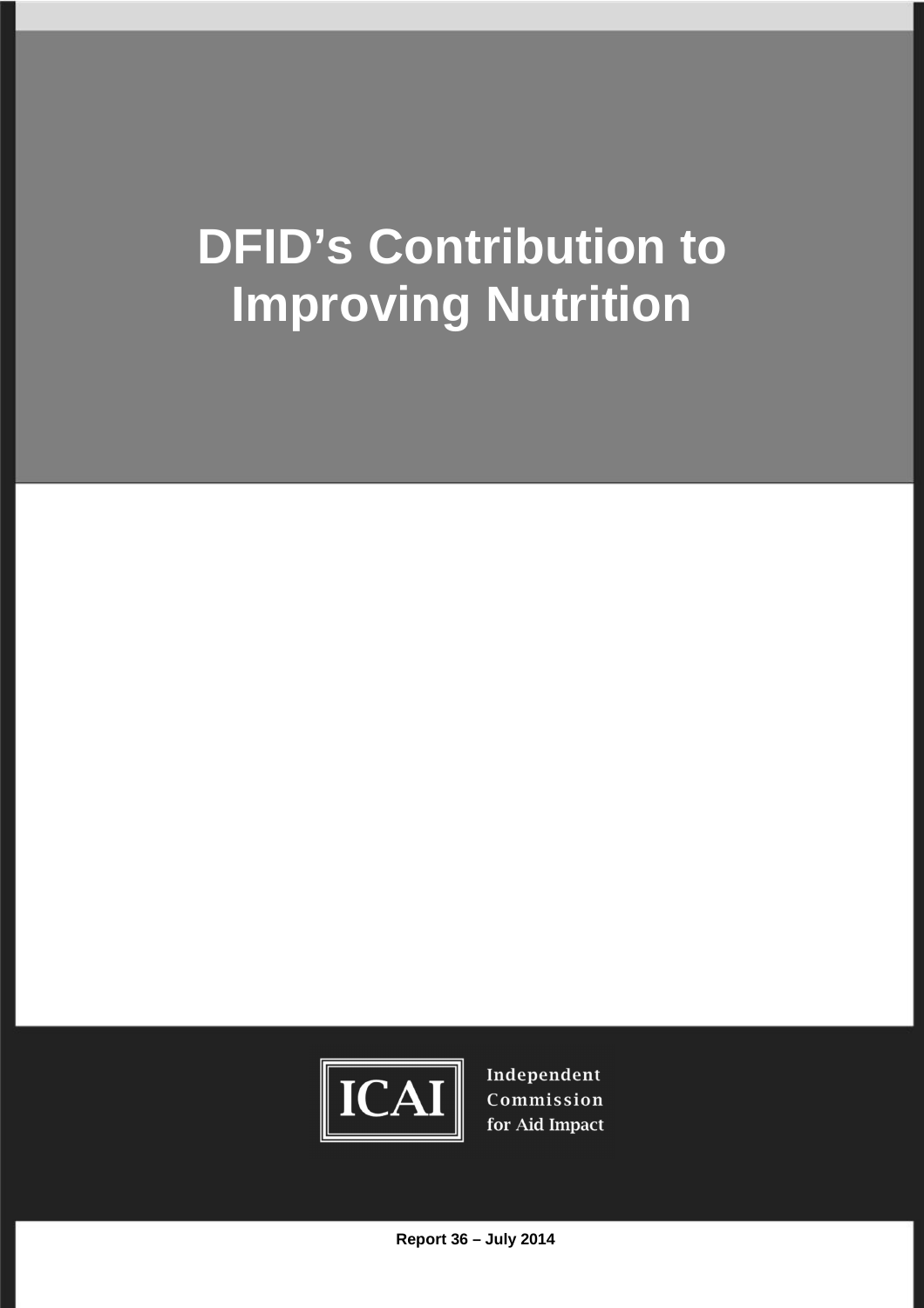## **Contents**

| <b>Executive Summary</b> |                                        | page 1  |
|--------------------------|----------------------------------------|---------|
| 1                        | <b>Introduction</b>                    | page 2  |
| $\overline{2}$           | <b>Findings</b>                        | page 8  |
|                          | <b>Objectives</b>                      | page 8  |
|                          | <b>Delivery</b>                        | page 11 |
|                          | <b>Impact</b>                          | page 17 |
|                          | Learning                               | page 24 |
| $\mathbf{3}$             | <b>Conclusions and Recommendations</b> | page 28 |
| <b>Annex</b>             |                                        | page 31 |
| <b>Abbreviations</b>     |                                        | page 42 |

The Independent Commission for Aid Impact (ICAI) is the independent body responsible for scrutinising UK aid. We focus on maximising the effectiveness of the UK aid budget for intended beneficiaries and on delivering value for money for UK taxpayers. We carry out independent reviews of aid programmes and of issues affecting the delivery of UK aid. We publish transparent, impartial and objective reports to provide evidence and clear recommendations to support UK Government decision-making and to strengthen the accountability of the aid programme. Our reports are written to be accessible to a general readership and we use a simple 'traffic light' system to report our judgement on each programme or topic we review.

| G            | Green: The programme performs well overall against ICAI's criteria for effectiveness and value for<br>money. Some improvements are needed.                                    |  |
|--------------|-------------------------------------------------------------------------------------------------------------------------------------------------------------------------------|--|
| GA           | Green-Amber: The programme performs relatively well overall against ICAI's criteria for<br>effectiveness and value for money. Improvements should be made.                    |  |
| AR           | <b>Amber-Red:</b> The programme performs relatively poorly overall against ICAI's criteria for<br>effectiveness and value for money. Significant improvements should be made. |  |
| $\mathsf{R}$ | Red: The programme performs poorly overall against ICAI's criteria for effectiveness and value for<br>money. Immediate and major changes need to be made.                     |  |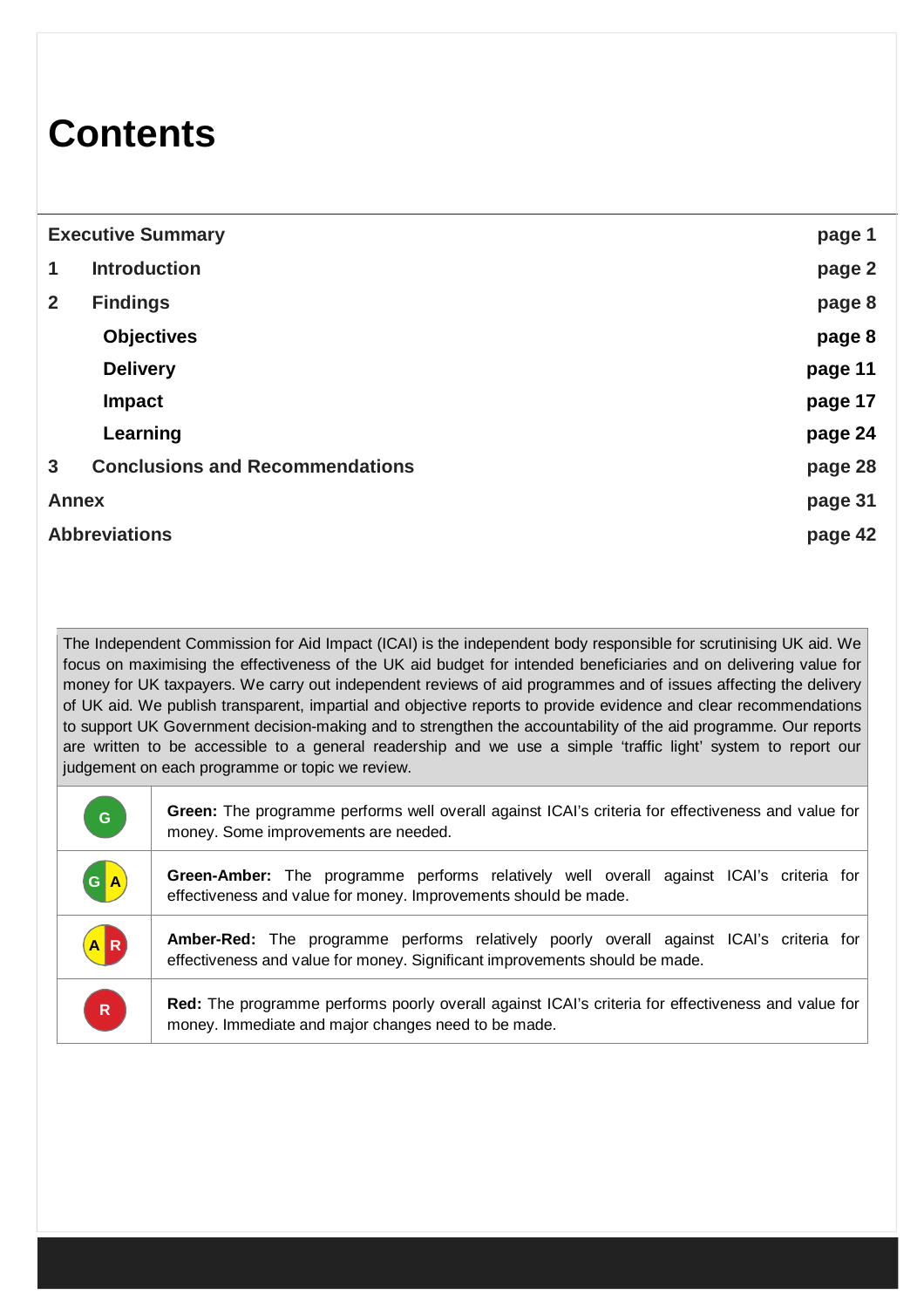### **Executive Summary**

This thematic review assesses the Department for International Development's (DFID's) rapidly expanding support to nutrition. It focusses on DFID's overall strategy and the coherence of its nutrition portfolio, excluding humanitarian projects. DFID spent £192.8 million on nutrition in 2012. This is expected to more than double by 2015. DFID has committed £3.3 billion to nutrition in 2013-20 and aims to contribute to a dramatic reduction in the high levels of global undernutrition. To achieve this, DFID has supported global action, invested in projects and generated evidence on new solutions.

We reviewed DFID's overall portfolio of 114 nutrition projects and its programmes in Zambia and India. We also examined six projects in these countries. We reviewed DFID's global advocacy work. We assessed whether DFID's support to nutrition is on track to bring meaningful results for its intended beneficiaries. We focussed on children under the age of five  $-$  who are undernourished or at risk of becoming so  $-$  and their mothers.

**Overall** *Assessment: Green-Amber*

DFID has a globally recognised and effective nutrition programme. It has played a key role in mobilising the global community to combat undernutrition and in setting the global agenda. DFID started scaling up its nutrition work in 2010. The pace and scale of DFID's global work is good but implementation at the country level has been too slow. As a result, it is too early to show impact, though we saw some promising signs. Although DFID's work is based on sound evidence, DFID's projects do not always focus on interventions with the greatest impact on stunting. DFID should improve the monitoring of its programmes and ensure results are not over-reported. Greater focus is needed on the most vulnerable and 'hard-to-reach' mothers and children.

### **Objectives** *Assessment: Green-Amber*



DFID's nutrition work generally has clear and relevant objectives. There is an appropriate balance between nutrition-specific projects that seek to combat undernutrition directly (through health interventions) and nutrition-sensitive ones that do so indirectly (through investments in food security, sanitation and hygiene and social welfare). DFID's work is based on strong evidence but greater focus is needed on interventions that will maximise impacts on stunting in the local context. Beneficiaries are appropriately involved in the design of projects but projects should be tailored to target better the most vulnerable and 'hard-to-reach' children. Theories of change need to be more detailed, setting out what needs to be done, by whom and at what stages.

**Delivery** *Assessment: Green-Amber* DFID's pace of delivery at the global level is good. DFID has scaled up its portfolio of investments significantly but could have done so more quickly. Project implementation has been slow. Tighter project management at the country level is needed. Given that it is tackling critical national priorities, DFID has made the right choice to work with governments. It provides valuable technical assistance to build government delivery capacity. DFID effectively co-ordinates with other donors at the country level. It has mobilised and leveraged additional funding for nutrition. DFID should, however, select delivery partners better. Specifically, it should consider delivery options in addition to UNICEF. As yet, DFID has not engaged the private sector effectively on nutrition. DFID involves beneficiaries in delivery but could do more.

**Impact** *Assessment: Amber-Red*

DFID's programme is relatively new. There are some promising signs of future impact. DFID's work is based on generally sound theories of change but should focus on interventions that will reduce stunting and improve cognitive development. DFID has designed high-quality and appropriate evaluations to assess impact. Monitoring is less effective. Some projects do not monitor adequately short-term results and some results have been over-estimated. We are disappointed that some of DFID's oldest projects cannot yet demonstrate results. We are concerned that reporting against corporate 'reach' targets can set inappropriate incentives for project management. Dramatic reductions in global undernutrition will take 15-20 years to achieve. It will require sustained high-level commitment by DFID, developing country governments and other aid providers, as well as longer-term projects.

**Learning** *Assessment: Green-Amber*

DFID encourages and supports global learning. It uses global evidence to define its policies and design its programmes but it has been slow to act on emerging evidence on delivery methods. DFID has actively encouraged learning internally. It needs experienced advisors to turn learning into action in country offices.

### **Recommendations**

**Recommendation 1:** DFID should make long-term commitments to maintain the pace and scale of its nutrition investments through its country programmes.

**Recommendation 2:** DFID should implement nutrition interventions which will have the greatest impact on stunting and cognitive development.

**Recommendation 3:** DFID should ensure that its interventions target better the nutritional needs of the most vulnerable mothers and children.

**Recommendation 4:** DFID should work with partners globally and in developing countries to ensure systems are in place to measure the impacts of its programmes.

**Recommendation 5:** DFID should actively explore ways in which to engage the private sector in reducing undernutrition.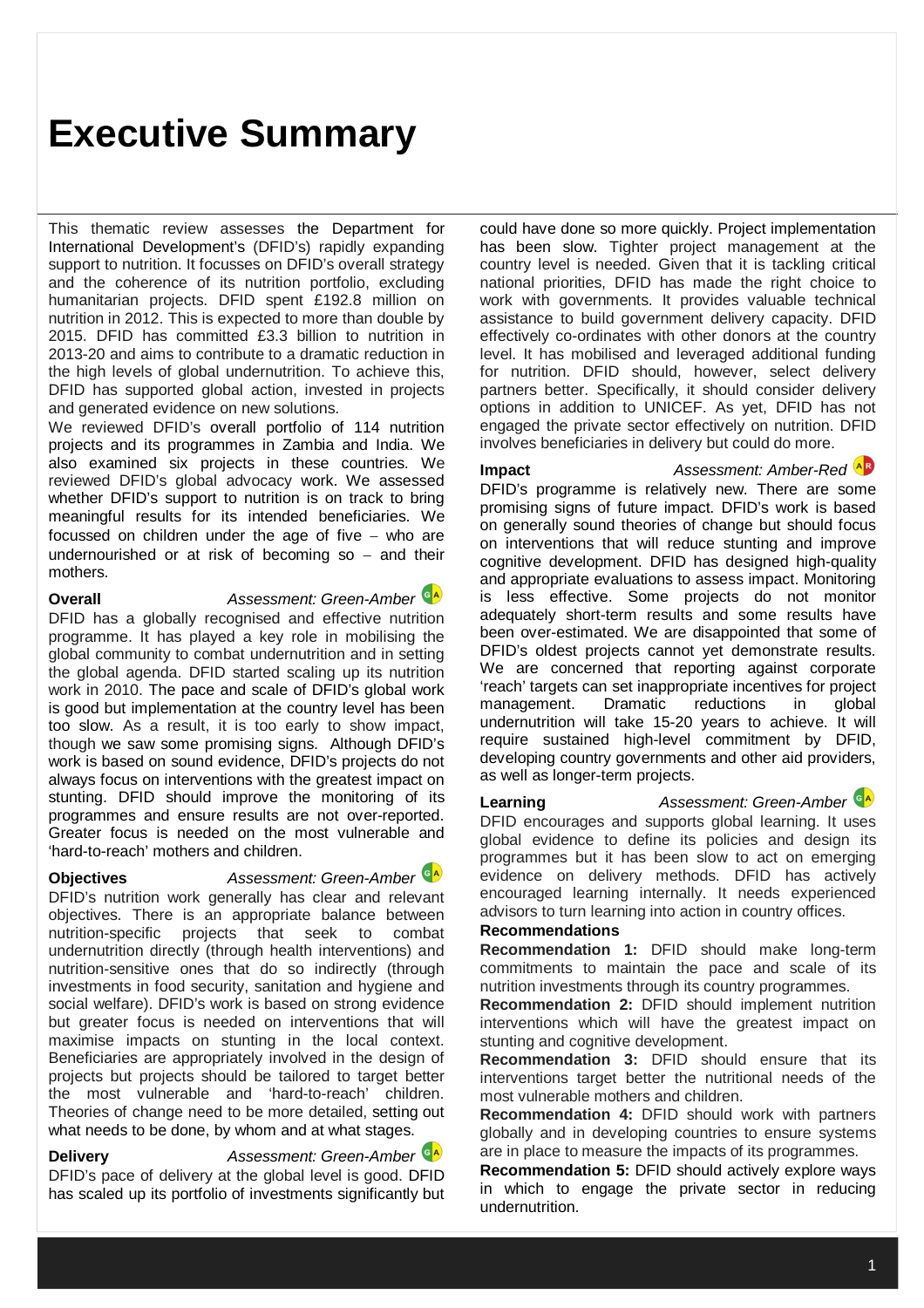#### **Background to this review**

- 1.1 This review assesses DFID's contribution to nutrition. We examined DFID's efforts to influence global action to combat undernutrition and we reviewed its overall portfolio of investment programmes in developing countries and its efforts to develop new evidence-based solutions. We also focussed on two countries with high levels of undernutrition: Zambia and India (Madhya Pradesh State). In each of these two countries, we examined three projects in detail.
- 1.2 The purpose of this review is to establish whether or not DFID's support to nutrition through its bilateral programmes is strategic, coherent and likely to achieve meaningful results for its intended beneficiaries.
- 1.3 We concentrated on DFID's decision-making processes, the quality of its delivery mechanisms, the ways in which it learns and the impact of nutrition funding.
- 1.4 We focussed on DFID's nutrition work within its development programmes. We did not consider DFID's emergency humanitarian interventions because these have been addressed in other ICAI reports.<sup>1, 2</sup>

#### **Why invest in nutrition?**

#### *Undernutrition is a global challenge*

1.5 Undernutrition is a major challenge to human development and to the future economic prosperity of developing countries. It causes the deaths of more than three million children and more than 100,000 mothers each year. 3 It accounts for 45% of all child deaths globally.<sup>4</sup> Undernutrition makes children more susceptible to infections than healthy children and less able to recover from disease. It also blocks development by inhibiting cognitive

- 1.6 The United Nations (UN) estimates that 842 million people  $-$  approximately 1 in 8 people globally  $-$  do not consume sufficient food to lead an active life. Another one billion people do not intake sufficient vitamins and minerals. This can lead to complications such as child blindness, caused by Vitamin A deficiency.<sup>8</sup>
- 1.7 This report focusses on children, who are particularly at risk from undernutrition. The United Nations Children's Fund (UNICEF) estimates that 25% of children globally are chronically malnourished and 8% are acutely malnourished. Chronic undernutrition results in 'stunting', which is where children are shorter than expected for their age and the risk of cognitive impairment is high. $^9$ Acute malnutrition results in 'wasting', with children becoming dangerously thin. Severe wasting generally results from sudden reductions in food intake or disease. It significantly increases the risk of child mortality. Figure 1 on page 3 outlines the categories of undernutrition and their prevalence in developing countries.
- 1.8 Many children are born underweight because their mothers are undernourished. In this way, poor nutrition can be passed from generation to generation. There is also a strong body of evidence that the status of women, childcare practices, poor hygiene and sanitation, lack of access to basic health services and food insecurity contribute to undernutrition.<sup>10</sup> Poor hygiene and sanitation can lead to frequent infections, which damage the child's intestinal tract, hindering

-

2

 1 See, for example, *DFID's Emergency Response in the Horn of Africa*, ICAI, September 2012, http://icai.independent.gov.uk/wp-content/uploads/2013/12/ICAIreport-FINAL-DFIDs-humanitarian-emergency-response-in-the-Horn-of-

Africa11.pdf<br><sup>2</sup> In asme a In some countries (for example Yemen, Ethiopia) there is overlap, with some nutrition expenditure being directed to both development and humanitarian ends.<br><sup>3</sup> The Maglested Cricia of Underputrition: DEID's Strategy, DEID, 2010

*The Neglected Crisis of Undernutrition: DFID's Strategy,* DFID, 2010, http://collections.europarchive.org/tna/20100423085705/http:/dfid.gov.uk/Docume nts/publications/nutrition-strategy.pdf.<br>4 Executive Summary of the Lapost

*Executive Summary of the Lancet Maternal and Child Nutrition*, The Lancet, June 2013,

http://globalnutritionseries.org/wpcontent/uploads/2013/07/Nutrition\_exec\_summ\_final.pdf.

growth<sup>5</sup> in children, leading to lower educational attainment and reduced productivity.<sup>6</sup>

<sup>&</sup>lt;sup>5</sup> Cognitive development is the development of intelligence, conscious thought and problem-solving ability that begins in infancy. See,

ttionary.thefreedictionary.com/cognitionary.thefreedictionary.com http://medical-

Shane Starling*, Undernutrition Cripples Global Economic Growth and Development* (The Lancet), Nutraingredients.com online news, 7 June 2013, http://www.nutraingredients.com/Industry/The-Lancet-Undernutrition-cripples-

global-economic-growth-and-development.<br>The State of Food Incogurity in the World The *State of Food Insecurity in the World*, Food and Agriculture Organisation of the United Nations (FAO), International Fund for Agriculture Development and World Food Programme (WFP), 2013, page 8, http://www.fao.org/docrep/018/i3434e/i3434e.pdf

<sup>8</sup> *Micronutrient Deficiencies*, WHO, http://www.who.int/nutrition/topics/vad/en/.

<sup>9</sup> United Nations Children's Fund, World Health Organisation, The World Bank, UNICEF-WHO-World Bank Joint Child Malnutrition Estimates, 2013, http://www.childinfo.org/malnutrition\_status.html.

<sup>10</sup> *The Neglected Crisis of Undernutrition, Evidence for Action 2009*, DFID, 2009, https://www.gov.uk/government/publications/the-neglected-crisis-of-undernutritionevidence-for-action-2009.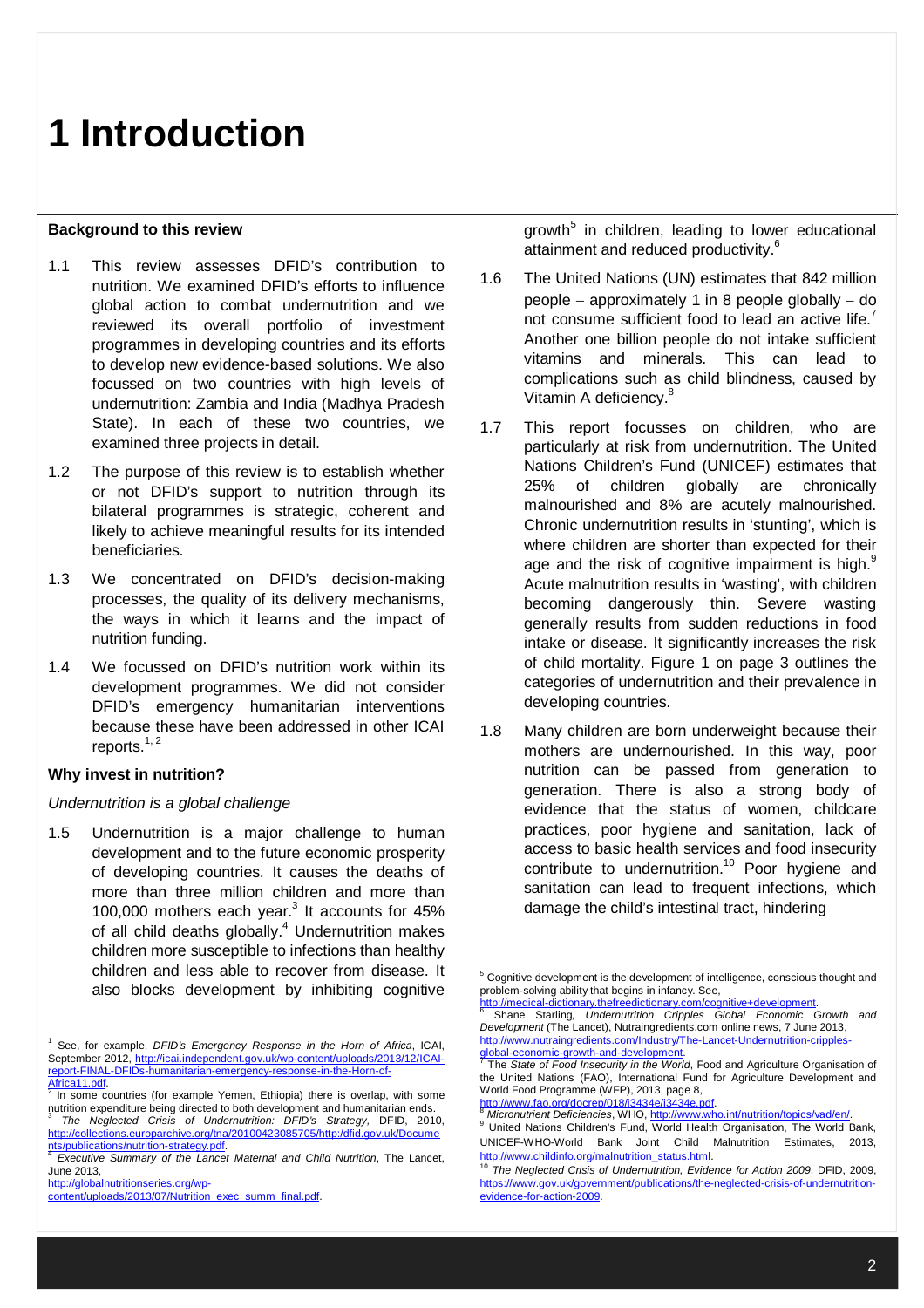absorption of nutrients by the body. This condition is known as tropical enteropathy.<sup>11</sup>

### **Figure 1: Categories of undernutrition and prevalence in children under five years of age in developing countries<sup>12</sup>**

|                         | <b>Characteristic</b>                                                                     | <b>Children</b><br>globally |               | Indicator*                  |
|-------------------------|-------------------------------------------------------------------------------------------|-----------------------------|---------------|-----------------------------|
|                         |                                                                                           | <b>Number</b><br>(millions) | $\frac{0}{2}$ |                             |
| Chronic<br>malnutrition | Stunting (children<br>are too short for<br>their age and risk<br>cognitive<br>impairment) | 162                         | 25            | Low height<br>for age       |
| Acute<br>malnutrition   | Wasting (children<br>are dangerously<br>thin for their<br>height)                         | 51                          | 8             | Low<br>weight for<br>height |
| Underweight             | Underweight<br>(children weigh<br>less than<br>expected for their<br>age)                 | 99                          | 15            | Low<br>weight for<br>age    |

\* These indicators are measured statistically as being more than two standard deviations below the World Health Organisation (WHO) Children Growth Standard.

- 1.9 Many countries will not achieve the first Millennium Development Goal (MDG) of eradicating poverty and hunger by 2015. There was some progress on this between 1990 and 2011, with the proportion of underweight children under the age of five globally declining from 25% to 16%.<sup>13</sup> Despite this, only 26% of countries have achieved the goal of halving malnutrition or are on track to do so by 2015.<sup>14</sup> Undernutrition is also the major reason why many countries – especially in sub-Saharan Africa – will not reach the fourth MDG on reducing child mortality.
- 1.10 Undernutrition is concentrated in sub-Saharan Africa and South Asia. Some 80% of stunted children in the world live in just 14 countries in

-

these two regions. Of these countries, only China will have achieved the first MDG by 2015.<sup>15</sup> South Asia has the highest incidence of child undernutrition in the world. India alone is home to 38% of the world's stunted children, despite having a higher level of economic development than most sub-Saharan countries.<sup>16</sup>

### *Global responses*

- 1.11 Although most developing countries and donors have recognised nutrition as a development priority for decades, they have ramped up their efforts in the last six years. This change was due to:
	- the sudden rise in global food prices in 2007-08, which seriously affected poor people and significantly increased the number of undernourished children in developing countries;<sup>17</sup>
	- better evidence on the extent of undernutrition, especially stunting and its impact on the cognitive development of children; and
	- increased evidence on the causes of undernutrition and what can be done to tackle it (for example the 2008 Lancet series on Maternal and Child Undernutrition).<sup>18</sup>
- 1.12 Since 2009, three high-level international commitments were made to mobilise global financing to achieve global food and nutrition security. These are:
	- the L'Aquila Food Security Initiative (AFSI), launched at the 2009 Group of Eight (G8) Summit;
	- the 2010 Scaling Up Nutrition (SUN) Movement, co-ordinated by the UN Secretary General's Office; and
	- the New Alliance on Food Security and Nutrition, launched at the 2012 G8 Summit.

<sup>17</sup> *The State of Food Insecurity in the World*, FAO, 2010,

l

http://www.fao.org/docrep/013/i1683e/i1683e.pdf. <sup>18</sup> *Maternal and Child Undernutrition*, The Lancet, January 2008, http://www.thelancet.com/series/maternal-and-child-undernutrition.

 $11$  Tropical enteropathy is caused by frequent infections of various types (viral, bacterial or protozoal). See, http://inthealth.oxfordjournals.org/content/2/3/172.full. United Nations Children's Fund, World Health Organisation, The World Bank, UNICEF-WHO-World Bank Joint Child Malnutrition Estimates, 2013, http://www.childinfo.org/malnutrition\_status.html.

<sup>13</sup> *The Millennium Development Goals Report*, UN, 2013, page 11, http://www.un.org/millenniumgoals/pdf/report-2013/mdg-report-2013-english.pdf. <sup>14</sup> *Millennium Development Goals*, World Bank, http://www.worldbank.org/mdgs/poverty\_hunger.html.

<sup>&</sup>lt;sup>15</sup> Bangladesh, China, Democratic Republic of the Congo, Egypt, Ethiopia, India, Indonesia, Kenya, Nigeria, Pakistan, Philippines, Sudan, Tanzania and Uganda. *Improving Child Nutrition*, UNICEF, 2013, page 9,

http://www.unicef.org/media/files/nutrition\_report\_2013.pdf. <sup>16</sup> *Improving Child Nutrition: The achievable imperative for global progress*.

UNICEF, 2013, page 9, http://www.childinfo.org/files/NutritionReport\_April2013\_Final.pdf.

<sup>3</sup>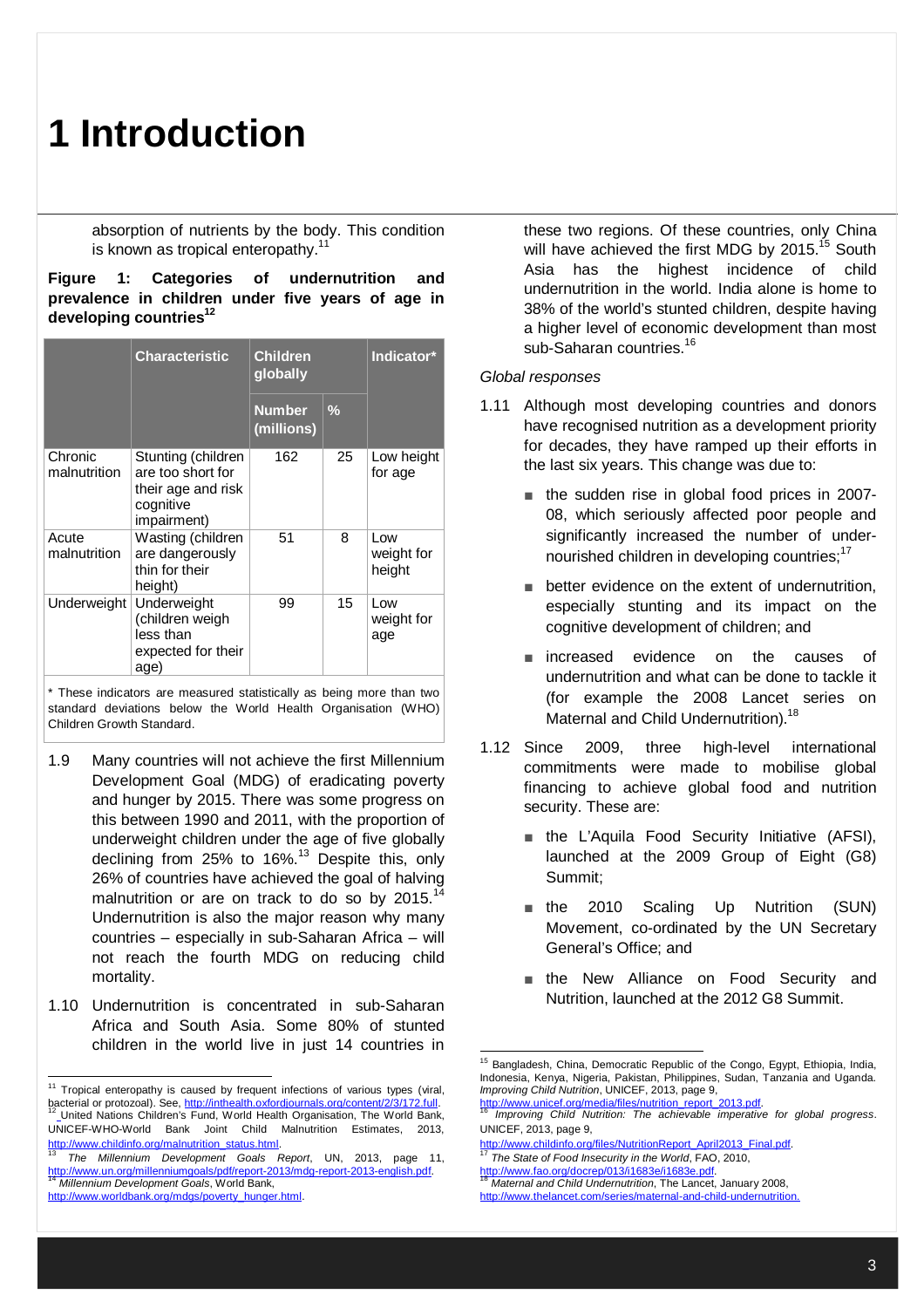- 1.13 SUN is the main global initiative for tackling undernutrition. It aims to bring together developing country governments, donors, the private sector and civil society to combat undernutrition. Currently, 50 developing countries have joined SUN. The other two initiatives focus more on agricultural production and food security.
- 1.14 DFID actively has supported the establishment of these three initiatives and has committed approximately £1.7 billion to them in on-going and new projects. <sup>19</sup> This is consistent with the recommendations of the 2013 IDC report on Global Food Security.<sup>20</sup> They are described in the Annex.

### **DFID's nutrition strategy**

- 1.15 The International Development Committee (IDC) noted in 2008 that 'DFID and other donors have given nutrition insufficient priority'.<sup>21</sup> At the time when the IDC reported, DFID had no nutrition policy, though a number of its projects included nutrition components.<sup>22</sup>
- 1.16 In response, to the IDC, DFID published, in 2009, The Neglected Crisis of Undernutrition: DFID's Strategy. $23$  This was accompanied by an evidence paper, which argued the case for investing in nutrition. $24$  In 2011, DFID published a position paper, Scaling Up Nutrition,<sup>25</sup> which outlined the actions DFID would take to tackle undernutrition. DFID also strengthened its own nutrition capacity by appointing nutrition advisors to work in the UK and some of its country offices.

*DFID's nutrition strategy has four pillars*

- 1.17 DFID's goal is to 'reach' 20 million children under five years of age, pregnant and breastfeeding women with nutrition programmes between 2011 and 2015. $^{26}$  It aims to achieve this by:
	- **investing in nutrition-specific interventions**, which directly address the immediate causes of undernutrition by, for example, supplementing mothers' and children's diets with key vitamins and minerals and promoting exclusive breastfeeding for the first six months;
	- **investing** in the nutrition-sensitive **interventions,** which indirectly address undernutrition, including poverty reduction and food security projects, agricultural research, access to safe drinking water and sanitation facilities and stronger health systems;
	- **generating evidence on what works** and does not work as a basis for action; and
	- **encouraging a global effort** to tackle undernutrition by donors working in partnership with country governments.
- 1.18 DFID's programme focusses on the first 1,000 critical days (from conception to the child's second birthday) because interventions over this period have been shown to have the greatest impact on reducing stunting and improving cognitive development. DFID also emphasises integrated approaches involving both nutrition-specific and nutrition-sensitive projects. Recent evidence indicates that nutrition-specific interventions will only deal with 20% of stunting. Nutrition-sensitive projects are needed to tackle the remaining 80%.<sup>27</sup>
- 1.19 DFID's programme focusses on stunting (chronic undernutrition) but also addresses wasting (acute undernutrition). The emphasis on stunting is in line with SUN and other international organisations. It recognises the important links between stunting and cognitive growth in children and the impacts on broader economic development.

<sup>-</sup> $19$  DFID contributed £1.1 billion to AFSI, £375 million to the New Alliance for Food Security and approximately £5 million to support co-ordination by the SUN Movement. DFID contributions to AFSI and the New Alliance for Food Security included on-going and new investments.

<sup>20</sup> *Global food security*, House of Commons IDC, 2013, First Report of Session 2013-14, page 41, http://www.publications.parliament.uk/pa/cm201314/cmselect/cmintdev/176/176.p

df. <sup>21</sup> *The World Food Programme and Global Food Security*, House of Commons

IDC, 2008, Tenth Report of Session 2007–08, page 45, http://www.publications.parliament.uk/pa/cm200708/cmselect/cmintdev/493/493.p

df. <sup>22</sup> Sumner, A., J. Lindstrom and L. Haddad, *Greater DFID and EC Leadership on Chronic Malnutrition: Opportunities and Constraints*, Institute of Development Studies, 2007,

http://www.ids.ac.uk/files/Greater\_DFID\_EC\_Leadership\_Chronic\_Malnutrition.pdf <sup>23</sup> *The Neglected Crisis of Undernutrition: DFID's Strategy,* DFID, 2010,

http://collections.europarchive.org/tna/20100423085705/http:/dfid.gov.uk/Docume nts/publications/nutrition-strategy.pdf

<sup>24</sup> *The Neglected Crisis of Undernutrition: Evidence for Action (2009)*, DFID, 2009, https://www.gov.uk/government/publications/the-neglected-crisis-of-undernutritionevidence-for-action-2009.

<sup>25</sup> *Scaling Up Nutrition: The UK's Position Paper on Undernutrition*, DFID, September 2011,

https://www.gov.uk/government/uploads/system/uploads/attachment\_data/file/674 66/scal-up-nutr-uk-pos-undernutr.pdf.

 $\overline{a}$  $\frac{26}{10}$  This is in addition to those reached through humanitarian response.

<sup>27</sup> Bhutta, Z. et al, *Evidence-Based Interventions for Improvement of Maternal and Child Nutrition: What Can Be Done and at What Cost?* The Lancet, August 2013, Volume 382, Issue 9890,

http://www.thelancet.com/journals/lancet/article/PIIS0140-6736(13)60996- 4/fulltext.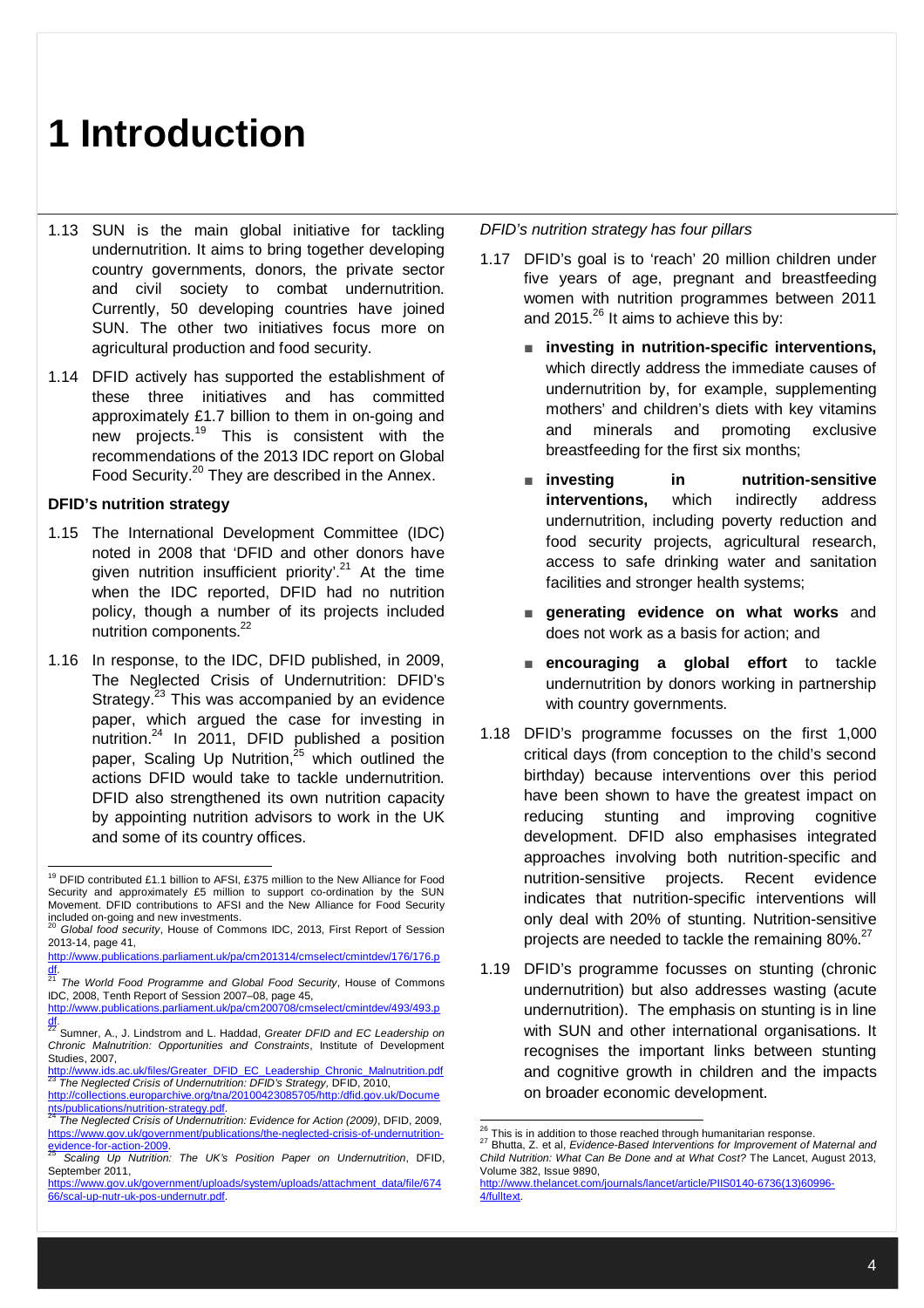1.20 Over-nutrition is also becoming a significant problem in some developing countries. It leads to obesity and chronic diseases, including diabetes, hypertension and coronary heart disease.<sup>28</sup> Although DFID recognises that some countries face the 'double burden' of undernutrition and overnutrition, it focusses its efforts on undernutrition.

*DFID has made major financial commitments on nutrition*

1.21 In 2010, DFID began to scale up its investments in nutrition. Over the three-year period from 2010 to 2012, it invested a total of £463 million in nutrition across 28 countries. Annual expenditure rose from £115.8 million in 2010 to £192.8 million in 2012, a 66% increase (see Figure 2). In 2012, DFID's rapidly rising expenditure on nutrition accounted for 3.4% of DFID's overall bilateral expenditure of £5.7 billion. It should be noted that the majority of this investment is not exclusive to nutrition; it includes investment in other sectors, such as agriculture or health, which are likely to impact indirectly on nutrition.

#### £86.2 million, 19% £340.0 million, 73% £2.7 million, 1%  $634.5$ million, 7% ■Nutrition specific Nutrition sensitive Global Research and evidence

### **Figure 2: DFID expenditure by pillar, 2010-12<sup>29</sup>**

Source: Development Initiatives data, analysed by ICAI.<sup>30</sup>

1.22 Since our review does not cover DFID's humanitarian work, we have excluded all expenditure on humanitarian projects, which accounted for 35% of total nutrition spend in 2012. Our figures consequently understate DFID's total investment in nutrition. They do, however, give a clear understanding of DFID's more recent investments in development programmes.

1.23 The majority of DFID's new investment between 2010 and 2012 was in nutrition-sensitive projects, although DFID also significantly scaled up its investment in nutrition-specific programmes. Most of the growth in nutrition-specific expenditure was in India, while the growth in nutrition-sensitive expenditure took place mainly in Africa. This is shown in Figures 3 and 4.

### **Figure 3: Nutrition-specific expenditure by region, 2010-12<sup>31</sup>**



Source: Development Initiatives data, analysed by ICAI.<sup>32</sup>





Source: Development Initiatives data, analysed by ICAI.<sup>34</sup>

1.24 The nutrition-sensitive investments were mainly in agriculture (14%), food aid and food security (20%), health (44%), rural development (12%), social protection (8%) and other programmes (3%) (see Figure 5 on page 6).

<sup>-</sup><sup>28</sup> See http://www.who.int/nutrition/challenges/en/.

<sup>&</sup>lt;sup>29</sup> 'Global' programmes were narrowly defined by DFID as those supporting the global governance of nutrition and the broader enabling environment, including leadership and co-ordination. It excluded regional programmes, which often do similar activities to global ones.<br> $30\overline{D}CD$ 's actorational original state

DFID's categorisation of expenditure into the four pillars of its strategy, using as a basis the data in *DFID's Aid Spending for Nutrition: 2010-2012*, Development Initiatives, February 2014.

 $\overline{a}$  $\frac{31}{1}$  The total in this graph excludes expenditure on global projects.

<sup>32</sup> *DFID's Aid Spending for Nutrition: 2010-2012*, Development Initiatives, February 2014.

The total includes some expenditure in other regions but excludes expenditure on global projects. <sup>34</sup> *DFID's Aid Spending for Nutrition: 2010-2012*, Development Initiatives,

February 2014.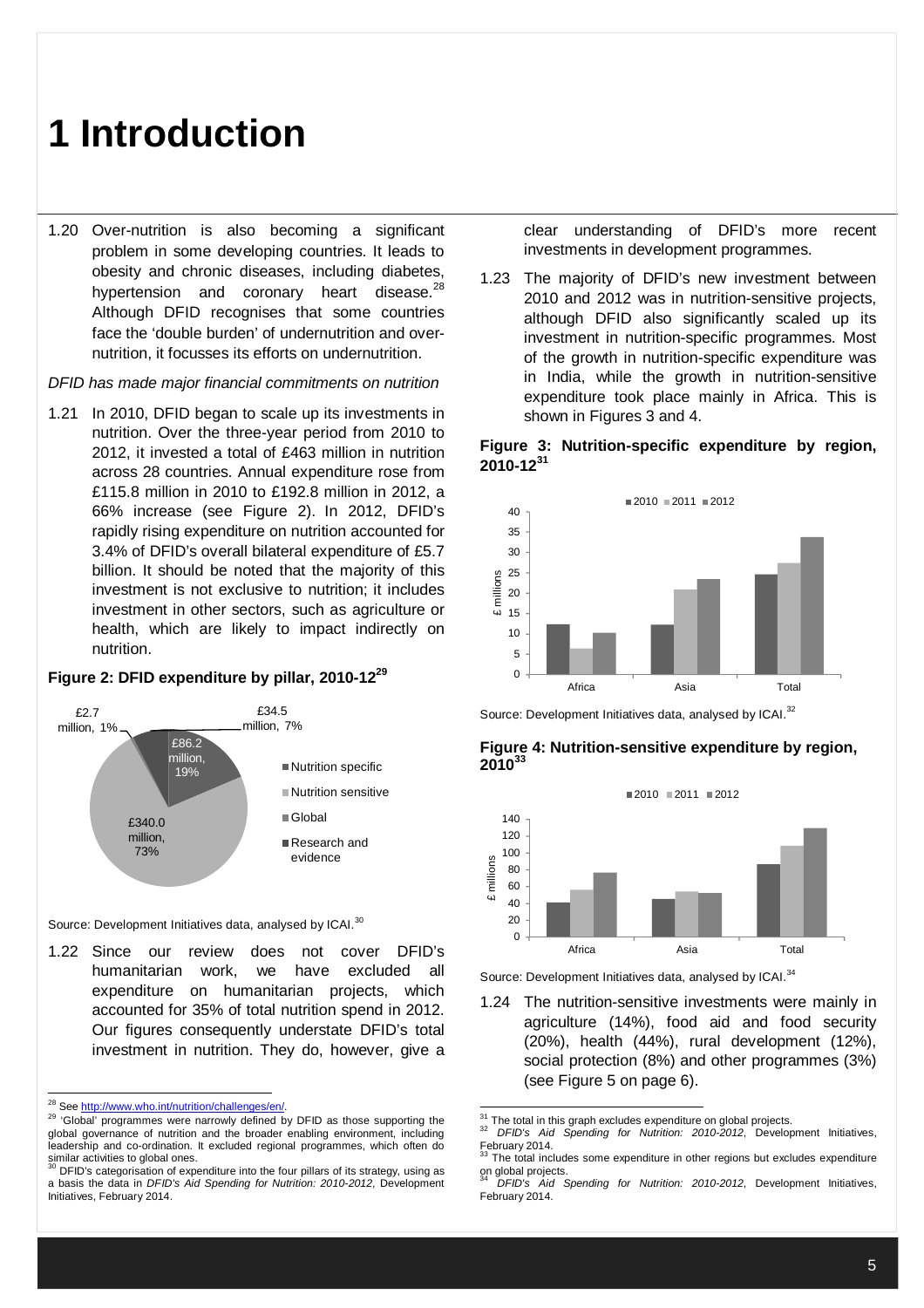#### **Figure 5: Nutrition-sensitive expenditure by sector in £ millions, 2010-12**



Source: Development Initiatives data, analysed by ICAI.<sup>35</sup>

- 1.25 The data used for Figures 2 to 5 are currently only available for 2010-12, although 2013 data should become available by late 2014.<sup>36</sup>
- 1.26 In addition to its bilateral expenditure, DFID provided £90.5 million of core support in 2013-14 to UN agencies with specific nutrition mandates.<sup>37</sup> It is not possible to estimate what proportion of these funds is allocated to nutrition programmes.

### **Our approach and methodology**

- 1.27 This review focusses on DFID's investments in nutrition since it started scaling up its work in 2010. DFID's programme has expanded rapidly and most of its current projects started in the last three years.
- 1.28 The review involved five steps. We reviewed:
	- DFID's policies and its overall nutrition portfolio to understand its approach to nutrition;
	- DFID's programmes in India and Zambia to assess how DFID's strategy is implemented at the country level;
	- six projects in India and Zambia to assess objectives, delivery and whether these projects are likely to improve nutrition for intended beneficiaries (see Figure 6 on page 7);
- a selection of nutrition-specific and nutritionsensitive projects in other countries to test the extent to which we could generalise findings from Zambia and India; and
- DFID's work to build an effective global response to undernutrition.
- 1.29 At each step, we interviewed a range of stakeholders from DFID; national, state and district governments in developing countries; other donors; the UN; the private sector; and civil society. We also interviewed a number of leading international experts on undernutrition in the UK and overseas. Interviews took place in Geneva, India, Zambia and the UK.
- 1.30 We reviewed relevant DFID policies and project documents and examined a range of other studies on nutrition. We analysed DFID's database on its 114 nutrition-specific and nutrition-sensitive projects. We also reviewed the evidence DFID used to justify its investments.
- 1.31 In India and Zambia, the core review team interviewed a total of over 250 mothers and frontline government workers from the India Health and Nutrition project and the three Zambian projects.
- 1.32 We also worked with local teams of researchers to conduct more detailed field research. This was carried out in UNICEF Partnership villages in India and in Indian and Zambian Nutrition project villages. The exercise had two aims: the first was to assess the extent to which intended beneficiaries benefitted from the projects and the second was to assess the reliability of the monitoring data used by DFID. The results of the research are summarised in the Impact section (see Figure 7 on page 19). The methodology is described in the Annex. The field research teams interviewed over 1,000 mothers and over 100 other stakeholders, including local government officials. They also held focus group discussions.

<sup>35</sup> <sup>35</sup> *DFID's Aid Spending for Nutrition: 2010-2012*, Development Initiatives, February 2014.<br><sup>36</sup> Thie is for

This is for two reasons: firstly, donors only agreed with the approach they would use to classify nutrition-sensitive projects in December 2013; and secondly, the data required to calculate donor spend for nutrition in 2013 will not become available through the OECD DAC Creditor Reporting System until the end of 2014<br><sup>37</sup> These was UNIOFF FAO DAC Creditor Reporting System until the end of 2014 <sup>37</sup> These were UNICEF, FAO, WHO and WFP.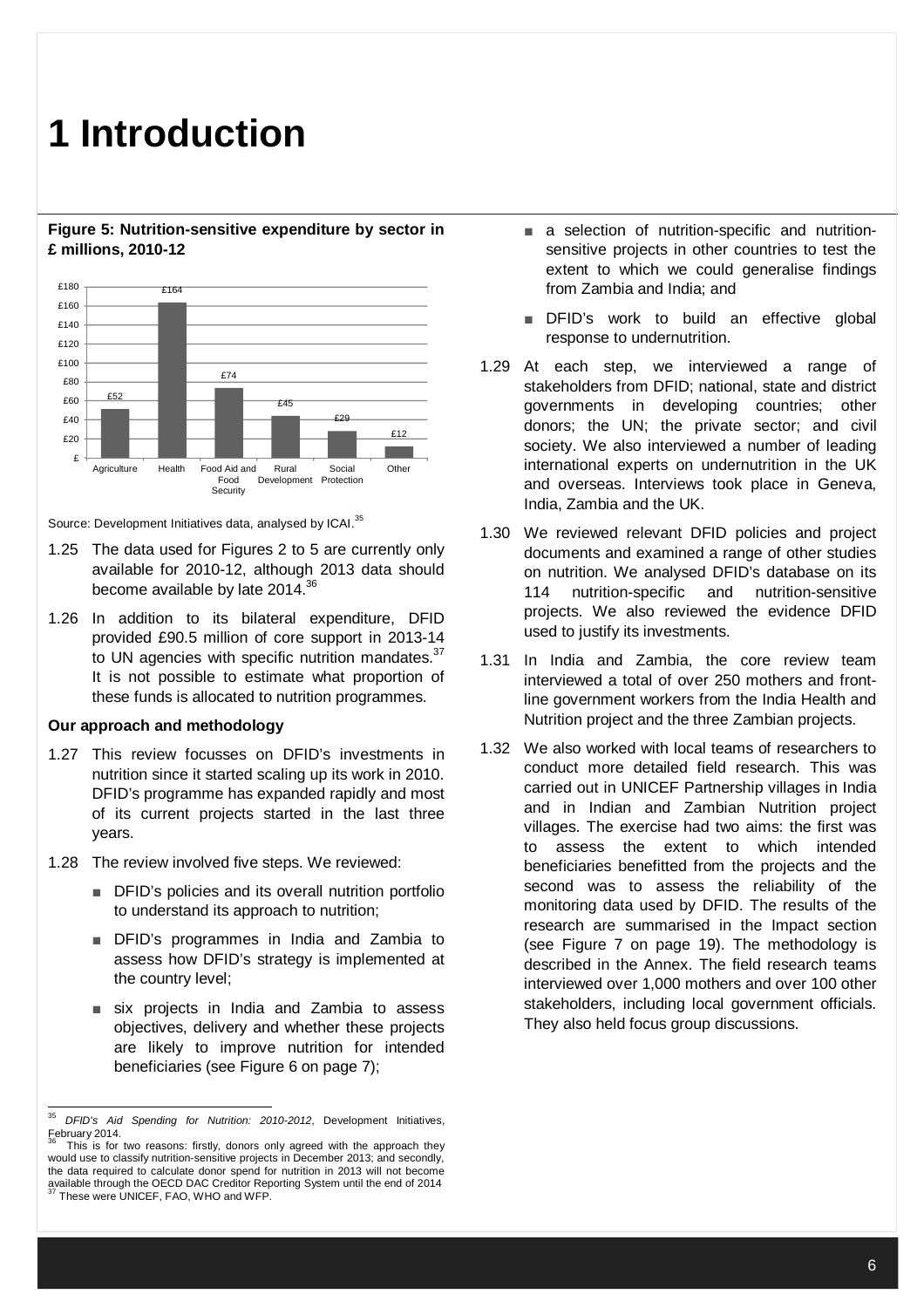#### **Figure 6: Project descriptions**

To assess how DFID's nutrition strategy is implemented at the country and project level, we focussed on two countries: Zambia and India.

Zambia has one of the highest stunting rates in sub-Saharan Africa, with 45% of children stunted. It was one of the first countries to join SUN. Over the next decade, Zambia aims to halve the number of stunted children. It has committed to increase its annual nutrition budget by 20%. DFID supported the Government of Zambia to develop its nutrition strategy and co-chairs the SUN donors within the country.

India has the largest number of malnourished people in the world. Over 60% of DFID's overall expenditure on nutritionspecific projects is spent in India, mainly in the states of Bihar, Madhya Pradesh and Odisha. We focussed on Madhya Pradesh because of its exceptionally high rates of undernutrition. Some 49% of children in the state are stunted and 26% are wasted.<sup>38</sup> India is not a member of SUN.

In the two countries, we focussed on six projects.

#### **Zambia**

**Tackling Maternal and Child Undernutrition Project, Phases 1 and 2 (Budget: £14.5 million, 2011-16).** In Phase 1, DFID financed UNICEF to support the Government of Zambia in delivering Vitamin A and deworming tablets in nine under-performing districts. It also undertook pilot projects on innovative approaches and supported capacity building on nutrition. Phase 2 will support implementation of the Government of Zambia's 1,000 Most Critical Days programme. We will refer to this project as the **Zambia Nutrition project.**

**Zambia Sanitation and Hygiene Programme (Budget: £19 million, 2011-15).** DFID is funding UNICEF to provide rural communities with hygiene and sanitation promotion services. The programme aims to increase the use of improved toilets and hand-washing. We will refer to it as the **Zambia Sanitation and Hygiene project.**

**Zambia Social Protection Expansion Programme (Budget: £37.6 million, 2010-20).** It aims to support the Government of Zambia to implement its cash transfers programme. The programme aims to reduce poverty and vulnerability in Zambia. We will refer to it as the **Zambia Cash Transfer project.** 

In addition to the India Health and Nutrition project and the Zambia Nutrition project, we examined nutrition-specific projects in five other countries: Bangladesh, Ethiopia, Nigeria, Pakistan and Yemen. These are referred to in the report as the 'Bangladesh Nutrition project', the 'Ethiopia Nutrition project' and so forth.

#### **India**

**Madhya Pradesh Health Sector Reform Programme (Budget: £120 million, 2007-15).** This aims to increase the use of health, nutrition and sanitation services by the poor. Phase 1 (2007-11) focussed on health systems strengthening, while Phase 2 (2011-15) focusses on maternal health, child health and nutrition services. We will refer to this as the **India Health and Nutrition project.**

**DFID-UNICEF Strategic Partnership in India (Budget: £75 million, 2006-13).** This aimed to improve progress towards child related MDGs and strengthen government capacity for planning, monitoring and implementation. In the final three years, DFID support focussed on nutrition. We will refer to this as the **India UNICEF Partnership.**

**Water, Sanitation and Hygiene (WASH) in Madhya Pradesh and Odisha (Budget: £13.5 million, 2012-16).** This aims to help communities to demand and use WASH services in order to improve health. Delivery of the programme in Madhya Pradesh is integrated with support to the state government's Health Sector Reform Programme. We will refer to this as the **India WASH project.**

 <sup>38</sup> *Nutritional status of under 5 year old rural children in the districts of Madhya Pradesh*, National Institute of Nutrition, New Delhi, 2010.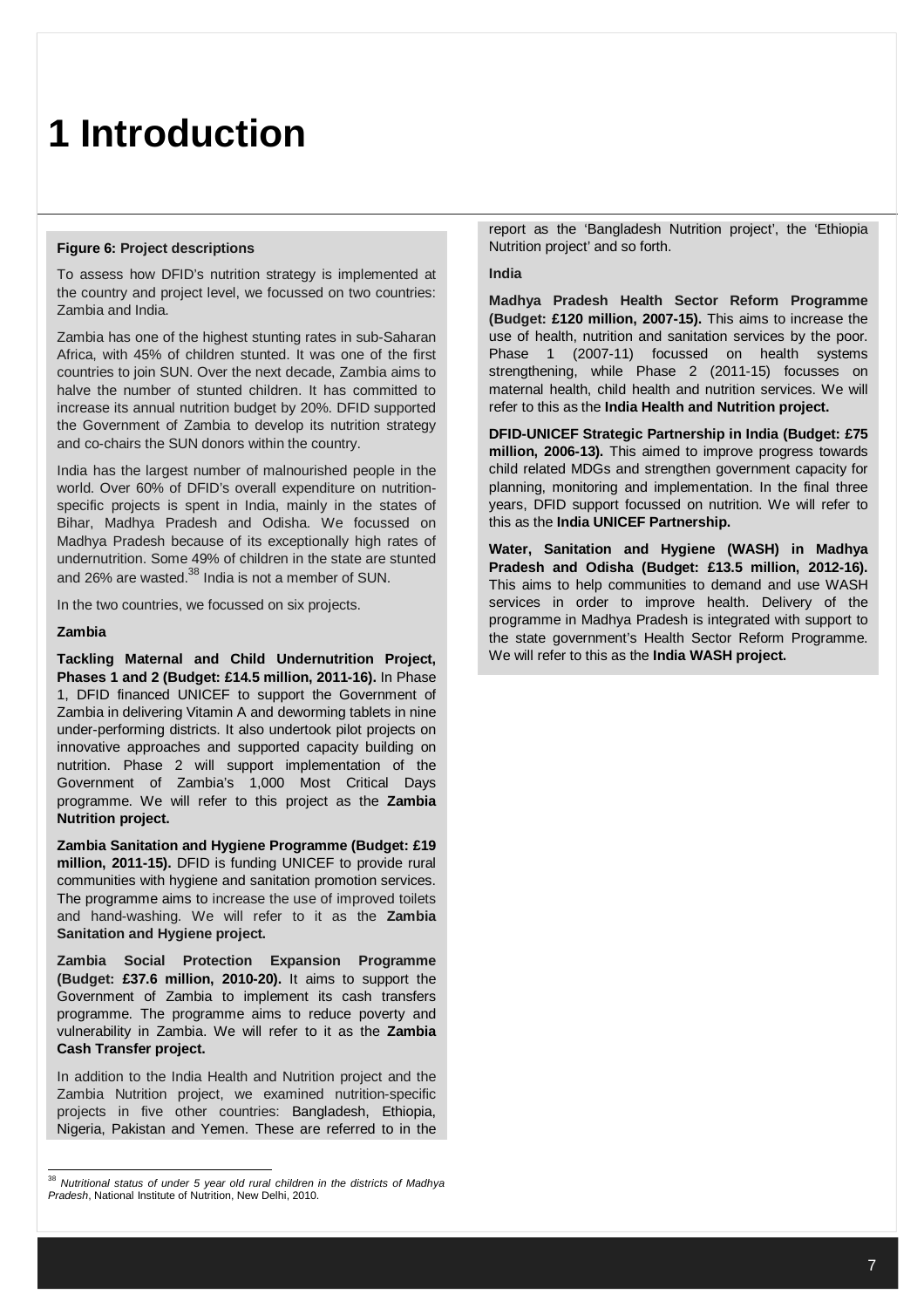**Objectives** *Assessment: Green-Amber*

**DFID has been effective in galvanising action to combat undernutrition and in setting the global agenda**

2.1 DFID has played a leading role in mobilising the international community to tackle undernutrition. It has also successfully influenced the global agenda on nutrition and ensured that the global development community's priorities are based on sound evidence.

*DFID has actively engaged in global dialogue and has mobilised the international development community*

- 2.2 DFID has been a leading supporter of the SUN Movement since it was set up in 2010. It cochaired the SUN Donor Network with Canada and Germany and has successfully brokered agreements among donors on a number of key issues that were blocking progress. In these various ways, DFID has helped to build a political commitment for change.
- 2.3 The UK Government maximised the opportunities provided by the 2012 London Olympics and the 2013 G8 Summit in the UK to drive global efforts on undernutrition. Prime Minister David Cameron hosted the 2012 Olympic Hunger Summit and the Nutrition for Growth: Beating Hunger through Business and Science conference prior to the UK 2013 G8 Summit. An important outcome of the Nutrition for Growth high-level meeting was that developing countries, donors, the UN, the private sector and civil society agreed to co-operate to combat undernutrition. In total, participants at the event committed £15.2 billion to tackle undernutrition between 2013 and 2020, of which the UK committed £1.3 billion (9% of the total) in new funds<sup>39</sup> (see Annex A1). The first global nutrition report will be published in November 2014 and will report on how far commitments have been met. India took part in the 2012 Olympic Hunger

<sup>39</sup> Overall, at Nutrition for Growth, 15 governments committed to increase nutrition budgets and donors made commitments to increase nutrition-specific and nutrition-sensitive spending, totalling £15.2 billion. Donors made commitments of up to £2.7 billion to tackle undernutrition and £12.5 billion for nutrition-sensitive investments between 2013 and 2020. *Nutrition for Growth Commitments: Executive Summary,* Nutrition for Growth,

 $\overline{a}$ 

Summit and announced its decision to increase from  $f2.2$  billion to  $f4.1$  billion – its annual commitment to its flagship nutrition programme, Integrated Child Development Services.

### *DFID has been influential in setting the global agenda on undernutrition*

- 2.4 DFID has worked closely with the UN and other donors to set the global agenda for combating undernutrition. DFID, along with others, advocated for the SUN Movement and others to promote evidence-based interventions. It worked closely with like-minded donors to influence SUN and other organisations to focus on:
	- $\blacksquare$  stunting by drawing attention to evidence on its links to cognitive impairment, which adversely impacts economic development;
	- the first 1,000 critical days of life because evidence shows that sound nutrition during this period can have a profound impact on a child's ability to grow, learn and rise out of poverty; $40$ and
	- addressing undernutrition, through approaches which integrate nutrition-specific and nutritionsensitive programmes. Such approaches are important. Both nutrition-sensitive and nutritionspecific interventions are needed to reduce stunting significantly.<sup>41</sup>
- 2.5 All three of these objectives have been adopted by the SUN Movement and by other organisations, including the World Bank.

### *DFID works well with other donors*

-

2.6 DFID works closely and effectively with a number of donors, including Canada, the European Union (EU), Ireland and the USA. It also collaborates with the Bill & Melinda Gates Foundation (hereafter, the Gates Foundation) and the Children's Investment Fund Foundation. All the donor representatives we

https://www.gov.uk/government/uploads/system/uploads/attachment\_data/file/207 274/nutrition-for-growth-commitments.pdf.

<sup>&</sup>lt;sup>40</sup> For example, by promoting good nutritional practices (breastfeeding and sound complementary feeding); ensuring mothers and young children get necessary vitamins and minerals; and treating malnourished children with special therapeutic foods.

<sup>41</sup> Bhutta, Z. et al, *Evidence-Based Interventions for Improvement of Maternal and Child Nutrition: What Can Be Done and at What Cost?* The Lancet, August 2013, Volume 382, Issue 9890,

http://www.thelancet.com/journals/lancet/article/PIIS0140-6736(13)60996- 4/fulltext.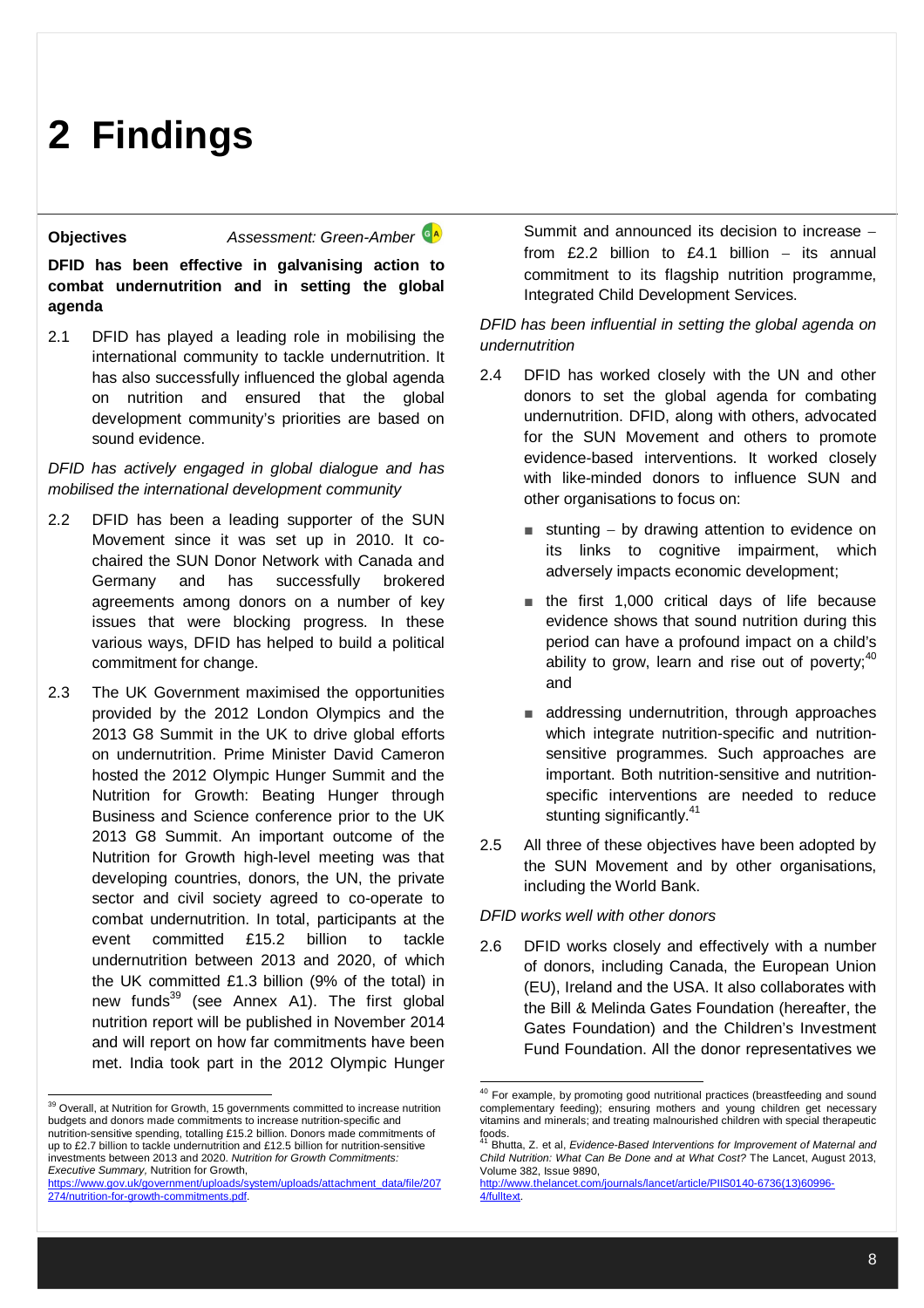interviewed reported positively on DFID's work in mobilising support for action on undernutrition. One major bilateral donor stated 'we would not be where we are now without DFID'.

### *DFID has high-level political support and is working to ensure nutrition remains a global priority*

- 2.7 In our view, the DFID nutrition team was able to operate effectively at the global level because it had high-level political support from the Prime Minister and strong backing from DFID Ministers and senior management. DFID was thus able to influence other governments and donor organisations at all levels, which increased the likelihood of success.
- 2.8 DFID is working to ensure that nutrition remains a high global priority in future. In our view, this is essential since it will take at least 15-20 years to overcome widespread undernutrition. The Prime Minister was a member of the High-Level Panel on the post-2015 development agenda. Australia, the Netherlands and the UK have called for nutrition to be included as a target under the new Sustainable Development Goal to end hunger. DFID has also called for the mandate of the SUN Movement to be extended from 2015 to 2020. Both of these changes would help to maintain momentum. DFID is also working with the Government of Brazil to sustain the commitments made at the London 2012 Olympic Hunger Summit and Nutrition for Growth high-level meeting at the 2016 Rio de Janeiro Olympic Games.

### **DFID's programme is coherent and generally wellbalanced**

- 2.9 DFID's nutrition programme focusses coherently on the same evidence-based priorities at the global, country portfolio and project levels. At each level, DFID targets improvements in the nutrition of children and their mothers during the first 1,000 days and promotes integrated approaches, involving nutrition-specific and nutrition-sensitive investments. We also found that DFID planned its Indian and Zambian Nutrition projects coherently with other donors.
- 2.10 While DFID's Nutrition programme focusses on stunting, most of its nutrition-specific interventions also address wasting, which is a major cause of

child death and under-five mortality. This can be seen, for example, in the India Health and Nutrition project, which focusses on stunting but includes treatment of severely and acutely undernourished children in Nutrition Rehabilitation Centres.

- 2.11 We found that few DFID business cases recognise that children who become wasted in seasonal lean periods often go on to become stunted. DFID's Yemen Nutrition project, which focusses on wasting and stunting, is a good example of how this problem can be addressed.
- 2.12 DFID's portfolio of 114 projects in 2010-12 was well-balanced, with 15% of projects nutritionspecific, 77% nutrition-sensitive and 8% including nutrition-specific and nutrition-sensitive components. In terms of expenditure in 2010-12, 19% (£88.9 million) was spent on nutrition-specific and 81% (£374.5 million) on nutrition-sensitive projects. A similar balance is also found in country portfolios, which generally include both nutritionspecific and nutrition-sensitive projects.
- 2.13 We reviewed 14 business cases for nutritionsensitive projects  $-$  started since 2010  $-$  and found that nutrition was well integrated into the project designs. We also examined the business cases for seven nutrition-specific projects from different countries and found that all of them focus on the first 1,000 days. Some also address the nutrition and health of adolescent girls before they become pregnant. This is important because underweight mothers generally give birth to underweight babies.
- 2.14 We were impressed by DFID's use of 'nutrition audits' to identify and determine opportunities to scale up nutrition-sensitive interventions. Nutrition audits in Malawi, Pakistan and Zambia have helped DFID to develop coherent nutrition programmes.
- 2.15 We noted that some audits recommended adding nutrition activities to projects, which were already likely to reduce undernutrition. In such cases, it is important to ensure that new activities do not detract from the projects' main objectives or undermine performance. For example, an external nutrition audit conducted in Zambia identified ten projects where nutrition activities could be added but DFID decided  $-$  correctly in our view  $-$  to go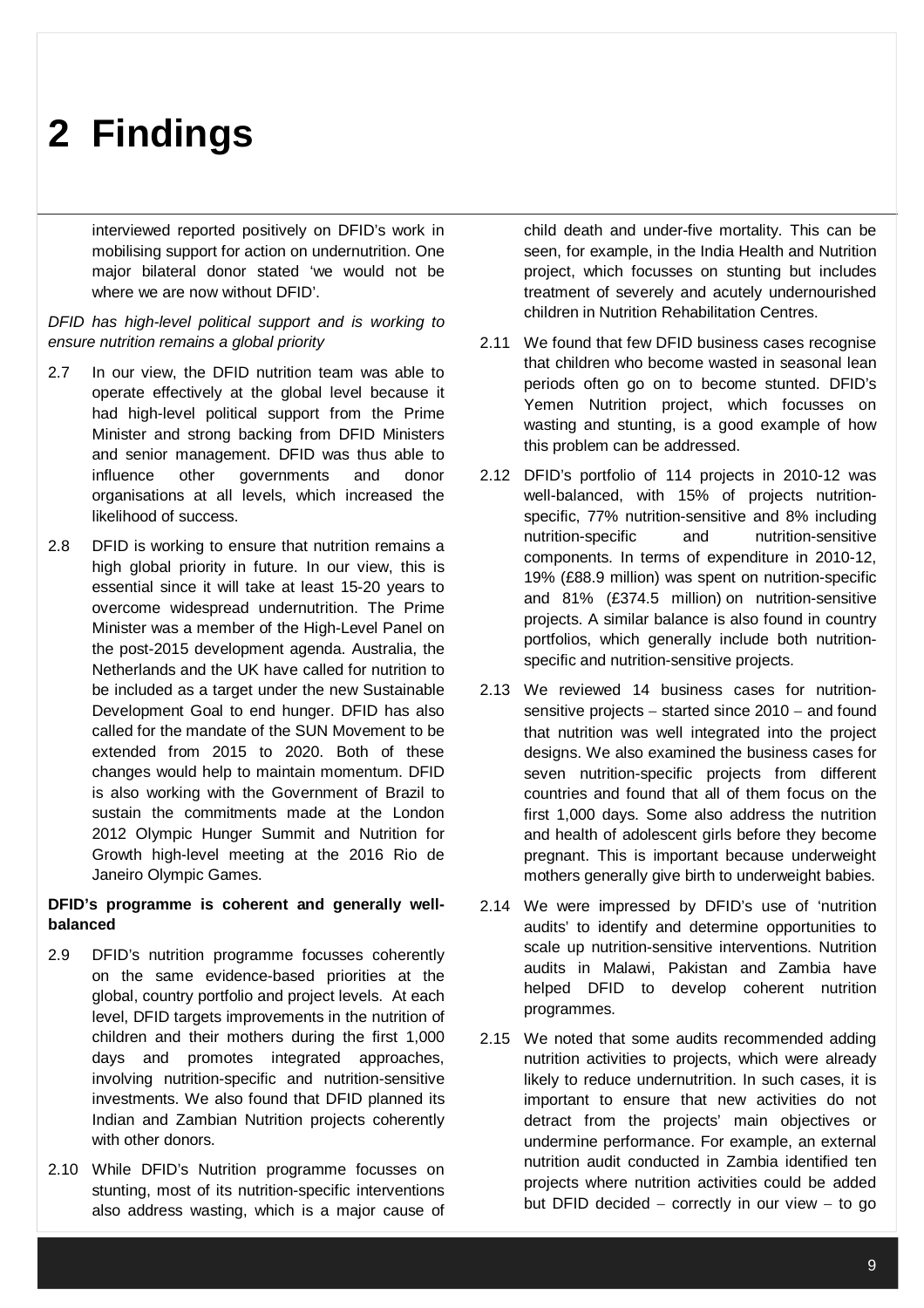ahead only in a few specific projects. DFID country programmes should focus on integrating nutrition into a few key projects, where the impact will be greatest.

### **DFID's project objectives are generally well-founded but it does not focus sufficiently on interventions that will reduce stunting**

- 2.16 DFID's development, research and global advocacy projects, in general, have relevant and realistic objectives. In most cases, objectives are clearly stated, based on sound evidence and relevant to the needs of undernourished children and their mothers.
- 2.17 Despite this, we found that DFID does not always select project interventions which will have the greatest impact on stunting. DFID's nutritionspecific projects generally emphasise the delivery of Vitamin A and deworming, which will contribute to reducing under-five mortality. These interventions will not directly reduce stunting or improve cognitive development.<sup>42</sup> To do this, additional interventions are needed, including zinc supplements to reduce stunting and iron-folate supplementation for children to reduce irondeficiency anaemia, which directly improves cognitive development. $43$  These interventions were included in DFID's Bangladesh Nutrition project and the India Health and Nutrition project. They should be adopted, where appropriate, across all DFID programmes.
- 2.18 The 2013 Lancet series indicates that mortality could be reduced by 15% and stunting by 20% by implementing 10 proven interventions.<sup>44</sup> Due to shortages of human and financial resources, most countries  $-$  especially in Africa  $-$  are unable to

-

<sup>43</sup> Bhutta, Z. et al. *What Works? Interventions for Maternal and Child Undernutrition and Survival,* The Lancet, February 2008, Volume 371, Issue 9610, http://www.thelancet.com/journals/lancet/article/PIIS0140-6736(07)616936/fulltext. Mayo-Wilson, E. et al, *Zinc Supplementation for Preventing Death and Disease, and for Growth, in Children Aged Six Months to 12 Years of Age*, Cochrane Summaries, 2014.

http://summaries.cochrane.org/CD009384/zinc-supplementation-for-preventingdeath-and-disease-and-for-growth-in-children-aged-six-months-to-12-years-ofage#sthash.dJkpWquA.dpuf). See also Annex, Figure A4.1.

<sup>44</sup>. Bhutta, Z. et al, *Evidence-Based Interventions for Improvement of Maternal and Child Nutrition: What Can Be Done at What Cost?* The Lancet, August 2013, Volume 382, Issue 9890, page 453,

http://www.thelancet.com/journals/lancet/article/PIIS0140-6736(13)60996- 4/fulltext.

implement all ten interventions. DFID's country programmes should thus analyse the main causes of malnutrition in their particular context and scale up the specific bundles of interventions which will have the greatest impact on stunting and cognitive development and which can be sustained by government and other service providers.<sup>45</sup> This is currently not done sufficiently rigorously. In doing so, it is important that DFID distinguishes between the interventions that will reduce disease and those that will maximise the impact on undernutrition, including improved child feeding practices.<sup>46</sup>

2.19 DFID emphasises the importance of investing in nutrition-sensitive interventions, such as agricultural development, food security and social protection projects, to reduce stunting (see Figure 3 on page 5). This is important because there is a strong consensus that nutrition-sensitive interventions are necessary to tackle the 80% of stunting that will not be addressed by nutritionspecific interventions.<sup>47</sup> The ways in which nutrition-sensitive interventions can improve nutritional status are more complex and less well understood. DFID is undertaking impact evaluations to build the evidence on this.

*Theories of change are sound but could be more detailed*

- 2.20 DFID's overall theory of change<sup>48</sup> for its nutrition strategy is robust and is based on sound evidence. Theories of change for projects are generally strong and outline, in broad terms, how outputs will be translated into outcomes and impacts. In the case of nutrition-specific projects, the link between project intervention and impact on undernutrition is direct. For nutrition-sensitive projects, the theories of change are more complex and impact will take longer to achieve.
- 2.21 Although project theories of change are generally sound, we believe they should be more detailed

 $42$  Countries providing Vitamin A and deworming include Bangladesh, Ethiopia, India, Nigeria and Zambia.

 <sup>45</sup> Bryce, J. et al, *Maternal and Child Undernutrition: Effective Action at National Level*, The Lancet, February 2008, Volume 371, Issue 9611, http://www.thelancet.com/journals/lancet/article/PIIS0140-6736(07)61694-

<sup>8/</sup>fulltext.

Such analyses also should look at the strength of the health system, as many countries are relying on volunteer health workers to deliver many of the nutrition interventions.

<sup>47</sup> *Improving Child Nutrition: The Achievable Imperative for Global Progress*, UNICEF, April 2013, <u>http://www.unicef.org/media/files/nutrition\_report\_2013.pdf</u>.<br><sup>48</sup> A theory of change 'defines all building blocks required to bring about a given long-term goal', http://www.theoryofchange.org/what-is-theory-of-change.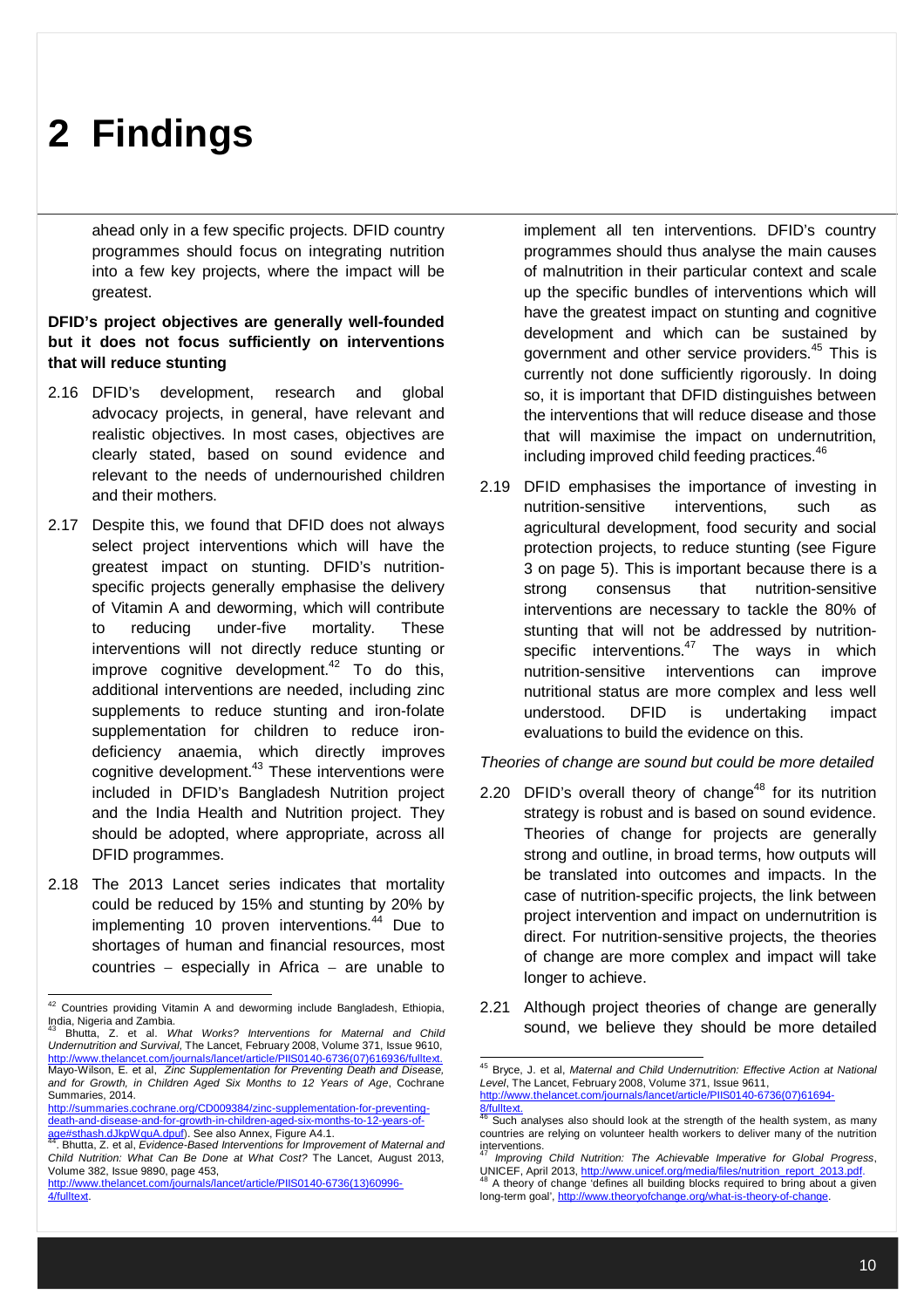and focus better on the risks that could prevent DFID achieving an impact on undernutrition. We reviewed the theories of change of seven nutritionspecific projects. None of the projects describe, in sufficient detail, the intervening steps or 'intermediate outcomes' required to achieve a successful outcome - nor do they assess the risks involved.

2.22 A good theory of change would do this and would focus attention on what needs to be done, by whom and at which stages to achieve impact. It would also encourage teams to challenge the logic of their design and check that the best package of interventions has been selected. For example, the process of developing a sound theory of change would make it more likely that the team designing a project to deliver Vitamin A and deworming tablets would consider the other interventions required to impact on stunting and cognitive development. It would also encourage the design team to consider the intermediate outcomes, which would need to be measured to indicate progress towards project outcomes and impacts on undernutrition. These might include, for example, increased Vitamin A levels in children.

### **Project designs are responsive to beneficiary needs but should focus more on the most vulnerable groups**

- 2.23 Although DFID's nutrition-specific projects are generally responsive to the needs of intended beneficiaries, there is only limited scope to involve beneficiaries in the design of the projects. This is because nutrition-specific projects generally use pre-existing delivery mechanisms, such as weekly clinics at government health centres. There are also only limited opportunities to involve beneficiaries in the choice of interventions because these are generally selected based on scientific evidence.
- 2.24 We saw examples of DFID involving intended beneficiaries well in the design of nutritionsensitive projects. For example, in the Zambia Sanitation and Hygiene project, communities are fully involved in the process of planning the type and siting of toilets and hand-washing facilities. In

pilot projects, such as ColaLife,<sup>49</sup> intended beneficiaries were actively involved in designing the best way to package oral rehydration solution (ORS) for diarrhoea treatment. Additionally, HarvestPlus in Zambia involved farmers in its trials of Vitamin A-rich maize to identify varieties likely to be popular with farmers and consumers.

2.25 We found that DFID needs to do more to involve the most vulnerable groups in project design. The India Health and Nutrition project, for example, focusses on districts with high levels of child undernutrition but it does not adequately address the needs of the most vulnerable families. Thousands of tribal farmers and their families migrate in the dry season to work on construction sites in other states. Their children often suffer from high levels of stunting and wasting. They find it difficult to access government health and nutrition services in these other states. This should have been taken into account in designing the project.<sup>50</sup> We also found in our field research of the Zambia Nutrition project that services do not yet extend to 'hard-to-reach' households.<sup>51</sup> These households include ethnic minorities and people living a long way from facilities, who find it difficult to come to clinics, especially in the rainy season when roads may be impassable.

### **Delivery** *Assessment: Green-Amber*

**DFID's pace of delivery globally has been good; however, it should have been better at the portfolio and country levels**

- *DFID's pace at the global level has been good*
- 2.26 DFID has taken the lead in co-ordinating donors to take action and accelerate global progress in tackling undernutrition. DFID's support to SUN has been essential. DFID has financed the SUN Secretariat and provided consultants to support SUN's member countries in developing fully costed national nutrition plans. DFID consultants have

 $\overline{a}$  $^{49}$  ColaLife is a project funded as part of the Zambia Nutrition project, Phase 1.

<sup>50</sup> DFID was aware of this problem from earlier work it had commissioned on migrant labour and it should have taken this into account in the project design. See Learning section, paragraph 2.106.

<sup>51</sup> Hard-to-reach households include ethnic minorities, often living outside villages and remote communities.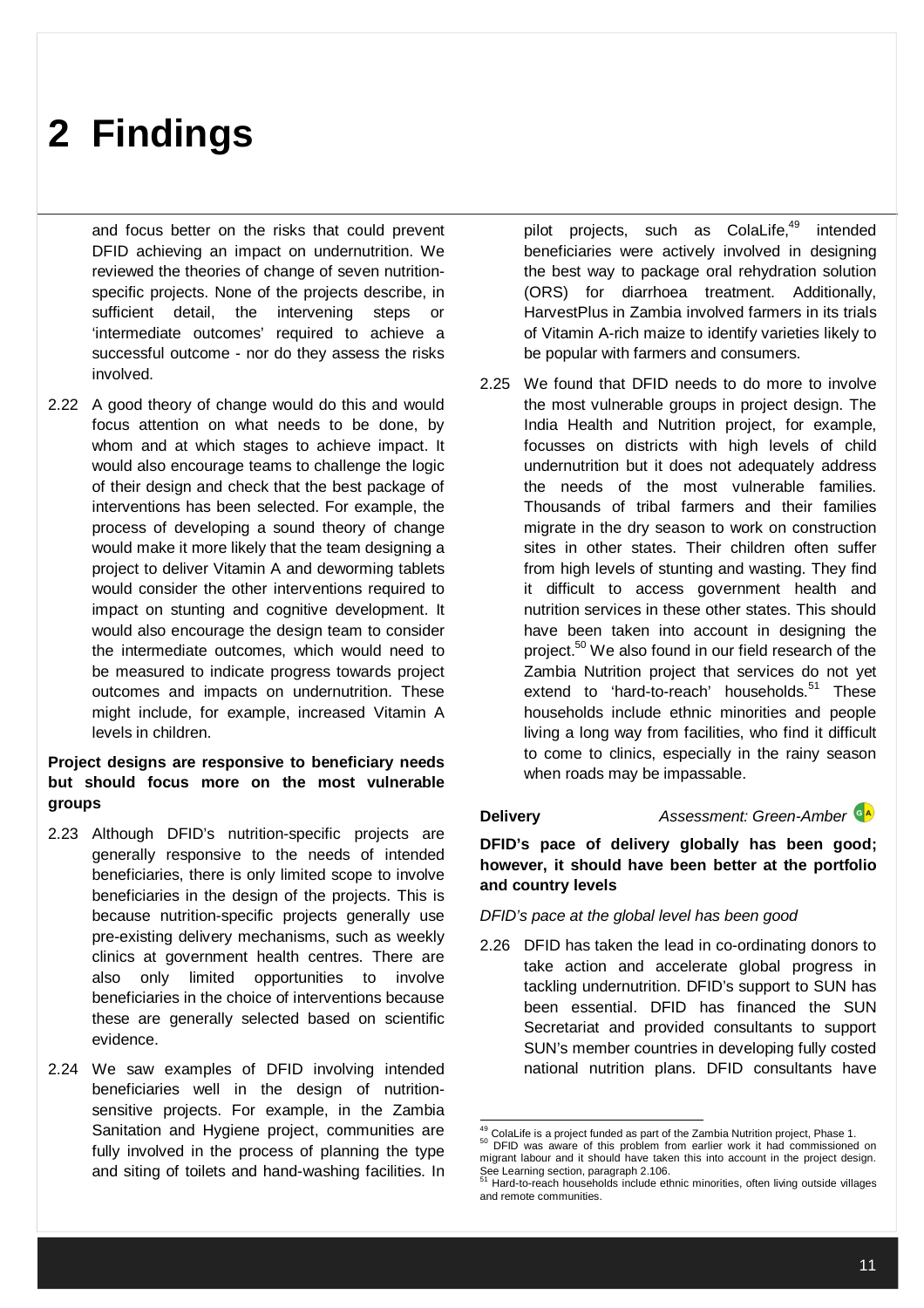also provided short-term capacity building, such as in Zambia, to assist with workforce planning. $52$ 

2.27 Following the Nutrition for Growth high-level meeting, DFID is supporting annual global progress reports on nutrition to analyse progress against commitments.<sup>53</sup> DFID has also helped to establish a consensus on how nutrition should be managed globally. For example, as co-facilitator of the SUN Donor Network, DFID has helped to broker an agreement among donors on the best way to track nutrition investments.

*The pace of DFID's scale-up of investments at the portfolio level should have been faster and on a larger scale*

2.28 Given DFID's strong commitment to tackle undernutrition, we would have expected to see a comprehensive and rapid scale-up in DFID's expenditure across both Africa and Asia since 2010. This did not happen. Although DFID's annual nutrition expenditure increased by 66% between 2010 and 2012, the new investment was mainly on nutrition-*sensitive* projects in Africa. The limited growth in nutrition-*specific* expenditure over this period was focussed on three large projects in India. Nutrition-specific expenditure in Africa was static. Although nutrition-specific expenditure in Africa is expected to triple between 2012 and 2015, we would have expected it to start rising earlier.

#### *At the country level, DFID's pace has been slow*

2.29 We noted delays at the country level in project implementation. Some delays were for reasons beyond DFID's control. For example, building the relationships needed to influence governments and other donors to prioritise nutrition  $-$  which DFID did successfully in many countries  $-$  takes time. Other delays, however, were within DFID's control and it should have managed them better across its portfolio. These delays were mainly caused by:

- DFID's business case approval and other procedures  $-$  in some cases, it took over two years until new projects could be implemented;<sup>54</sup> and
- the lack of advisors in DFID country offices who understand nutrition and are able to put knowledge into action adversely affected the pace of the programme.
- 2.30 DFID scaled up its nutrition programme most effectively in countries where it had trained advisors to act as nutrition champions. Since 2009, DFID's Policy Division has financed the equivalent of three full-time advisors responsible for nutrition, in a selection of country offices each year. They have played a critical role in working with governments to develop nutrition policies and in scaling up programmes. In Zambia, at the time of our review, a full-time nutrition advisor was in post. In India, a full-time nutrition advisor was in post when DFID scaled up its nutrition work.
- 2.31 Even where staff capacity is strong, DFID needs to manage its partners and projects more robustly to prevent delays. In Zambia, implementation of the 2011-15 National Nutrition Strategy only started in 2013, making it difficult to achieve its objectives by 2015. By February 2014, the Indian Health and Nutrition project had spent only 12% of DFID's £9 million financial assistance budgeted for the Integrated Child Development Service in the year ending March 2014.<sup>55</sup> This aid is mostly for infrastructure, such as building village mother and child centres. DFID should have anticipated the time this would take and should have devised more realistic plans. DFID should also have acted more promptly to address the delays once they were identified. Furthermore, contractual and recruitment issues mean that the contractor for the India WASH project now has under two and half years to implement its planned three-year programme. We are concerned about how much

 $\overline{a}$ 

 <sup>52</sup> *Tackling Maternal and Child Undernutrition in Zambia (Phase 2), Annual Review*  2014, DFID, 2014 page 8, unpublished.

<sup>53</sup> *Nutrition for Growth Accountability*, Nutrition for Growth, Draft 3, September 2013,

https://www.gov.uk/government/uploads/system/uploads/attachment\_data/file/257 062/Nutrition\_for\_Growth\_Accountability\_18\_09\_2013.pdf.

<sup>&</sup>lt;sup>54</sup> This issue was also identified by the ICAI review of child mortality in Kenya. It recommended that DFID speed up the approval process for business cases and allow for greater flexibility in the process. *DFID's Contribution to the Reduction of Child Mortality in Kenya,* ICAI, March 2014, page 41,

http://icai.independent.gov.uk/wp-content/up FINAL-120714.pdf.

<sup>55</sup> *Financial assistance status update*, Integrated Child Development Services, February 2014.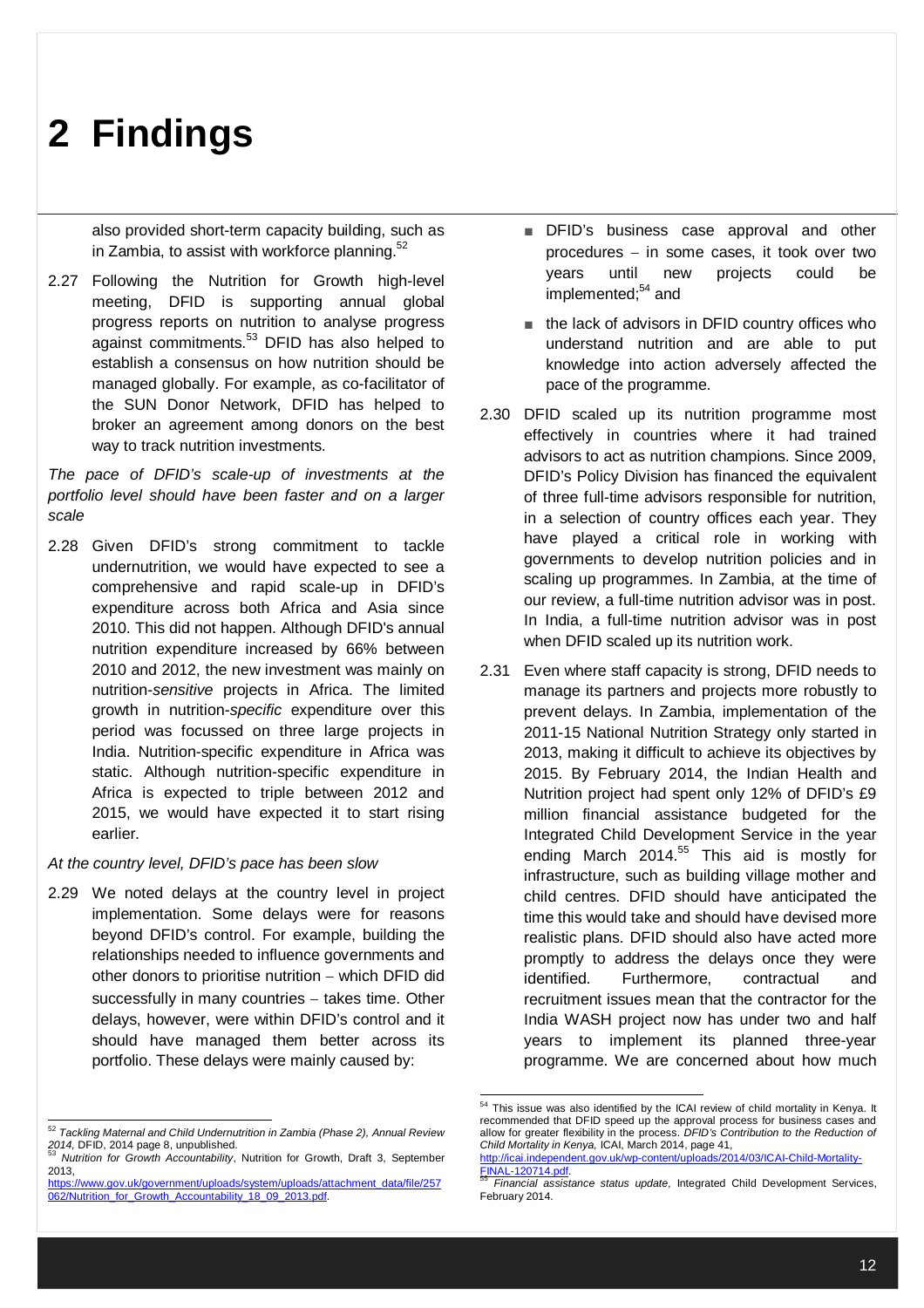can be achieved in this time and whether the value-for-money assessment in the business case remains valid.

2.32 We also noted examples of agile decision-making by DFID's managers at the country level. For example, DFID began Phase 2 of the Zambia Nutrition project while Phase 1 was still being implemented, in order to reach a larger number of beneficiaries more quickly.

### **DFID's choice to work with governments is the right one for sustainability**

- 2.33 DFID recognises that to achieve impact on nutrition at scale it needs to work with governments. There is strong evidence that national ownership is needed for programmes to be effective and sustainably delivered at scale. This is especially the case where an integrated approach, involving different sectors, is required  $-$  as with nutrition.<sup>56</sup> DFID implements through government systems where possible. In the India Health and Nutrition project, for example, DFID funds the Government of Madhya Pradesh to deliver nutrition programmes.
- 2.34 There are challenges in working with partner governments. Ensuring necessary co-ordination between ministries which are not used to working together can be a problem. We found this in Zambia, especially at the district level, where it constrains effective implementation of the Zambia Nutrition project. Co-ordination between government, the private sector and civil society can also be difficult to achieve.
- 2.35 Weak government financial and human resource management systems also present challenges. DFID provides technical assistance consultants to build the capacity of governments to deliver nutrition programmes. We saw consultants being used to fill human resource gaps and strengthen systems, such as monitoring and evaluation. In

India, DFID used consultants to strengthen national, state and district-level nutrition monitoring systems under the India Health and Nutrition project. In Zambia, DFID is building the capacity of the National Food and Nutrition Commission, which has historically been institutionally weak and unable to influence policymakers. $57$  The Zambia Nutrition project also supported development of the first BSc course in Human Nutrition at the University of Zambia, in order to build long-term national capacity.

*Where government is unable to deliver, DFID delivers effectively through civil society* 

2.36 DFID is agile and implements through civil society partners when appropriate. On the Accelerating Improved Nutrition for the Extreme Poor in Bangladesh programme, DFID partnered with nongovernmental organisations (NGOs) to reach more beneficiaries at a faster pace. While this will not strengthen government capacity directly, DFID aims to link beneficiaries to government services in order to ensure sustainability.<sup>58</sup>

#### *DFID needs to keep its technical assistance focussed*

2.37 DFID should use its consultants to focus on strategic issues where change is possible. On the India Health and Nutrition project, we noted that the technical assistance contractor had responded to some government requests for assistance, which were not strategic. DFID should work with the contractor to ensure it shares DFID's vision for the project and its key strategic objectives. On the Zambia Nutrition project, a SUN Fund Manager has been contracted to manage the fund and minimise the risk of financial mismanagement by government. It also provides technical assistance. We are concerned that the contractor may become overburdened by its financial management responsibilities, which could compromise its ability to provide strategic technical assistance. DFID should minimise this risk by providing high-level

 <sup>56</sup> *Scaling Up Nutrition (SUN) Movement Strategy (2012-2015),* SUN, September 2012, http://scalingupnutrition.org/wp-content/uploads/2012/10/SUN-MOVEMENT-STRATEGY-ENG.pdf and *Improving Nutrition through Multi-Sectoral Responses*, World Bank, 2013. http://www-

wds.worldbank.org/external/default/WDSContentServer/WDSP/IB/2013/02/05/000 356161\_20130205130807/Rendered/PDF/751020WP0Impro00Box374299B00PU BLIC0.pdf

 <sup>57</sup> *Tackling Maternal and Child Undernutrition in Zambia (Phase 2), Business Case,* DFID, November 2012, http://iati.dfid.gov.uk/iati\_documents/3739615.doc.

<sup>58</sup> *Accelerating Improved Nutrition for the Extreme Poor in Bangladesh, February 2012–December 2015,* DFID, February 2011, page 24, http://iati.dfid.gov.uk/iati\_documents/3367878.doc.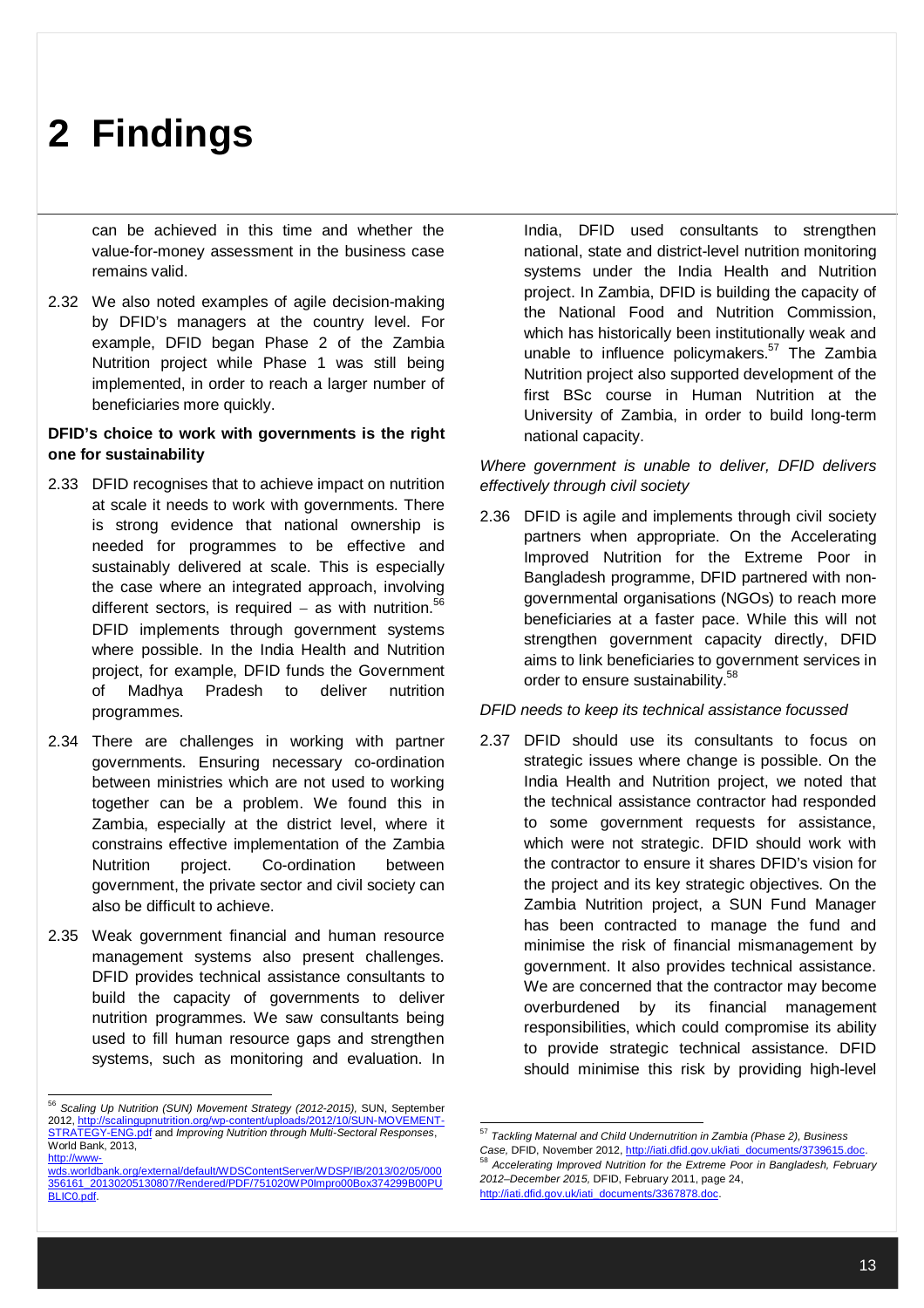support to the contractor in discussions with government ministries on financial management.

### **By working with other donors, DFID has mobilised resources and facilitated co-ordination**

2.38 DFID has successfully encouraged donors to increase funding on nutrition and to co-ordinate their programmes. DFID provided catalytic finance to the SUN Secretariat when it could not fund its country-level activities.<sup>59</sup> DFID also acts as donor convenor in seven SUN countries and facilitates co-ordination on nutrition.<sup>60</sup> In Zambia, DFID played a key role in setting up the SUN Multi-Partner Trust Fund to mobilise donor resources for the Government's 1,000-day plan. In India, it worked with donors, such as the World Bank, to avoid duplication. DFID also participates in global efforts through the WHO and the EU to standardise monitoring and evaluation. We note, however, that co-ordination among donors on monitoring can be a challenge in countries where donors are significantly scaling up their nutrition programmes, such as Zambia.

### **DFID needs to consider a wider range of delivery partners**

2.39 DFID generally procures contractors competitively, where a choice of suppliers makes it feasible or it provides strong justification otherwise. On the India health and nutrition project and the Zambia nutrition project, DFID selected its service providers on a competitive basis.<sup>61</sup> On the Nigerian Nutrition project, DFID pre-selected its partners, as it felt that their collective expertise might not have been secured through a tender. $62$ 

http://iati.dfid.gov.uk/iati\_documents/3717693.doc.

*DFID should consider alternatives to implementation through UNICEF*

- 2.40 DFID often partners with UNICEF to implement nutrition projects. UNICEF has some notable strengths. It has nutrition, health and water/sanitation/hygiene (WASH) expertise. It produces valuable research to influence policymakers. UNICEF can also procure at scale.
- 2.41 Despite its strengths, we noted cases where UNICEF was selected to implement DFID projects without competition. In a number of these cases, other organisations should have been considered. An example of this is the Ethiopian nutrition project,<sup>63</sup> where UNICEF was selected to implement the project through the Government of Ethiopia's health extension programme and to channel funds for field operations to international NGOs. A private sector contractor or an international NGO could also have been considered. We reviewed four business cases for nutrition-specific projects with UNICEF. Only in the Yemen Nutrition project were alternatives considered.<sup>64</sup> ICAI's earlier review of DFID's work through UNICEF also found that DFID did not systematically consider alternatives to UNICEF for programme delivery or procurement.<sup>65</sup>
- 2.42 DFID's assumptions about UNICEF's capacity are not always accurate. UNICEF's weak management of the Zambia Sanitation and Hygiene project resulted in DFID putting it on a performance improvement programme.<sup>66</sup> In India, DFID aimed to strengthen UNICEF's results management capacity; however, we saw little evidence of this being achieved.<sup>67</sup> We also found that DFID offices sometimes use the generally positive assessment of UNICEF's capacity in the DFID Multilateral Aid Reviews to justify selecting UNICEF without

 <sup>59</sup> *Strengthening International Co-ordination and Leadership on Nutrition and Food Security, Annual Review 2012*, DFID, 2013, page 22, http://iati.dfid.gov.uk/iati\_documents/4246410.docx

**Francial School Teach Collect Protocol**.<br>These seven countries are Bangladesh, Burma, Ethiopia, Nigeria, Pakistan, Yemen and Zambia. SUN Donor Network, http://scalingupnutrition.org/the-sun-

network/donor-network.<br><sup>61</sup> DFID first selected options to provide technical assistance on the India Health and Nutrition project. In 2012, DFID put the contract out for tender, selecting FHI 360. CARE is the SUN Fund Manager for the Zambia Nutrition project.

<sup>62</sup> *Improving Maternal, Newborn and Child Nutrition in Northern Nigeria, Business Case,* DFID, June 2011, page 34,

 <sup>63</sup> *Intervention Summary: Accelerating Reductions in Under Nutrition in Ethiopia,*  DFID, 2013, <u>http://iati.dfid.gov.uk/iati\_documents/3988488.doc</u>.<br><sup>64</sup> The projects relating to Ethiopia Nutrition, Nigeria Nutrition, Yemen Nutrition and

Zambia Nutrition. *Business Case: Improving Nutrition in Yemen 2012-15, Intervention Summary***,** DFID, page 26,

http://iati.dfid.gov.uk/iati <sup>65</sup>*DFID's work through UNICEF,* ICAI, March 2013, page 1,

http://icai.independent.gov.uk/wp-content/uploads/2010/11/ICAI-report-DFIDs-

work-with-UNICEF.pdf. <sup>66</sup> *Annual Review, Zambia Sanitation and Hygiene Programme,* DFID, November 2012, page 19, http://iati.dfid.gov.uk/iati\_documents/3787635.docx.

<sup>67</sup> *India: Time Extension of the DFID India Strategic Partnership with UNICEF*, DFID, 8 June 2011*,* unpublished.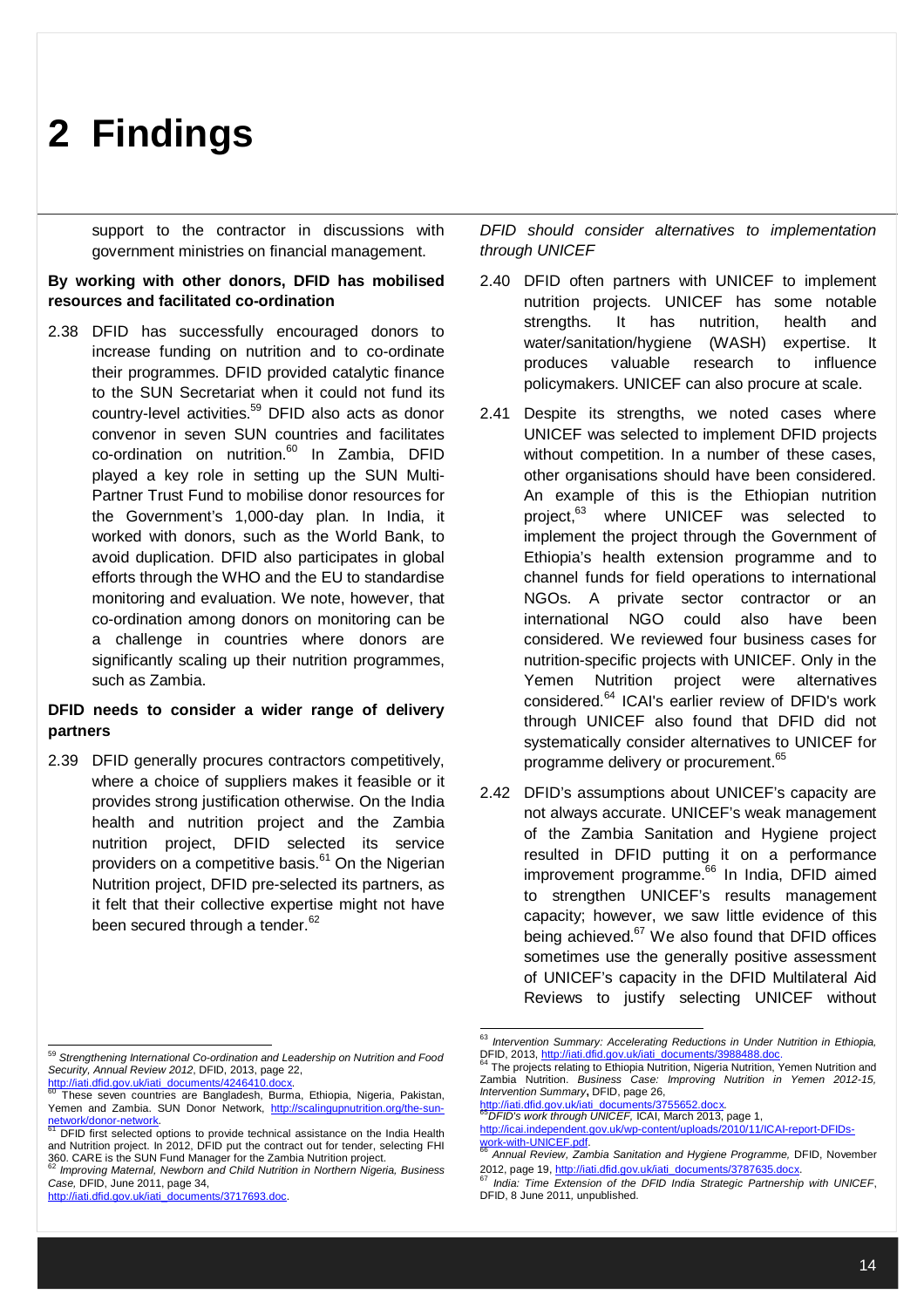assessing its capacity in the specific country.<sup>68</sup> An example is the Zambia Nutrition project, Phase 1 business case.<sup>69</sup>

### **DFID needs to articulate more clearly its objectives in using the private sector as a delivery agent**

- 2.43 DFID recognises the potential of the private sector in improving nutrition in developing countries. The private sector has a role to play in producing and distributing food to the poor and providing the inputs to produce nutritious food.<sup>70</sup> For example, the private sector could fortify foods with micronutrients and distribute them through its supply chains.
- 2.44 Despite this, DFID's pace in working effectively with the private sector has been slow. DFID has yet to develop or support the kinds of public-private partnerships needed to test ways for businesses to engage in addressing global undernutrition in commercially viable ways. A reason for this is that, as yet, there have been few independent evaluations of how the private sector can be most effectively engaged as a delivery agent for nutrition services.<sup>71</sup> A 2012 evaluation of HarvestPlus found that the private sector was not prepared to take on the commercial production of bio-fortified seed following successful trials. $72$
- 2.45 DFID is funding some innovative work with the private sector. In Zambia, it is supporting Musika*,*  an NGO, which aims to link smallholder farmers better to markets, in order to raise agricultural productivity and diversify cropping systems and diets. Musika works by encouraging and supporting networks of agents to work with poor smallholders. DFID is also financing a small private

sector pilot project, through the Zambia Nutrition project, to bring ORS to rural areas. $^{73}$  DFID's Agriculture Pull Mechanism Initiative is also testing mechanisms to leverage the private sector to deliver technologies to the poor. $74,75$  DFID has already evaluated the Zambia pilot project and has planned evaluations for the other initiatives.

- 2.46 DFID is also intending to link to the private sector through SUN's global and country business networks. Progress, so far, has been slow. DFID is also funding the Global Alliance for Improved Nutrition (GAIN), an NGO, to mobilise private sector investment for nutrition. GAIN is making progress in implementing delivery models for fortified products and in building public-private partnerships.<sup>76</sup> Large and small companies took part in the Nutrition for Growth high-level meeting. They focussed on how to improve the nutrition of their workers and how to address undernutrition in their core business operations.
- 2.47 DFID should consider the risks of private sector engagement, such as public policy being distorted towards private sector interests, $77$  and establish risk mitigation strategies. DFID also needs to understand the incentives of the private sector and use this understanding to shape how it can scale up innovative pilots. DFID should contribute more to building an evidence base on private sector engagement in nutrition.

*DFID needs to articulate how the New Alliance for Food Security and Nutrition might shape the delivery of nutrition*

2.48 The New Alliance for Food Security and Nutrition involves partnerships between private sector

http://icai.independent.gov.uk/wp-content/uploads/2013/12/ICAI-Agricultural-Research-report-FINAL.pdf.

<sup>75</sup> *Agriculture Pull Mechanism Initiative - Stimulating Innovation in Agricultural Research and Development, Intervention Summary,* DFID, 2012, http://iati.dfid.gov.uk/iati\_documents/3538207.doc. <sup>76</sup>*GAIN – Global Alliance for Improved Nutrition (Programme Partnership* 

 <sup>68</sup> *Multilateral Aid Review: Ensuring Maximum Value for Money for UK Aid through Multilateral Organisations*, DFID, March 2011, https://www.gov.uk/government/uploads/system/uploads/attachment\_data/file/675

<sup>83/</sup>multilateral\_aid\_review.pdf <sup>69</sup> *Tackling Maternal and Child Undernutrition in Zambia, Business Case*, DFID

Zambia, October 2011, page 29, http://iati.dfid.gov.uk/iati\_documents/3717065.docx.

<sup>70</sup> Bryce, J. et al, *Maternal and Child Undernutrition: Effective Action at National Level*, The Lancet, 2008, Volume 371, 2008,

http://www.thelancet.com/journals/lancet/article/PIIS0140-6736(07)61694 **fulltext** 

<sup>71</sup> Gillespie, S. et al, *The Politics of Reducing Malnutrition: Building Commitment and Accelerating Progress,* The Lancet, August 2013, Volume 382, page 562, http://www.thelancet.com/journals/lancet/article/PIIS0140-6736(13)60842- 9/fulltext

*Evaluation of HarvestPlus Phase II*, prepared for the Bill & Melinda Gates Foundation, ABT Associates, page xi, unpublished.

 <sup>73</sup> ColaLife project, *Annual Review, Tackling Maternal and Child Undernutrition in Zambia, Phase 1,* DFID, January-February 2014, page 18, unpublished. <sup>74</sup> *DFID's Support to Agricultural Research,* ICAI, 2013,

*Arrangement (PPA)), Annual Review,* DFID, June 2013, page 4, http://iati.dfid.gov.uk/iati\_documents/4212457.doc.

*Mid-term Independent Progress Review of GAIN's Programme Partnership Agreement, 2011-14, Final Report,* Cambridge Economic Policy Associates Ltd.,

<sup>2012,</sup> unpublished. <sup>77</sup> Shrimpton, R., *Private Sector Contributions to Ending Child Hunger and Undernutrition*, SCN News, 2007, Volume 34, 32–36,

http://www.unscn.org/layout/modules/resources/files/scnnews34.pdf.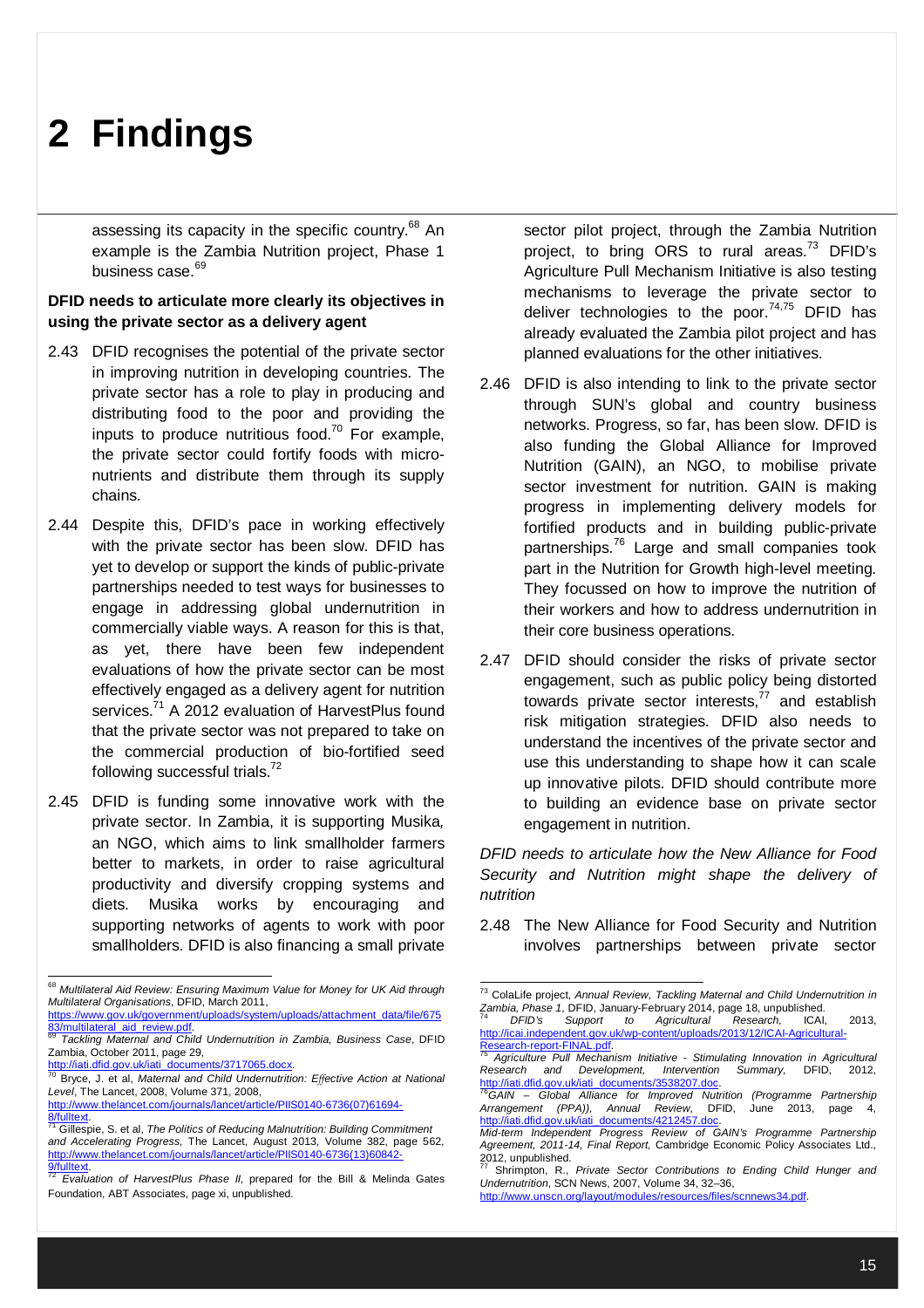companies, governments and donors, including DFID, in ten African countries. It aims to stimulate commercial agriculture and 'to raise 50 million people out of poverty by 2022, whilst contributing to improved food and nutrition security'.<sup>78</sup> DFID is supporting the New Alliance through £600 million, which it had already committed to 40 on-going and planned projects. Some components of these projects will be tailored to address New Alliance priorities.

2.49 DFID has not yet developed a detailed theory of change outlining how its proposed investments and those of New Alliance partners will reduce undernutrition. There is a lack of information in the public domain on DFID's support for the New Alliance. This makes it difficult for others to judge whether DFID's support is likely to contribute to large-scale reductions in undernutrition anticipated by DFID and its partners.

#### **DFID generally involves beneficiaries well in delivery**

- 2.50 DFID takes beneficiaries' needs into account and involves them in delivery, where feasible. On the India Health and Nutrition project, DFID's financial aid is focussed on building health facilities in remote areas to reach beneficiaries.<sup>79</sup> Women's self-help groups in communities in Madhya Pradesh are devising local solutions to combat undernutrition. In Zambia, the HarvestPlus project involves beneficiaries as model farmers to demonstrate dietary diversification.<sup>80</sup>
- 2.51 DFID could do more, however, to ensure that services are accessible to beneficiaries. For example, on the Zambia Nutrition project, mothers reported that they had not been consulted about clinic timings. As different services were being offered on different days, repeat visits were required. This is difficult for mothers who are also engaged in agriculture and other activities. Project

managers need to understand better the challenges mothers face and to develop appropriate interventions for them.

### **Financial management, fiduciary risk and value for money**

2.52 We saw examples of good financial management at DFID. For example, DFID's review of the Zambia Sanitation Hygiene Programme's financial reports identified that UNICEF had spent too little on staffing. DFID was able to make a direct link from this to UNICEF's slow progress.<sup>81</sup>

### *DFID is monitoring well the risk of government misuse of funds*

- 2.53 Working with governments presents financial management risks and challenges. Internal controls can vary among ministries, as can the risk of financial mismanagement, fraud and corruption. There is a greater risk of financial mismanagement in nutrition projects because they generally involve working with a number of different government departments. Also, in countries with decentralised government, such as Zambia and India, internal controls need to be considered at the national and state or district levels. There may also be challenges around financial management when, for example, government supply chains are used to distribute commodities to beneficiaries.
- 2.54 We found DFID had taken appropriate steps to mitigate fiduciary risk and the risk of corruption. DFID uses fiduciary risk assessments well to identify key areas of risk and it manages these. On the Zambia Nutrition project, DFID passes funds through the SUN Fund Manager, who is responsible for ensuring that government partners have the capacity to use and manage funds appropriately. In India, DFID was monitoring controls at the Department of Public Health and Welfare and the Department of Women and Child Development. We noted that the state government had taken positive actions to improve public accountability. The Government of Madhya Pradesh, for example, has launched an online

 <sup>78</sup> *New Alliance for Food Security and Nutrition: 2013 Progress Report Summary*, DFID,

https://www.gov.uk/government/uploads/system/uploads/attachment\_data/file/205 885/New Alliance progress report May 2013.pdf.<br><sup>79</sup> For Integrated Child Development Services, 79% of financial assistance in

<sup>2013-15</sup> was allocated to infrastructure.<br><sup>80</sup> DEID's support to the infrastructure.

<sup>80</sup> DFID's support to HarvestPlus is assessed in the ICAI report on *DFID's Support to Agricultural Research*, ICAI, October 2013, http://icai.independent.gov.uk/wp-content/uploads/2013/12/ICAI-Agricultural-

Research-report-FINAL.pdf.

 <sup>81</sup> *Annual Review, Zambia Sanitation and Hygiene Programme*, November 2012, DFID, page 15, http://iati.dfid.gov.uk/iati\_documents/3787635.docx.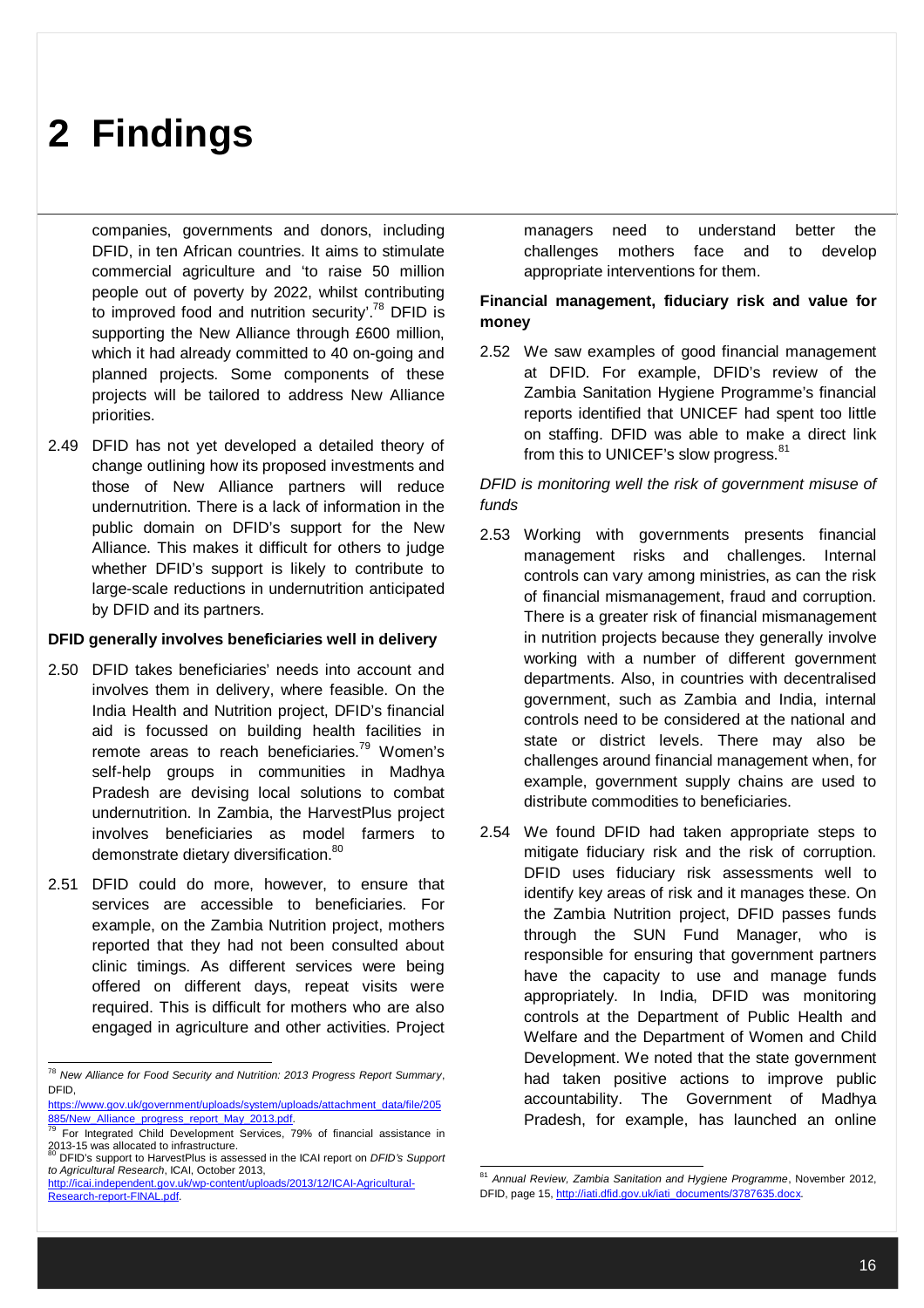public grievance redress system and a public hearing process.

2.55 DFID monitors government financial management capacity closely and provides technical assistance to strengthen systems in India and Zambia. For example, in Madhya Pradesh, DFID provides assistance to strengthen financial management processes. In Zambia, DFID is working with the government to strengthen public financial management. DFID should continue to assess the risk of financial mismanagement  $-$  especially when working with many different government departments in a country  $-$  and ensure appropriate risk mitigation. DFID also needs to learn lessons from the delays by the Government of Madhya Pradesh in spending financial assistance on the India Health and Nutrition project. Unspent funds are vulnerable to misuse and DFID needs to ensure that it can hold government partners to account.

### **Impact** *Assessment: Amber-Red*

### **It is too early to assess the impact of DFID's portfolio**

- 2.56 DFID's nutrition projects are based on robust evidence from the Lancet series and other sources and generally have sound theories of change. As a result, if the projects are designed and implemented well, they should contribute to reductions in undernutrition and child mortality.
- 2.57 It is too early to assess whether DFID's portfolio of projects has had the expected impact on undernutrition. Since DFID only started to scale up its nutrition work in 2010 and the pace of delivery has been slow, most of its projects are at an early stage of implementation. We would expect to see some sustained project-level improvements in stunting and wasting in the next two to three years. DFID has commissioned evaluations of some of its post-2010 projects. These evaluations will report in 2015 and should provide evidence of impact.
- 2.58 There is also, as yet, only limited evidence on the extent to which DFID's projects are delivering short-term results  $-$  in line with their theories of change  $-$  and whether they are on track to achieve their outcomes. There are two reasons for this. Firstly, most of DFID's nutrition projects were only

started in the last few years and have had only one or two annual reviews.<sup>82</sup> Because the reviews were of the early stages of each project, they focussed on the delivery of activities and outputs and did not generally assess whether short-term results and outcomes had been achieved. Secondly, many of DFID's projects focus insufficiently on monitoring of short-term results (see paragraphs 2.82-2.86).

- 2.59 DFID has only evaluated a couple of the earlier nutrition projects, started before 2010. Two evaluations of nutrition-sensitive projects found positive nutritional outcomes and impacts. These are the Economic Empowerment of the Poorest project in Bangladesh and the Zambia Cash Transfer project. Unfortunately, DFID has not evaluated its older nutrition-specific projects, such as the India Health and Nutrition project and the India UNICEF Partnership, so it is not possible to assess their impacts on undernutrition.
- 2.60 Since it is too early to assess the impact of DFID's nutrition portfolio, we reviewed progress to date, the trajectory of change and the likelihood of achieving impact.

### **DFID has contributed to a revitalised global emphasis on undernutrition**

- 2.61 DFID has succeeded in encouraging a global effort to tackle undernutrition by donors and country governments working in partnership. Its support for the SUN Movement has improved co-ordination and built global momentum. DFID has effectively used the 2012 London Olympics and the 2013 UK G8 Summit to increase financial and political commitment to undernutrition by both donors and partner governments.<sup>83</sup> It has also helped to maintain the momentum for change, set the global agenda and ensured that most governments and donors focus their programmes on the first critical 1,000 days.
- 2.62 While the essential foundations have been laid, it would be unrealistic to expect DFID's global advocacy programme, which only started in 2009,

-

<sup>&</sup>lt;sup>82</sup> We examined seven of DFID's nutrition-specific projects. Six of the seven projects had had only one annual review.

<sup>83</sup> Gillespie, S. et al, *The Politics of Reducing Malnutrition: Building Commitment and Accelerating Progress,* The Lancet, August 2013, Volume 382, page 562, http://www.thelancet.com/journals/lancet/article/PIIS0140-6736(13)60842- 9/fulltext#article\_upsell.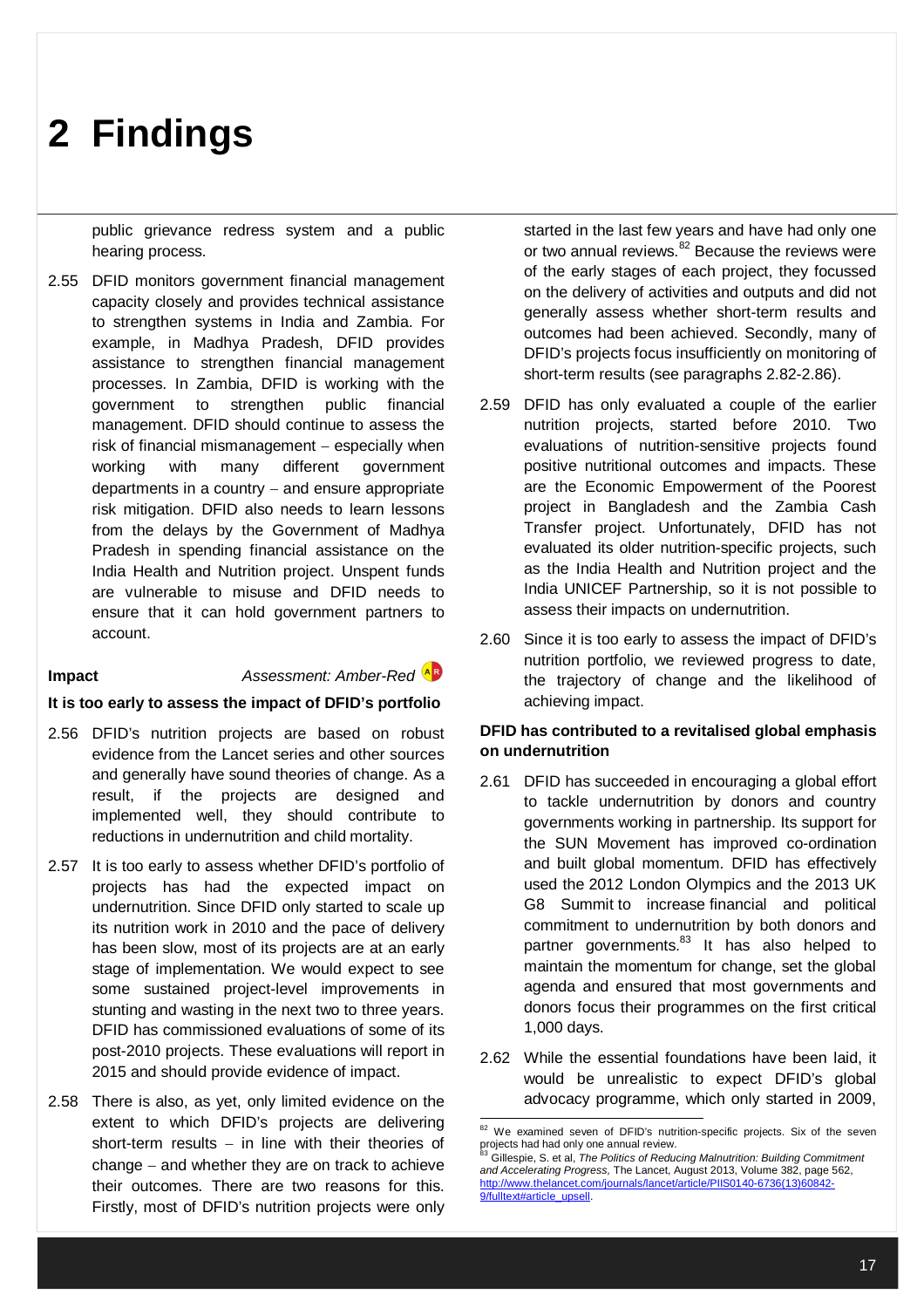already to have resulted in reductions in stunting. It is important that DFID keeps up the momentum and does not get distracted by other development 'fads'.

### **DFID has taken positive steps to improve nutrition services in India and Zambia**

*Nutrition-specific projects are showing positive trends* 

- 2.63 DFID's India Health and Nutrition project aims to reduce undernutrition by providing financial and technical assistance to the Government of Madhya Pradesh to improve the provision and use of nutritional services. Surveys conducted in Madhya Pradesh in 2010-11 and 2011-12 show an improvement in early and exclusive breastfeeding, Vitamin A coverage in children and iron folate coverage in pregnant women. These changes would be expected, ultimately, to contribute to a reduction in undernutrition.<sup>84</sup>
- 2.64 A key reason for the improvements in service delivery in India was the integration of health and nutrition services at the community level, encouraged by DFID. This has enabled a faster scale up than would otherwise have been the case and it is likely to result in greater impact than an isolated nutrition project would have made.
- 2.65 Senior government officials we interviewed stated that DFID's flexible and catalytic funding has made it possible for the Government of Madhya Pradesh to increase the quality and pace of its scale up of nutrition services. Although DFID financed only 2.6% of the Madhya Pradesh nutrition budget from 2010-11 to 2013-14, $^{85}$  it funded government pilot projects to develop and test innovative approaches, which the Government later took to scale. It also strengthened the quality of service delivery by training frontline staff and monitoring implementation.
- 2.66 DFID does not adequately monitor the short-term results of this project. Consequently, we cannot be

confident of the extent to which DFID has contributed to improvements in nutrition services, although our overall impressions were positive. We are surprised that the India Health and Nutrition project  $-$  one of DFID's largest and oldest nutrition projects cannot demonstrate results or impact more conclusively. DFID did not build an evaluation study into the design of the project. If it had done so, preliminary indications of the impact of the project on stunting would have been available by the time of this review. Such an evaluation would also have increased DFID's understanding of the local context and the main causes of undernutrition in study areas. This would have made it possible to tailor the package of interventions, where appropriate, to maximise reductions in stunting.

- 2.67 The first phase of DFID's Zambia Nutrition project aims to improve nutrition by delivering Vitamin A and deworming tablets to children in nine remote districts through child health weeks. These are organised by the Government of Zambia, with support from UNICEF. A recent assessment concluded that child health weeks in Zambia were 'very cost effective' and provided higher coverage than otherwise would have been achieved.<sup>86</sup> Our field research, however, indicated that coverage of child health weeks may be considerably lower than reported. In the districts we visited, we found that many children had not received the recommended two doses of Vitamin A and deworming tablets each year (see Figure 7 on page 19).
- 2.68 The Zambia Nutrition project also undertook two innovative pilots. One pilot provided treatment for diarrhoea through the private sector. A welldesigned evaluation concluded that the product increased rates of treatment with ORS and zinc from 1% to  $45\%$ . <sup>87</sup> Another output of the project was the design of a more comprehensive multisectoral Phase 2 project, which has recently commenced. Although the Phase 1 project will not significantly impact on stunting, we agree with

 $\overline{a}$ <sup>84</sup> Annual Health Surveys, 2010-11 and 2011-12, undertaken by the Government of India's Registrar General across 9 states and 284 districts, including 50 in Madhya Pradesh. These two surveys use the same methodologies and, therefore, are directly comparable. They show a small change of between 4-8% in each indicator.

This reduced between 2010-11 and 2013-14 from 4.1% to 2%, as the government increased its budget allocated to the Integrated Child Development Services budget and DFID reduced its support.

 <sup>86</sup> Fielder et al, *Child Health Week in Zambia: Costs, Efficiency, Coverage and a Reassessment of Need,* Health Policy and Planning, December 2012, 1-18, http://heapol.oxfordjournals.org/content/early/2012/12/14/heapol.czs129.full.pdf+ht ml.

<sup>&</sup>lt;sup>-</sup><br>ColaLife Operational Trial Zambia, ColaLife, January 2014, http://unicefinnovation.org/projects/colalife-operational-trial-zambia-cotz.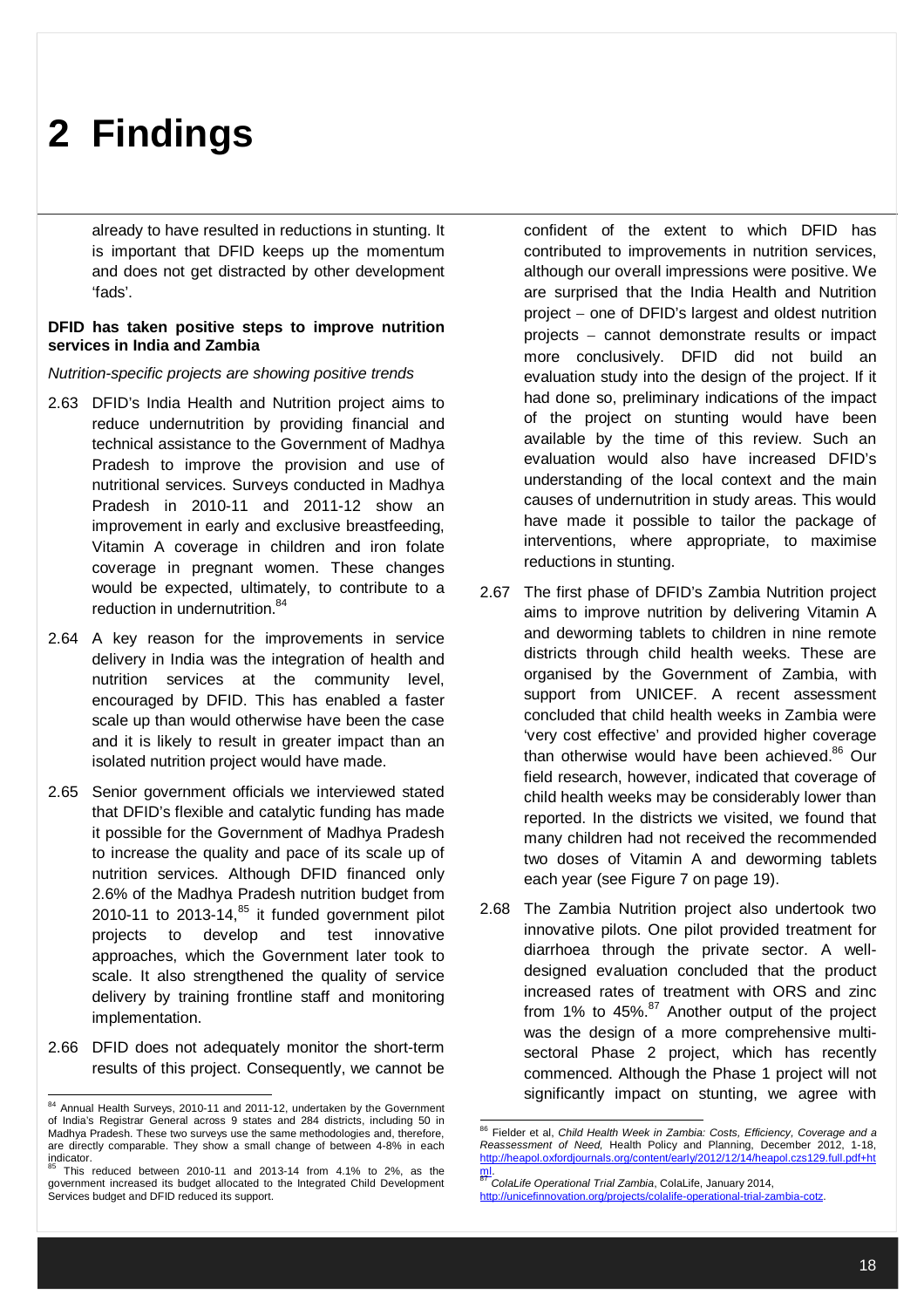DFID's approach to delivering required services quickly to under-served communities, while developing an integrated approach.

#### **Figure 7: Field Research in India and Zambia**

ICAI commissioned field research in India and Zambia. The aim was to assess the extent to which communities have benefited from key DFID-funded projects and to assess the reliability of the monitoring data used by DFID. Our teams assessed the India UNICEF Partnership, the Zambia Nutrition project (Phase 1) and the Zambia Sanitation and Hygiene project. Our field researchers did not visit the India Health and Nutrition project, because it was covered by the ICAI core team during its field visits.

Our researchers conducted 1,042 household interviews, 101 key informant interviews and 18 focus group discussions. We utilised direct observation from trained researchers and gathered qualitative and quantitative information. Findings from the field research contributed to the key findings listed in this report. In particular:

**DFID projects are showing positive signs:** In Zambia, the Nutrition project had delivered Vitamin A and deworming tablets to women and children. Local health officials believed that DFID support had contributed to health improvements and mothers believed it had contributed to health improvements. Some 90% of households in the research areas had latrines, many recently built as a result of the sanitation and hygiene project. In India, DFID-supported nutrition rehabilitation centres (NRCs) were generally clean, well-staffed and well-stocked. All health and nutrition workers had received training on infant and young child feeding, of which approximately 70% was full classroom training. The majority of nutrition workers (55%) had good knowledge of severe acute malnutrition, while the rest had some knowledge.

**Monitoring data is often of low quality:** In Zambia, our research found that coverage of Vitamin A and deworming had increased but significantly less than DFID had reported. In Mbala district, only 25% of children had received two doses a year of Vitamin A, while in Mufumbwe district 75% of children had. DFID reported coverage of 65% and 100%,  $r$ espectively  $-$  but this referred to children receiving Vitamin A and deworming once, which is not the recommended annual dose.<sup>88</sup> In the India UNICEF Partnership villages we visited, 15 villages were reported as having 100% coverage of latrines. Only seven villages actually did. Some 20% of households in these villages did not have latrines.

 <sup>88</sup> *Tackling Maternal and Child Undernutrition in Zambia, Annual Review*, February 2014, DFID, unpublished.

**The quality of nutritional services is mixed:** In Zambia and India, we found that mothers did not sufficiently understand the services being provided to them and their children. Focus groups revealed that many mothers do not believe two doses a year of Vitamin A and deworming are necessary, indicating a need for better communication and training. Some mothers also requested that health workers should provide better information. In the Zambia Sanitation and Hygiene project, only 51% of latrines had a handwashing station and only 28% had soap or ash for handwashing. Latrines were being washed away by rain. Without continual and long-term government commitment, the improvements are unlikely to be sustainable. In India, mothers had poor knowledge of breastfeeding and treatment of severe acute malnutrition. Staff at the NRCs for severely wasted children provided good medical care. Only 10% of mothers, however, reported that they received good counselling or training. Few mothers returned to the NRCs for follow-up monitoring of their children's progress.

It is crucial to tailor services to the local context. In each country, we saw challenges in reaching certain groups. In Zambia, young mothers did not want to mix with older mothers for fear of stigmatisation. Some families migrated to distant fields to work and, therefore, missed child health weeks and are unlikely to use latrines. In India, the picture is mixed. In the India UNICEF Partnership villages, gender and caste barriers prevented people from accessing nutrition services. We noted, however, that this was less of a problem in the predominantly tribal districts covered by the India Health and Nutrition project.

### *Nutrition-sensitive projects show positive trends, although more needs to be done on WASH and agriculture*

2.69 DFID is implementing nutrition-sensitive projects in both countries. This is important since nutritionspecific projects, alone, will only reduce stunting by 20%. Some nutrition-sensitive projects are sufficiently mature to show results. In Zambia, a rigorous impact evaluation of the Zambia Cash Transfer project demonstrated that it increased expenditure on food, expanded the diversity of diets and improved infant and young child feeding practices.<sup>89</sup> Although, as yet, there is limited evidence on the impact of nutrition-sensitive investments in India, in Bangladesh the Economic Empowerment of the Poorest programme has

 <sup>89</sup> Seidenfield et al, *Zambia's Child Grant Program: 24-Month Impact Report*, American Institutes for Research, September 2013,<br><u>http://www.air.org/sites/default/files/Zambia\_Child\_Grant\_Program\_Report\_20131</u> .pdf.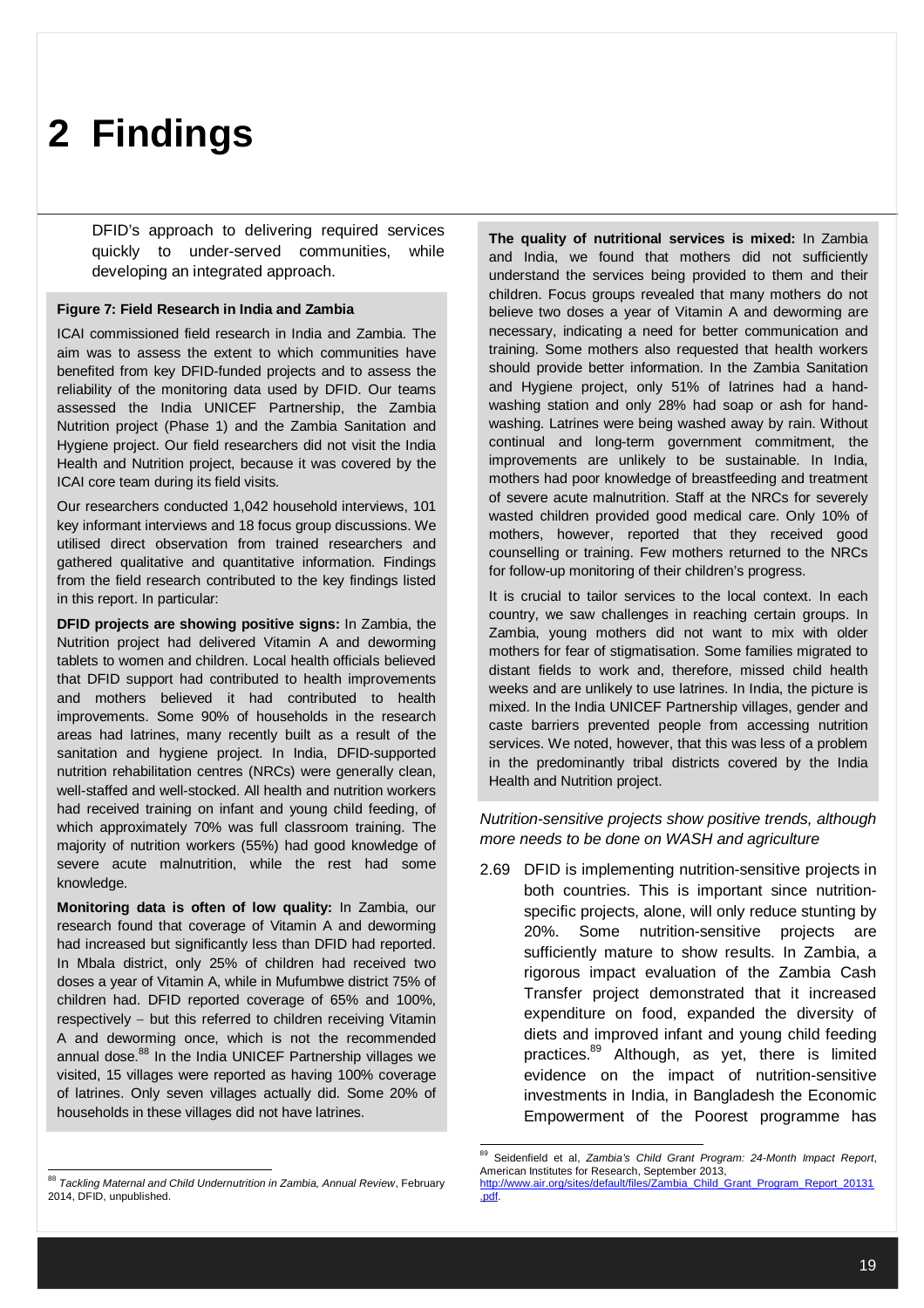reduced stunting. Between 2010 and 2013, the incidence of child stunting fell from 50% to 42%, although wasting remained constant at 18%. Anaemia rates also fell significantly.<sup>90</sup> Another evaluation of a livelihoods project in Bangladesh found that it had diversified diets and improved food coping strategies, which could lead to improvements in nutrition.<sup>91</sup>

2.70 DFID is implementing WASH projects in India and Zambia. These are expected to contribute to improved nutrition by reducing the incidence of diarrhoea and tropical enteropathy.<sup>92</sup> Progress is slower than we would have expected. The Zambia WASH project, implemented by UNICEF, was started in late 2011. It was given strict targets for improved performance by DFID after an adverse annual review in 2012. It is now performing better, with 2,212 villages verified as fully using and maintaining toilets by January 2014.<sup>93</sup> Our field research confirmed that toilets are being used more. We noted, however, that this was not always accompanied by better hygiene practices, such as hand-washing. DFID's three-year India WASH project was due to start in September 2012. It was delayed and only commenced in October 2013. It will now be implemented over two and a half years, ending in March 2016. We are concerned that the project will not fully engage communities or achieve the planned hygiene behaviour change in the time now available.

*Nutrition projects should be implemented in an integrated way for maximum effectiveness.*

2.71 To maximise impact, nutrition-specific and nutrition-sensitive interventions should be implemented in an integrated way. DFID encouraged this in India and Zambia by supporting integrated district-level planning. DFID will include nutrition-sensitive agriculture in Phase 2 of its Zambia Nutrition Project. In India, it decided not to do so because agriculture and food security are covered by other large government and donor programmes. We note, however, that better coordination is needed to integrate the DFIDsupported government health and nutrition programme into these other programmes. We also found that DFID needs to encourage greater integration in all countries of its nutrition and education programmes.

*DFID's nutrition projects in India and Zambia do not always communicate effectively with mothers* 

- 2.72 DFID is aware of the importance of communicating with mothers about nutritious behaviour and mentions this in policy papers and project designs.<sup>94</sup> For example, DFID supported a BBC Media Action series in India on birth spacing, which reached an estimated 10 million people. A followup survey found that 4.4% of women of reproductive age visited a health facility as a result of exposure to the campaign.<sup>95</sup>
- 2.73 The projects we visited, however, did not always communicate well with mothers. In Zambia, our field research found that government workers at child health weeks do not have the time or skills to educate mothers about the importance of regularly giving Vitamin A and deworming tablets to children. As a consequence, many mothers did not realise that their children need to be treated twice a year, which contributes to low coverage rates. Our core field team also noted that community health workers in Zambia had little training in nutrition.
- 2.74 In the India UNICEF Partnership, we found that staff at nutrition rehabilitation centres do not spend sufficient time speaking with mothers about their child's nutritional status. A third of mothers left the facilities with a poor knowledge of nutrition. An effective response to undernutrition will not only involve medical treatment. It will also include a

 <sup>90</sup> Mascie-Taylor, N. and Goto, R., *Change Management System (CMS)*, Shire Project, 2013, http://www.shiree.org/wp-content/uploads/2012/02/10-CMS-3-October-20131.pdf.

<sup>91</sup> *Bangladesh: Independent Impact Assessment of the Chars Livelihoods Programme – Phase 1 – Final Report,* HTSPE Limited, August 2011, https://www.gov.uk/government/uploads/system/uploads/attachment\_data/file/204<br>635/Evaluation-chars-livelihoods-prog-bangladesh.pdf.

<sup>635/</sup>Evaluation-chars-livelihoods-prog-bangladesh.pdf<br><sup>92</sup> Demage to the shild's integring treat, which hinders Damage to the child's intestinal tract, which hinders absorption of nutrients by the body, caused by frequent infections of various types (viral, bacterial or

protozoal). <u>http://inthealth.oxfordjournals.org/content/2/3/172.full</u>.<br><sup>93</sup> *Zambia Sanitation and Hygiene Project Annual Review*, DFID, February 2014, page 4, http://iati.dfid.gov.uk/iati\_documents/4405351.docx.

 $\overline{a}$ Scaling Up Nutrition: The UK's Position Paper on Undernutrition, DFID, September 2011.

https://www.gov.uk/government/uploads/system/uploads/attachment\_data/file/674 66/scal-up-nutr-uk-pos-undernutr.pdf. <sup>95</sup> *BBC Media Action Global Grant Annual Review 2013: Detailed Health Logframe* 

*Narrative Report (Country Impact and Outcome)*, BBC Media Action, 2013. The programme was implemented in Madhya Pradesh and Odisha.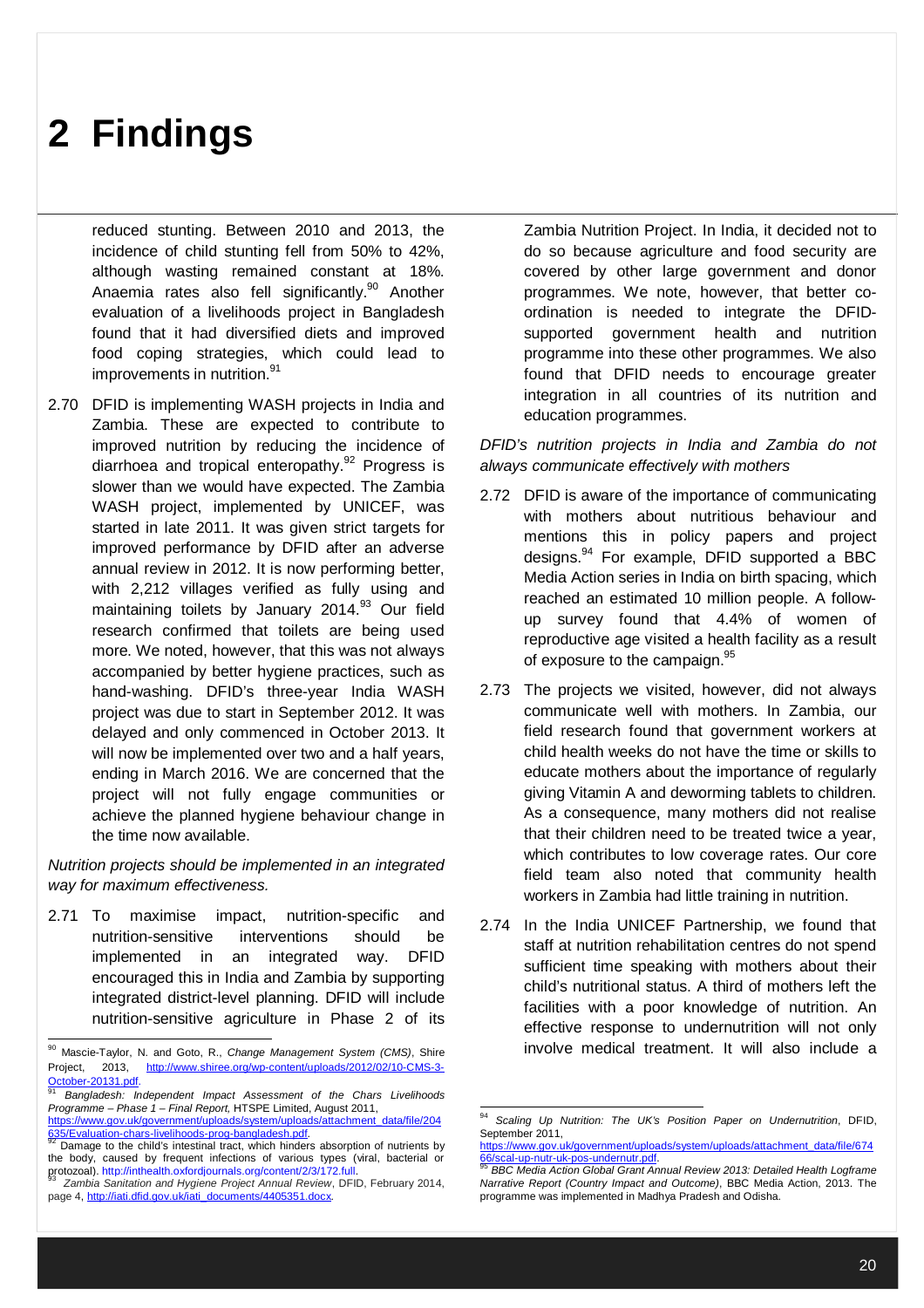range of behaviour change and communication activities.

### **DFID's programme should improve child nutrition but is unlikely to have expected impacts on stunting**

- 2.75 Although DFID's nutrition projects are based on sound evidence and are expected to have a positive impact on child nutrition, they are unlikely to have the expected impacts on stunting and wasting. We noted three reasons for this:
	- DFID's nutrition-specific projects are not using packages of interventions designed to have the greatest impact on stunting. Although the Lancet series highlighted zinc supplements for children as an effective way to reduce stunting none of the seven nutrition-specific projects we reviewed included this intervention (see paragraphs 2.17 to 2.18, above); $96$
	- our field researchers found that DFID's project partners do not always communicate well with mothers. This is likely to reduce DFID's impact on infant and young child feeding practices. Such practices have been shown to be important for preventing stunting (see paragraphs 2.72 to 2.74); $^{97}$  and
	- nutrition-specific interventions and nutritionsensitive programmes are not always implemented in the same communities. An integrated approach, involving both nutritionspecific and nutrition-sensitive interventions, is needed to maximise impact on stunting.

http://summaries.cochrane.org/CD009384/zinc-supplementation-for-preventingdeath-and-disease-and-for-growth-in-children-aged-six-months-to-12-years-of-age# and Bhutta, Z. et al, *Evidence-Based Interventions for Improvement of Maternal and Child Nutrition: What Can Be Done at What Cost?* The Lancet, August 2013, Volume 382, Issue 9890, page 453, http://www.thelancet.com/journals/lancet/article/PIIS0140-6736(13)60996-

4/fulltext.

2.76 We believe that DFID should modify the design of its projects to strengthen its impact on stunting and cognitive development of children.

### **DFID has designed high-quality project evaluations and is supporting global efforts to measure overall impacts on stunting**

- 2.77 DFID will spend over £21 million over the next six years evaluating its own nutrition-related projects. The design of these evaluations is good and the programme of evaluations is far more comprehensive than those done earlier. We expect DFID to use them to assess its impact, improve the management of ongoing projects and contribute to the evidence base on nutritional programming. The evaluations use quantitative and qualitative methods, based on explicit theories of change. This should allow DFID to understand how and why change is occurring. For example, the evaluation of a Nutrition project in Bangladesh includes a well-designed quantitative assessment, which uses a control group to assess whether the impact would have occurred, even in the absence of DFID's involvement. It combines this with a qualitative component, which gathers information from intended beneficiaries and other key stakeholders. 98
- 2.78 Although these evaluations will make it possible to assess the impacts of specific projects on stunting and wasting, it is difficult for DFID and other organisations to assess overall progress on stunting. This is because most countries only conduct nutrition surveys every three to five years. To monitor its programme effectively, DFID needs more frequent and targeted surveys on stunting and wasting. Because stunting and wasting are difficult to measure, this cannot be done routinely by community health and nutrition workers, as part of general monitoring activities. More frequent and targeted national nutrition surveys, carried out by trained specialists, are required to provide accurate information.
- 2.79 The two main surveys currently undertaken internationally are the Demographic and Health

 96 The Lancet Series in 2008 and 2013 advocated zinc supplementation to improve growth in children under five years of age. A recent 2014 Cochrane Review examined growth in children, from six months to 12 years of age. It also found that zinc supplementation is associated with a small significant increase in height but less than reported in the Lancet. There was also significant heterogeneity in the results of the different studies reviewed. Further research is needed to determine the most effective ages at which to provide zinc supplements and the doses to be given. Mayo-Wilson E. et al, *Zinc Supplementation for Preventing Death and Disease, and for Growth, in Children Aged Six Months to 12 Years of Age*, Cochrane Summaries, 2014,

<sup>97</sup> Bhutta, Z. et al. *What Works? Interventions for Maternal and Child Undernutrition and Survival,* The Lancet, February 2008, Volume 371, Issue 9610, http://www.thelancet.com/journals/lancet/article/PIIS0140-6736(07)61693- 6/fulltext.

 <sup>98</sup> *Terms of Reference - Impact Evaluation of a DFID Programme to Accelerate Improved Nutrition for the Extreme Poor in Bangladesh*, DFID, 2012.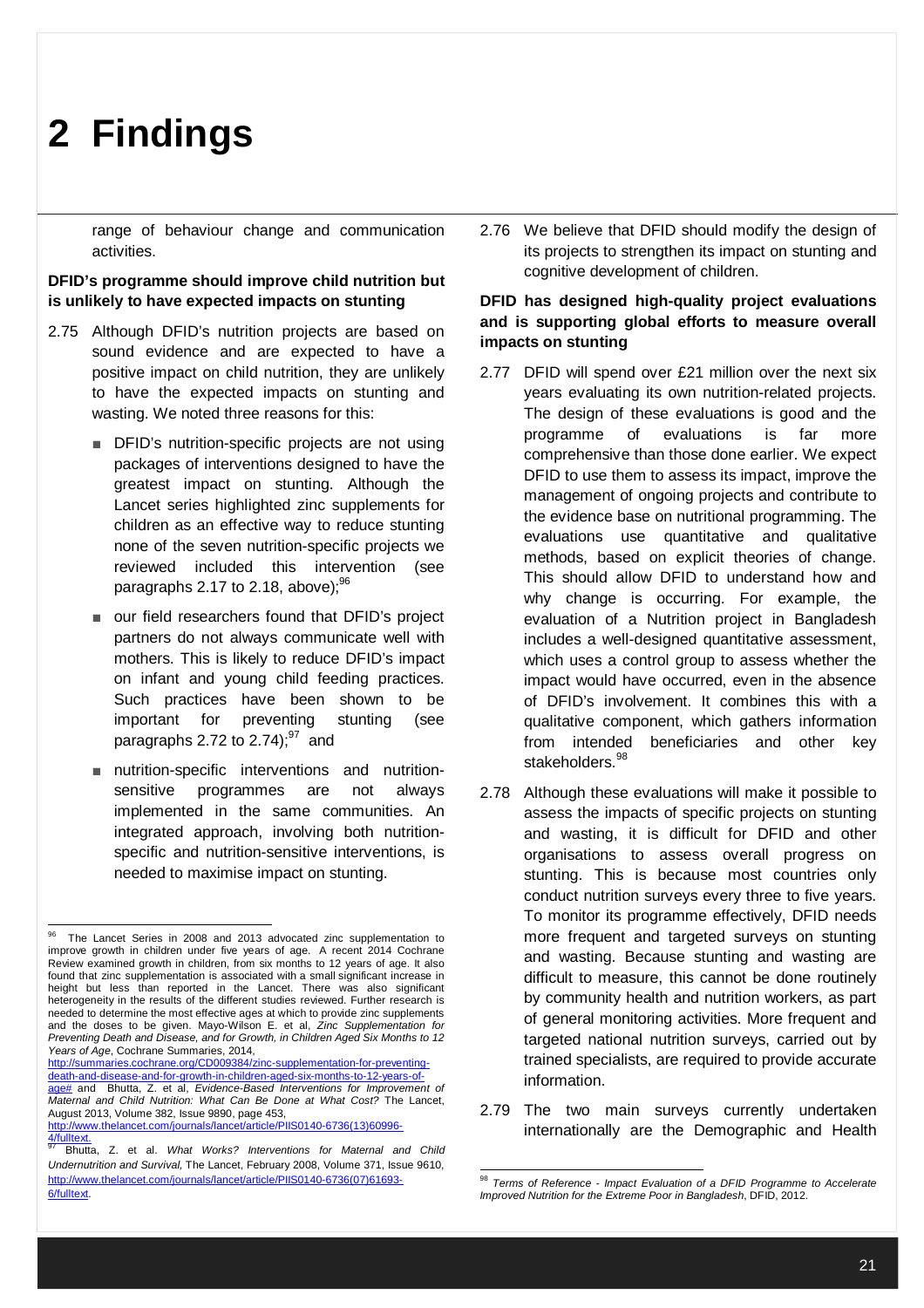Surveys – funded by USAID – and the Multiple Indicator Cluster Surveys, supported by UNICEF.<sup>99</sup> They use a standardised methodology and their results are thus comparable. They both measure stunting and wasting.

- 2.80 A possible risk that would need to be managed in introducing more frequent surveys is that methodological differences could make it difficult to compare key nutritional indicators over time. There is evidence of this happening with the Annual Health Survey in India and in Pakistan. In some countries, we are also concerned that the rapid scale-up of nutrition work is exacerbating similar co-ordination problems. In Zambia, for example, we noted that three different donors were independently supporting the National Food and Nutrition Commission of Zambia to develop a monitoring plan without effective co-ordination among them.
- 2.81 DFID is aware of these challenges and is taking steps to mitigate them at the global level. It is supporting initiatives through the WHO to standardise nutrition indicators. It is also working with SUN and the EU on a new programme to track progress at the country level. DFID is also supporting nutrition surveys in India and Zambia, which are needed to assess changing nutritional status. The lack of co-ordination we observed, however, will reduce the ability of the international development community (and DFID) to show impact. Given DFID's leadership in the field, there is a real opportunity for DFID to drive co-ordination and standardisation in this area.

### **DFID needs to strengthen some of its project monitoring systems**

*Nutrition projects need to monitor short-term results better*

2.82 It is essential for projects to monitor short-term results. For example, if a project conducts training,

it should assess the resulting changes to knowledge and behaviour and whether or not health and nutritional outcomes have improved. This would allow project managers to manage their activities to improve results and assess whether or not the changes in nutritional status are due to their work.

- 2.83 DFID's nutrition projects often have logical frameworks with weak indicators which focus on processes and activities rather than outputs and intermediate outcomes. For example, nutrition projects in Bangladesh, India, Yemen and Zambia use the number of people trained as the indicator for increased capacity, rather than improvements in competency. The Ethiopia and Nigeria Nutrition project logical frameworks mistakenly use a lowlevel indicator  $-$  number of people reached  $-$  at the outcome level.
- 2.84 Despite these problems, several of DFID's newer projects are going beyond the logical framework to monitor short-term results. In Yemen, the logical framework is supplemented by additional indicators.<sup>100</sup> Operational research in Ethiopia, Nigeria and Zambia promises to provide additional information on the achievement of outcomes to inform project implementation.
- 2.85 We saw examples of DFID working with the Government of India and the Government of Zambia to improve their monitoring systems. In India, DFID consultants have developed a webbased management information system for the main government nutrition programme. It provides data on service delivery collected by the front-line health and nutrition workers. This has improved the quality of information available to the Government of India, including by front-line workers. In Zambia, the WASH project explicitly aims to build district capacity for planning, supervision and monitoring.<sup>101</sup> DFID is largely working through government systems, which reduces duplication and can improve government ownership.

<sup>&</sup>lt;sup>99</sup> Demographic and Health Surveys are nationally-representative household surveys that provide data for a wide range of monitoring and impact evaluation indicators in the areas of population, health and nutrition. See http://www.who.int/bulletin/volumes/90/8/11-095513/en/. Since the mid-1990s, UNCEF has supported Multiple Indicator Cluster Surveys to enable many developing countries to produce statistically sound and internationally comparable estimates of a range of indicators in the areas of health, education, child protection and HIV/AIDS, http://www.unicef.org/statistics/index\_24302.html.

<sup>100</sup> Dashboard indicators for Integrated Multi-Sectoral Approach to Improve Nutrition in Yemen.

The third output in the logical framework is that 'national, provincial and district level administrations have capacity to plan, implement and monitor sanitation promotion'. See http://iati.dfid.gov.uk/iati\_documents/4404567.xls.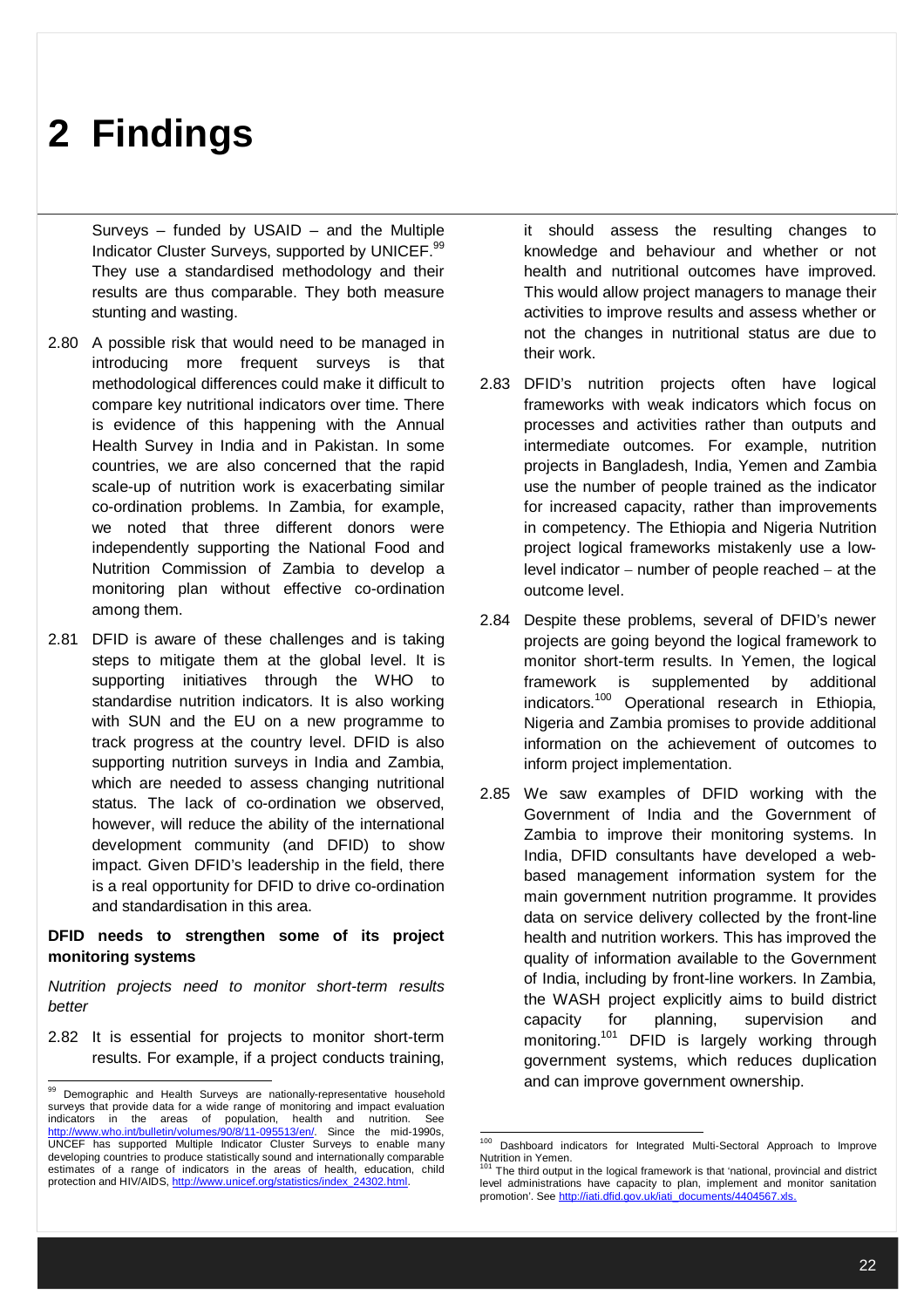2.86 In India, we had some concerns regarding the quality of the monitoring systems because they pay insufficient attention to assessing the short-term results of improved service delivery. Also, the technical assistance component of DFID's Health and Nutrition project in Madhya Pradesh had no monitoring plan. Finally, although DFID had supported UNICEF's capacity to measure results, we saw little evidence that the India UNICEF Partnership effectively monitored short-term outcomes. A large survey to 'quantify UNICEF's unique role in making progress towards the MDGs'<sup>102</sup> did not achieve that aim.

#### *Monitoring data is sometimes of low quality*

- 2.87 Our field research cast doubt on the quality of some of the monitoring data being reported to DFID (see Figure 7 on page 19 and Annex A3). In the Zambia Nutrition project, child health weeks had a reportedly high coverage of Vitamin A and deworming.<sup>103</sup> Our research found, however, that only 25% of sampled children in Mbala and 70% of sampled children in Mufumbwe had received the recommended two annual doses. UNICEF monitors the coverage of each child health week but the system is not able to monitor whether children get two doses annually. Without this, DFID will not know whether it is supporting effective services.
- 2.88 DFID appears to trust the quality of the monitoring data it is given by partners and seems not to check that it has been independently validated. In the Zambia Nutrition project, we believe that UNICEF should have externally validated its data, given the unreliability of existing monitoring systems. It is a common finding that reported coverage rates in national health programmes are lower than survey data. <sup>104</sup> DFID should have checked that the data was validated. If it was not, it should have validated the data itself.

2.89 DFID uses monitoring data to calculate the number of beneficiaries reached through its nutritionrelated projects. This allows DFID to report, both internally and externally, against its key target of reaching 20 million children. While we recognise the usefulness of 'reach' figures at the corporate level, we are concerned that they can set inappropriate incentives for project management and consume valuable staff time (see Figure 8).

#### **Figure 8: Reach**

DFID reports annually on the number of beneficiaries reached by its programmes. In the case of nutrition, 'reach' is defined as 'the number of children under five, breastfeeding and pregnant women reached through DFID's nutritionrelevant projects'.<sup>105</sup> DFID requests 'reach' figures from each department. It takes many weeks for results advisors to assemble and check the data.

Reach figures serve useful purposes. They are valuable for external communication and advocacy. They also help to keep nutrition on DFID's agenda and align country offices around common targets. They allow DFID to set long-term targets which will direct funding in the future.

Despite this, reach figures have severe limitations. First, they do not measure quality. They only measure a single intervention. For example, a child who receives a single deworming tablet is categorised as 'reached' to the same extent as one who receives a full set of interventions. Secondly, we found that 'reach' calculations are often based on unverified assumptions.<sup>106</sup> In complex projects, where DFID supports government to deliver services, it is not clear whether a meaningful 'reach' figure can be calculated.

Furthermore, 'reach' figures are not appropriate for project management. They do not provide incentives for staff to achieve outcomes or spend money wisely. We also note that monitoring systems often focus on producing 'reach' figures, which may come at the expense of measuring quality or gathering beneficiary feedback. Calculating 'reach' has risks as well as benefits, which need to be considered.

 $\overline{a}$ 

 <sup>102</sup> Quote from *UNICEF-DFID Strategic Partnership 2006-2011 Annual Review,*  DFID, February 2012, http://iati.dfid.gov.uk/iati\_documents/3488341.doc. <sup>103</sup> *Tackling Maternal and Child Undernutrition in Zambia, Annual Review*,

February 2014, DFID, unpublished. <sup>104</sup> Christopher Murray et al, *Validity of Reported Coverage Rates in 45 Countries*,

The Lancet, September 2003, Volume 362, Issue 9389, http://download.thelancet.com/pdfs/journals/lancet/PIIS014067360314411X.pdf?id

<sup>=</sup>baaCy7CSEa3w2cVEydgvu.

<sup>105</sup> *DFID's Results Framework: Managing and Reporting DFID Results*, DFID, https://www.gov.uk/government/upload 945/DFID-external-results.pdf

For example, approximately 60% of DFID India's 'reach' figures come from UNICEF, which assumed that they would train a large number of nutrition workers, each of whom 'reach' 43 children. No evidence was available to justify this assumption.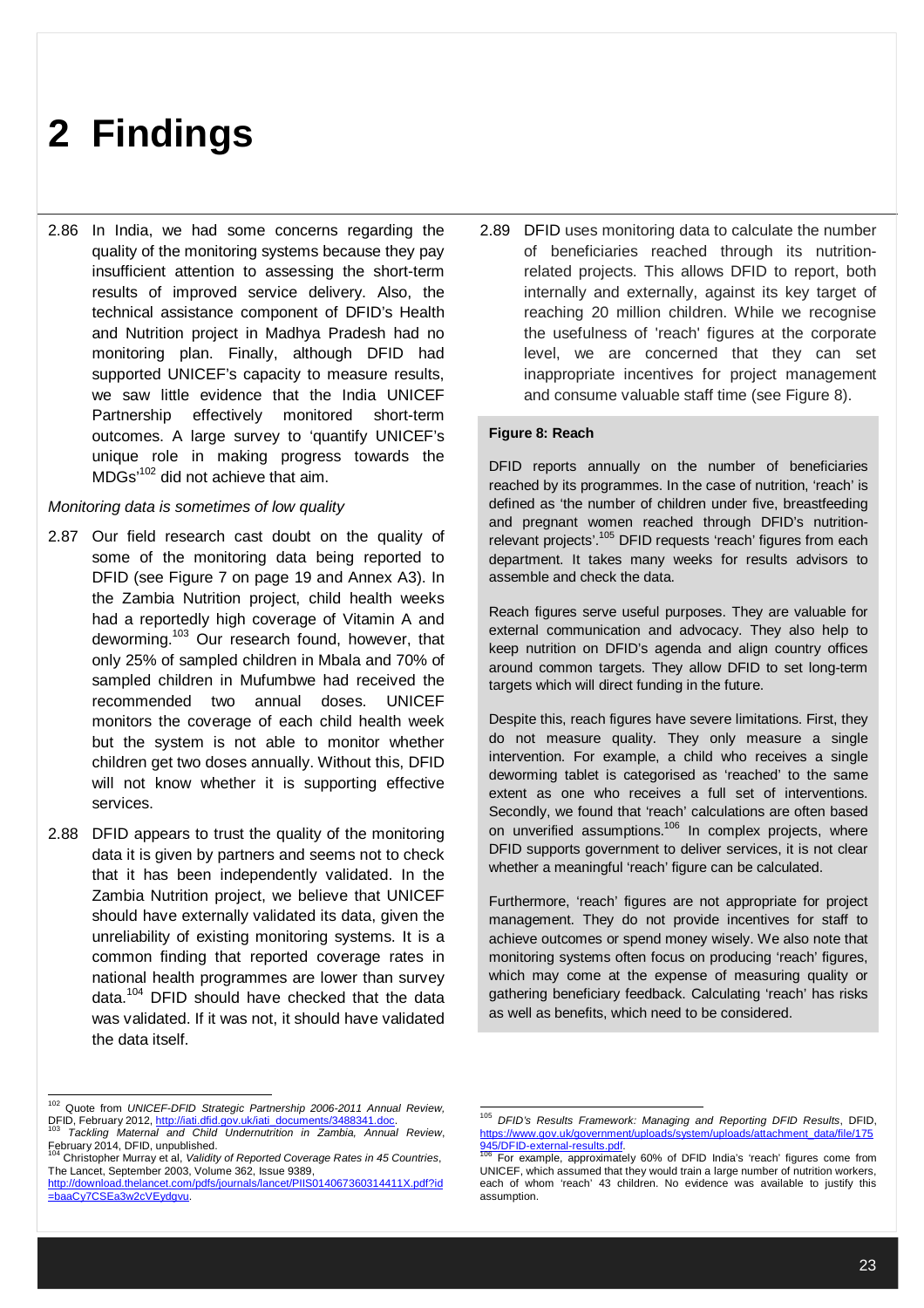#### **DFID is working towards sustainability but its projects are too short-term**

- 2.90 While impacts on stunting may be achieved by well-designed and well-implemented projects in five to seven years, dramatic reductions in global undernutrition will take at least 15-20 years to achieve possibly longer. This will require sustained and long-term commitment by DFID, governments and other aid providers. Stunting  $-$  a key indicator of improved nutrition  $-$  changes slowly and will only show impact in the medium-tolong term. Although nutrition is currently high on the development agenda, there is a risk that this could change, which would make sustainable impact unlikely.
- 2.91 DFID is working to build national and international commitment. At a national level, DFID is working to ensure that governments have ownership of Nutrition projects. DFID is, in addition, driving efforts to ensure that other governments, businesses and civil society organisations also honour the pledges they made at the Nutrition for Growth high-level meeting.
- 2.92 Despite these efforts, many DFID projects are planned to last for three years or less and none for more than six years. This is too short to address the challenges of undernutrition. Short-duration projects do not give partners the confidence that DFID and the international development community are committed to achieve sustainable impact.

**Learning** *Assessment: Green* **-Amber**  $\frac{6}{4}$ 

#### **DFID is encouraging and supporting global learning**

2.93 DFID has actively supported global learning. DFID spent £34.7 million on nutrition-sensitive research between 2010 and 2012, not including research undertaken as part of larger projects. It plans to spend £20 million on evaluation of its nutrition projects over the next six years. Its research focusses on nutrition-sensitive interventions, where evidence is limited. It includes a number of systematic reviews of evidence on key issues, such as the relationship between agricultural

interventions and nutrition.<sup>107</sup> DFID ensures that its research findings are widely published and available on its own and other websites.

- 2.94 DFID also supports research activities by other organisations. It actively participated in the planning and development of the 2013 Lancet Series on Maternal and Child Nutrition.<sup>108</sup> DFID has also contributed learning by publishing research findings at the country level. $109,110$ UNICEF India has published examples of good practice in academic journals, partly financed by DFID.<sup>111</sup>
- 2.95 DFID's country programmes also undertake research to inform national policy. For example, DFID India has commissioned research on the effectiveness of 'ready-to-use therapeutic foods' in India. Although there is strong global evidence<sup>112</sup> on the effectiveness in community management of acute malnutrition of using such foods, this is not currently Government of India policy. If DFID's research demonstrates the benefits of using energy-dense foods for this, it may inform the debate in India.

### **DFID generally makes good use of evidence to design and refocus its programme**

2.96 DFID's nutrition strategy, which is outlined in DFID's 2011 Scaling Up Nutrition position paper.<sup>113</sup> is based on strong evidence from credible sources.

https://www.gov.uk/government/uploads/system/uploads/attachment\_data/file/193<br>656/WASH-evidence-paper-april2013.pdf.<br><sup>108</sup> Mobanet and Oriental Corrections -paper-april2013.pdf

 <sup>107</sup> *Can Agriculture Interventions Promote Nutrition? Agriculture and Nutrition Evidence Paper*, DFID, March 2014,

https://www.gov.uk/government/uploads/system/uploads/attachment\_data/file/292 727/Nutrition-evidence-paper.pdf and, for example, *Water, Sanitation and Hygiene Evidence Paper,* DFID, May 2013,

*Maternal and Child Nutrition Series*, The Lancet, June 2013,

http://www.thelancet.com/series/maternal-and-child-nutrition. <sup>109</sup> Seco et al, *Reflections on the Role of Donors in Scaling Up Nutrition in Zambia from 2010 to 2013: Successes, Challenges and Lessons Learnt.* In 'Turning Rapid Growth into Meaningful Growth: Commitment to Nutrition in Zambia, Institute of Development Studies, forthcoming.

<sup>110</sup> Amery, J. and A. Philpott, *Undernutrition under Attention: The Changing Approach of the UK Department for International Development to Nutrition***,**  Institute of Development Studies, 2009**,** http://www.ids.ac.uk/publication/lifting-the-

curse-overcoming-persistent-undernutrition-in-india**.**  <sup>111</sup> Aguayo, V. et al, *Integrated Program Achieves Good Survival but Moderate Recovery Rates among Children with Severe Acute Malnutrition in India,*  American Journal of Clinical Nutrition, November 2013, 1335-42, http://www.ncbi.nlm.nih.gov/pubmed/2406766

<sup>112</sup> *Community-Based Management of Severe Acute Malnutrition*, WHO, revised January 2013.

Scaling Up Nutrition: The UK's Position Paper on Undernutrition, DFID, September 2011,

https://www.gov.uk/government/uploads/system/uploads/attachment\_data/file/674 66/scal-up-nutr-uk-pos-undernutr.pdf.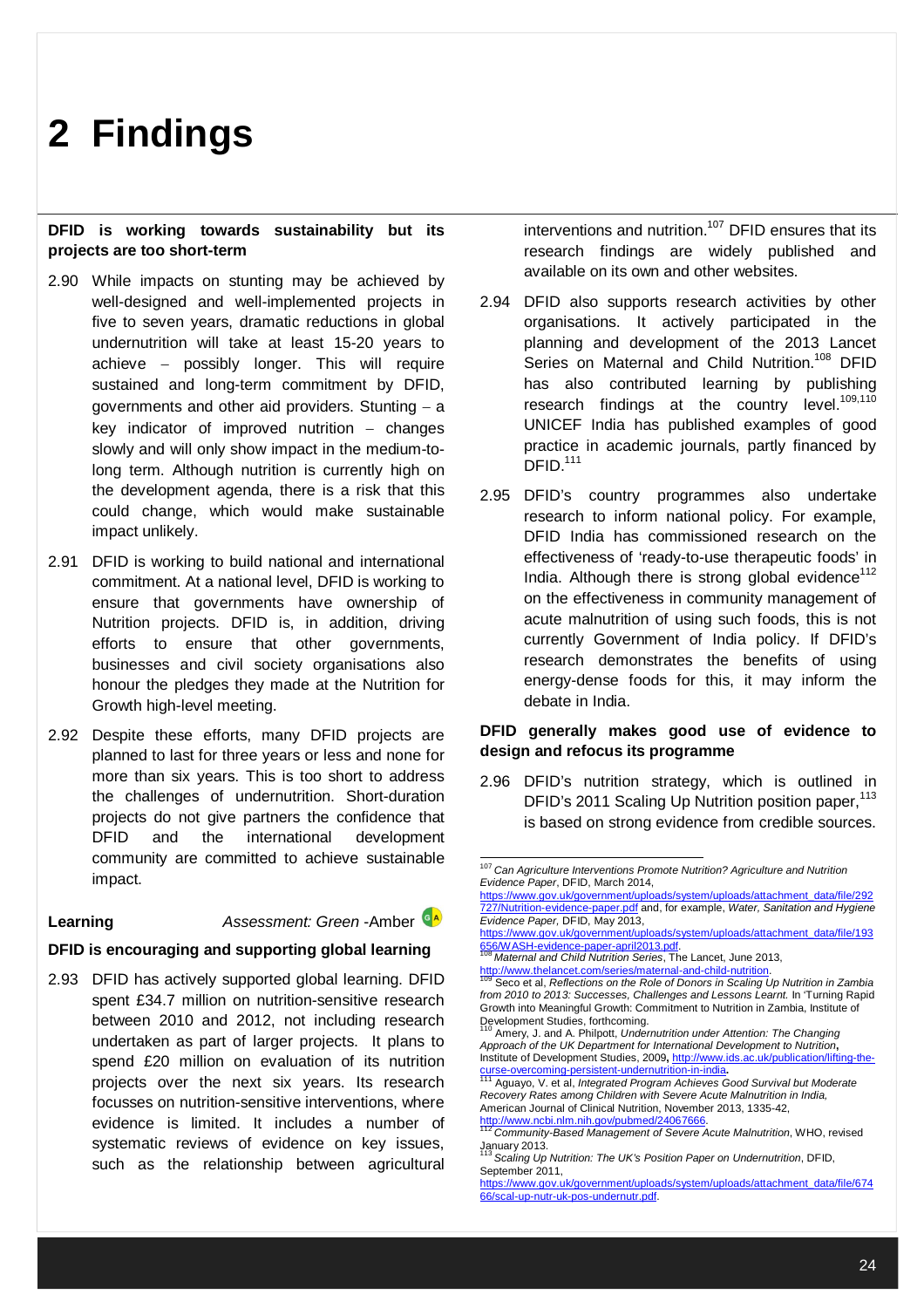This includes two series of papers, published in The Lancet in 2008 and  $2013$ <sup>114</sup> DFID also published a comprehensive and publicly available 'evidence summary' in 2009 and an update in 2012.<sup>115</sup>

2.97 We found that DFID also generally makes good use of evidence in developing its country portfolios and projects. For example, DFID India decided to refocus its three major health projects on nutrition as a result of new evidence on the extent of undernutrition in India and weaknesses in the Government of India's Integrated Child Development Services nutrition programme.<sup>116</sup> We also examined seven business cases for nutritionspecific projects from different country offices.<sup>117</sup> They all involved evidence-based interventions,<sup>118</sup> designed to address the underlying causes of undernutrition.<sup>119</sup> We did note, however, that DFID does not always select bundles of interventions that will have the greatest impact on stunting and cognitive development (see paragraphs 2.17 and 2.18).

### **DFID is learning how to implement complex multisectoral programmes**

2.98 DFID has actively sought to learn from HIV/AIDS and other programmes on how governments can most effectively co-ordinate implementation of multi-sectoral programmes that involve a range of stakeholders and ministries. DFID has also commissioned research on governance in six countries to identify ways to strengthen governance and co-ordination of nutrition programmes.

 <sup>114</sup> *Maternal and Child Nutrition Series*, The Lancet, June 2013, http://www.thelancet.com/series/maternal-and-child-nutrition and *Maternal and Child Undernutrition Series*, The Lancet, January 2008,

http://www.thelancet.com/series/maternal-and-child-undernutritic **The Neglected Crisis of Undernutrition: Evidence for Action, DFID, 2009,** https://www.gov.uk/government/uploads/system/uploads/attachment\_data/file/677 17/nutrition-evidence-paper.pdf and *An Update of 'The Neglected Crisis of* 

*Undernutrition: Evidence for Action'*, DFID, October 2012, https://www.gov.uk/government/uploads/system/uploads/attachment\_data/file/673

- 2.99 DFID has also learnt by supporting multi-sectoral projects and organisations. DFID is a member of the multi-stakeholder Coalition for Sustainable Nutrition Security, $120$  which is working to influence policy and programming in India. The evidence generated by the Coalition and its members has helped inform the Government of India's strategies for its flagship programmes on health and nutrition – the National Rural Health Mission and the Integrated Child Development Services programme. This led to a focus on the first 1,000 critical days and integration of health and nutrition programmes at the community level.<sup>121</sup> DFID has also advocated the establishment of a Nutrition Mission in Madhya Pradesh,<sup>122</sup> which is coordinating a multi-sectoral approach to nutrition in the state. This drew on learning from initiatives in other countries and is viewed as an example of good practice by the Government of India. $123$
- 2.100 The DFID-funded South Asia Food and Nutrition Security Initiative (SAFANSI) has also been catalytic in influencing the development of large integrated nutrition programmes in the region.<sup>124</sup> In addition, it has fostered multi-sectoral working within the World Bank's South Asia Department.
- *DFID has been slow to act on some of the evidence*
- 2.101 Although its use of evidence is generally good, DFID continues to fund some delivery models which evidence indicates are not fully effective. These include child health weeks and growth monitoring of children.<sup>125,126</sup>

 $\overline{a}$ 

<sup>19/</sup>undernutrition-finalevidence-oct12.pdf. <sup>116</sup> The evidence was published as part of the Government of India's National Family Health Survey (NFHS3). See http://pdf.usaid.gov/pdf\_docs/PNADK385.pdf. 1111 Bangladesh, Ethiopia, India, Nigeria, Pakistan, Yemen, Zambia.

<sup>118</sup> Breastfeeding, Vitamin A, deworming, better complementary feeding, community management of acute malnutrition and iron for pregnant women.

<sup>119</sup> Bhutta, Z. et al, *What Works? Interventions for Maternal and Child Under nutrition and Survival.* The Lancet. February 2008, Volume 371, Issue 9610, http://www.thelancet.com/journals/lancet/article/PIIS0140-6736(07)61-6/fulltext.

<sup>&</sup>lt;sup>120</sup> Coalition for Sustainable Nutrition Security in India,

http://www.nutritioncoalition.in/. <sup>121</sup> The Poverty Monitoring and Policy Support Unit*, Impact Assessment of ICSD in Madhya Pradesh*, 2009.

The Atal Bihari Bajpai Bal Arogya Evam Poshan Mission, known as the Atal Bal Mission.

<sup>123</sup> *India Nutrition Situation Report,* DFID India, February 2014, page 19. <sup>124</sup>*Independent Evaluation and Strategic Review of the South Asia Food and Nutrition Security Initiative (SAFANSI)*, Health and Education Advice and Resource Team, 2014,

https://www.gov.uk/government/uploads/system/uploads/attachment\_data/file/283 977/South-Asia-Food-Security-Initiative-SAFANSI.pdf.

<sup>125</sup> Doherty, T. et al. *Moving Forward from Vertical to Integrated Child Health Programmes: Experience from a Multi-Country Assessment of the Child Health Days Approach in Africa*. Tropical Medicine and International Health, Volume 13, April 2010, http://www.hki.org/research/nna\_en\_april10.pdf.<br><sup>126</sup> Price Let al. Maternal and Child Underputrition: Effe

Bryce, J. et al, *Maternal and Child Undernutrition: Effective Action at National Level*, The Lancet, 2008, Volume 371, Issue 9611,

http://www.thelancet.com/journals/lancet/article/PIIS0140-6736(07)61694- 8/fulltext.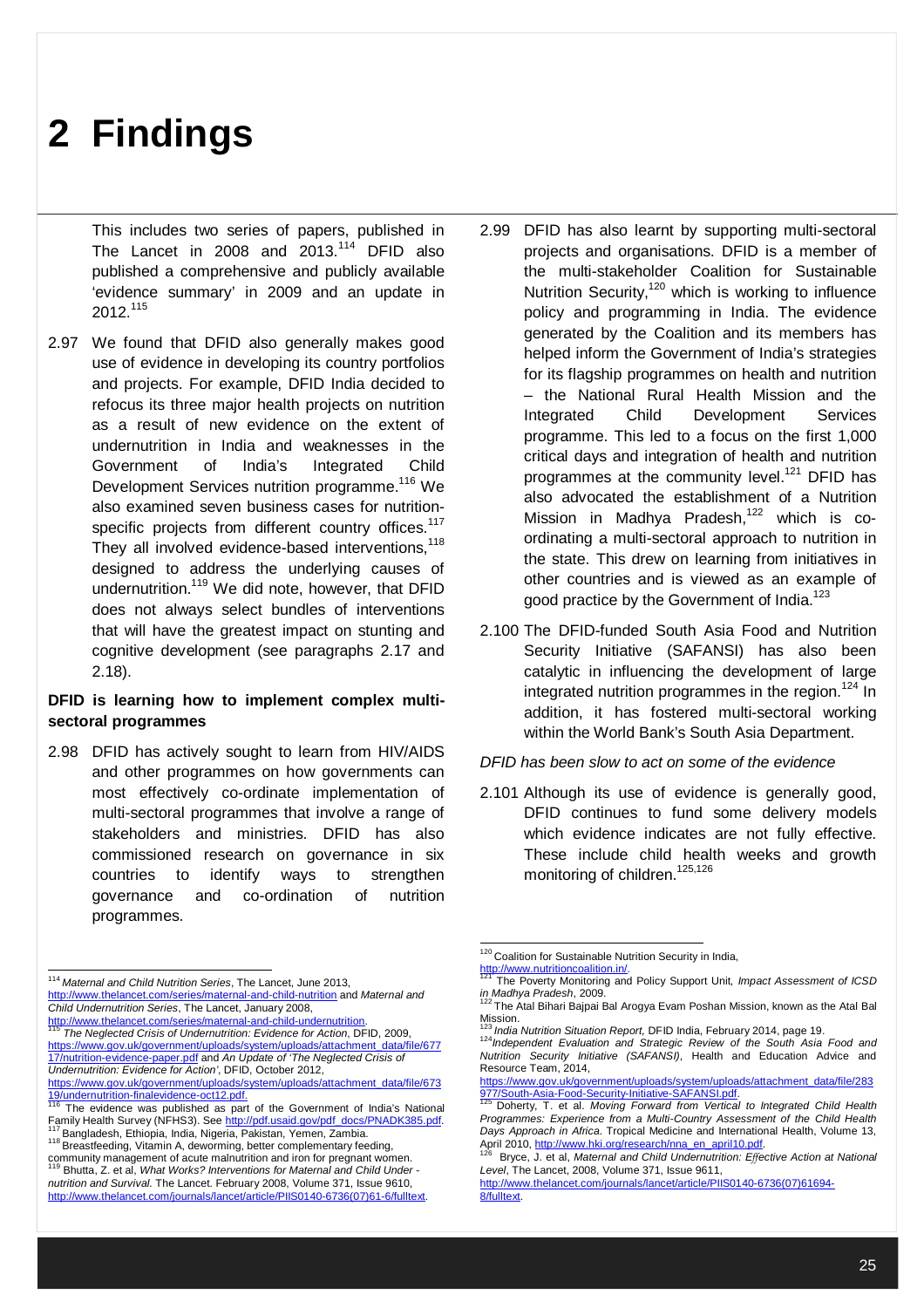- 2.102 Child health weeks are campaigns which are generally run twice a year to provide a package of high-impact health and nutrition interventions to children under five years of age. Recent research highlights that while child health weeks provide opportunities to increase coverage of certain interventions (Vitamin A and deworming), they can undermine sustainable and long-term delivery of routine services.<sup>127</sup> Concerns have also been raised about the equity of the approach.<sup>128</sup> Additionally, many of the important behaviour change interventions required to reduce stunting cannot be delivered effectively during busy child health weeks. DFID commissioned a review in 2013 to identify research priorities. The review concluded that there is limited evidence that child health weeks are effective.<sup>129,130</sup> Despite this, DFID continues to use them to deliver nutrition interventions, especially through UNICEF in Africa. Mothers interviewed during our field research in Zambia reported that child health weeks were 'too short to adequately cover all eligible children'.
- 2.103 DFID projects also use growth monitoring to identify babies who are not gaining weight. This involves weighing a child and carefully checking its weight for age on a chart. While this is effective when done by well-trained health workers, there are doubts as to whether it is appropriate in countries with poorly trained health workers.<sup>131,132</sup> In Zambia, we found that growth monitoring was carried out by overworked volunteers, who often failed to identify babies who required referral. In India our research study found that while 70% of community nutrition workers 'know how to use' the

http://www.thelancet.com/journals/lancet/article/PIIS0140-6736(07)61694- 8/fulltext. <sup>132</sup> Panpanich R. and Garner P., *A review of growth monitoring in children.* The growth monitoring card, less than 20% did so frequently. This would suggest that in countries with untrained or poorly educated health workers, other ways must be sought to identify wasting. This could include measuring the mid-upper arm circumference.<sup>133</sup>

2.104 In our view, DFID should review the effectiveness and value for money of child health weeks and growth monitoring, as well as make recommendations on best practice. This should be done with the SUN Movement to make the results widely available in developing countries.

### *DFID generally learns well from on-going projects but is missing some opportunities to learn more*

- 2.105 Despite the limitations of project monitoring systems noted earlier,<sup>134</sup> we saw many examples of DFID learning well from its projects. For example, DFID India learnt from a successful pilot on community mobilisation for nutrition in Bihar and transferred it to the India Health and Nutrition project in Madhya Pradesh. Similarly, DFID Zambia has actively sought to learn from other donors' projects and the experience of the SUN civil society network in developing its country portfolio. We also noted cases of DFID learning from annual reviews and staff visits. As yet, however, there have been too few annual reviews of nutrition projects for us to comment on their routine use. We noted that the India Health and Nutrition project collects substantial monthly monitoring data  $-$  using its recently introduced management information system  $-$  but DFID does not yet make effective use of it to re-focus its programme. This information should be used to identify under-performing areas and the extent to which the programme effectively covers all social groups.
- 2.106 Although DFID generally learns well, we noted several ways in which it could improve its learning:
	- DFID should encourage more systematic learning among its project teams. We noted that learning across DFID India's three state-level

 $\overline{a}$ 

 <sup>127</sup> Doherty, T. et al. *Moving Forward from Vertical to Integrated Child Health*  Wasting is often ignored because it is seen as a humanitarian rather than development issue.

<sup>128</sup> Bhutta, Z et al. *Evidence-Based Interventions for Improvement of Maternal and Child Nutrition: What Can Be Done and at What Cost?* The Lancet. August 2013, Volume 382, Issue 9890,

http://www.thelancet.com/journals/lancet/article/PIIS0140-6736(13)60996-  $\frac{4}{129}$   $\frac{4}{129}$ 

The National Embedding Evaluation Programme, funded by DFID and managed by PATH.

Doherty, T. et al. Moving Forward from Vertical to Integrated Child Health *programmes,* 2009*.* Wasting is often ignored because it is seen as a humanitarian

rather than development issue. <sup>131</sup> Bryce, J. et al, *Maternal and Child Undernutrition: Effective Action at National Level*, The Lancet, 2008, Volume 371, Issue 9611,

Cochrane Collaboration. Issue 4. 1999,

http://onlinelibrary.wiley.com/doi/10.1002/14651858.CD001443/pdf.

<sup>&</sup>lt;sup>133</sup> Mid Upper Arm Circumference measures the size of muscle in the mid-upper arm of children. Children are graded as green; yellow; or red. Children found to be yellow or red should be referred to a trained health worker for a full assessment.<br><sup>134</sup> See paragraphs 2.82-2.89.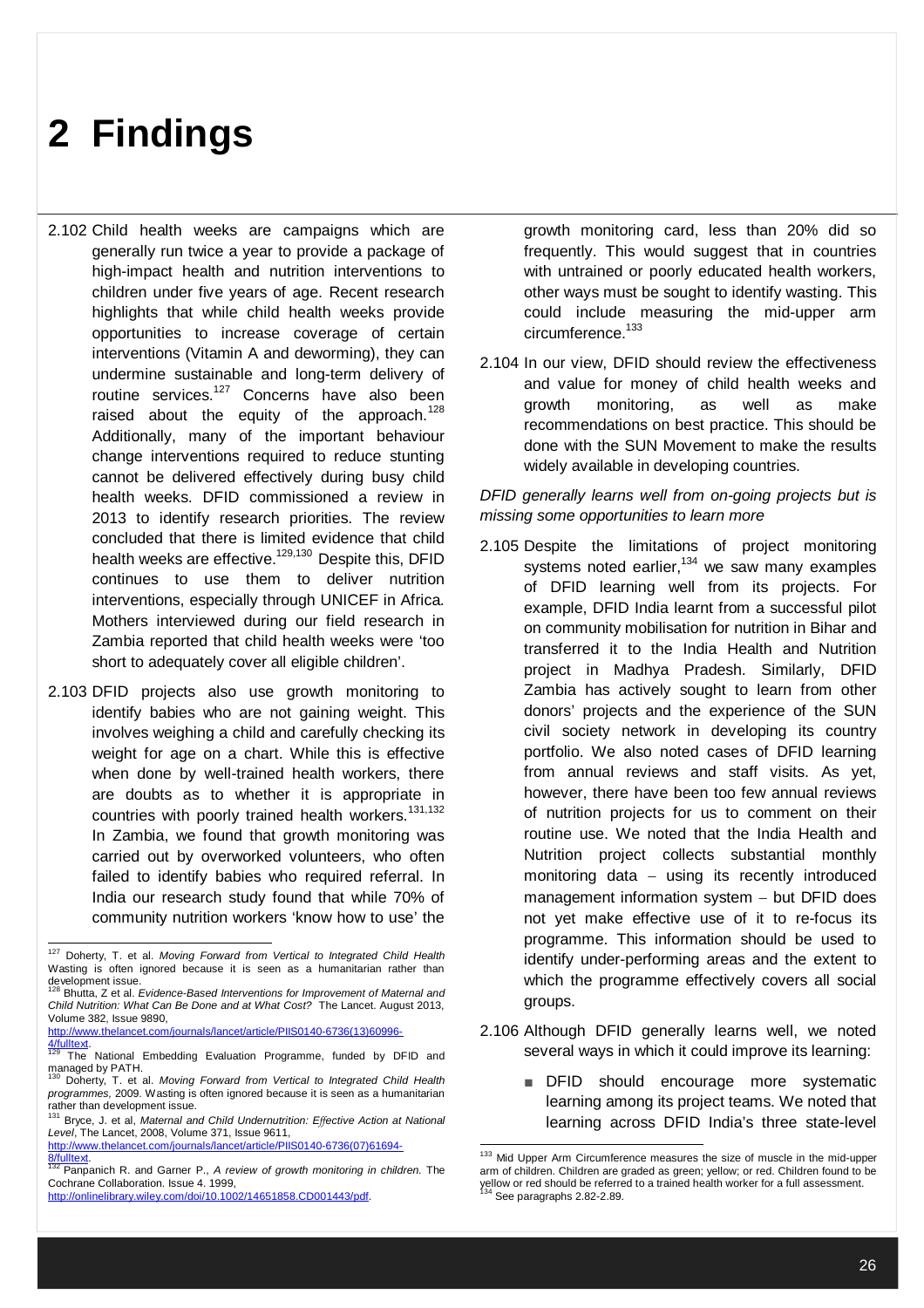Health and Nutrition projects was not systematic and partners were insufficiently involved. Similarly, in Zambia we noted that DFID and its partners were not aware of ongoing nutrition work in Malawi and Zimbabwe. We also found, in general, that technical assistance teams work in isolation and DFID does not involve them sufficiently in its learning initiatives. This was also a finding of the ICAI review of DFID's use of contractors:<sup>135</sup> and

- DFID should learn from its earlier projects. For example, from 2002-07, DFID India supported innovative work to help migrant labourers from Madhya Pradesh access services in neighbouring states. Its findings should have informed design of the India Health and Nutrition project. DFID India also has extensive experience of working with communities and self-help groups through Livelihoods projects<sup>136</sup> and other projects but these groups are not being used in on-going nutrition projects.
- 2.107 Additionally, DFID should evaluate its main projects in a timely way. We note that DFID did not incorporate an impact evaluation into the India Health and Nutrition project when it decided, in 2009, to refocus it on nutrition. Similarly, the India UNICEF partnership, which ended in 2013 and focussed on nutrition, also was not evaluated.

### **DFID has actively encouraged and promoted learning internally**

2.108 DFID has promoted learning on nutrition across the organisation in a number of ways. It has supported the London School of Hygiene & Tropical Medicine to launch an innovative nutrition e-learning course to increase understanding of nutrition issues, which DFID staff are encouraged to take. DFID also holds monthly 'nutrition hub' meetings to share experience and information among advisors and it makes consultants available to country offices to develop strategies, business cases and carry out nutrition audits.

- 2.109 Despite DFID's efforts to promote internal learning, on average only one advisor from countries with high levels of undernutrition has participated in the e-learning course. This is insufficient. DFID should train a critical mass of advisors from different disciplines across its country offices to ensure an adequate multi-sectoral response.<sup>137</sup>
- 2.110 In our view, DFID should increase the number of experienced advisors in country offices who can turn learning into action. This point was also made in the recent ICAI review, 'How DFID Learns'. 138 The e-learning course should focus more on putting theory into practice. DFID should also mentor new in-country advisors to ensure they develop coherent and strategic evidence-based programmes.

### **Learning is based on good use of beneficiary feedback**

- 2.111 DFID has used beneficiary feedback well to improve programming. It has done this mainly in pilot projects and nutrition-sensitive programmes. We saw less evidence of beneficiary involvement in learning in nutrition-specific programmes.
- 2.112 In Zambia, the ColaLife Operational Trial<sup>139</sup> on packaging of ORS and zinc used feedback from beneficiaries to improve packaging. This resulted in the size of the ORS package being reduced from 1 litre to 200 mls, which women found more convenient. DFID also carried out extensive discussions with beneficiaries in order to improve targeting of the Zambia Cash Transfer project. The findings of this study have been adopted by the Government of Zambia.
- 2.113 Despite these successes, DFID should learn more from beneficiaries in designing nutrition-specific projects. It is important to understand the challenges facing mothers when advising them to change how they care for and prepare food for their children.

 135 *Review of DFID's Use of Contractors to Deliver Aid Programme*, ICAI, May 2013, http://icai.independent.gov.uk/wp-content/uploads/2010/11/ICAI-REPORT-

DFIDs-Use-of-Contractors-to-Deliver-Aid-Programmes.pdf. <sup>136</sup> *Impact Assessment of Migrant Labour Support Programme,* Gramin Vikas Trust, Noida, 2007.

<sup>137&</sup>lt;br>Tor example health, livelihoods, WASH, education, private sector.

<sup>138</sup> *How DFID Learns*, ICAI, April 2014, http://icai.independent.gov.uk/wp-

content/uploads/2014/04/How-DFID-Learns-FINAL.pdf. <sup>139</sup> *ColaLife Operational Trial: Draft End-Line Survey*, RuralNet Associates, January 2014.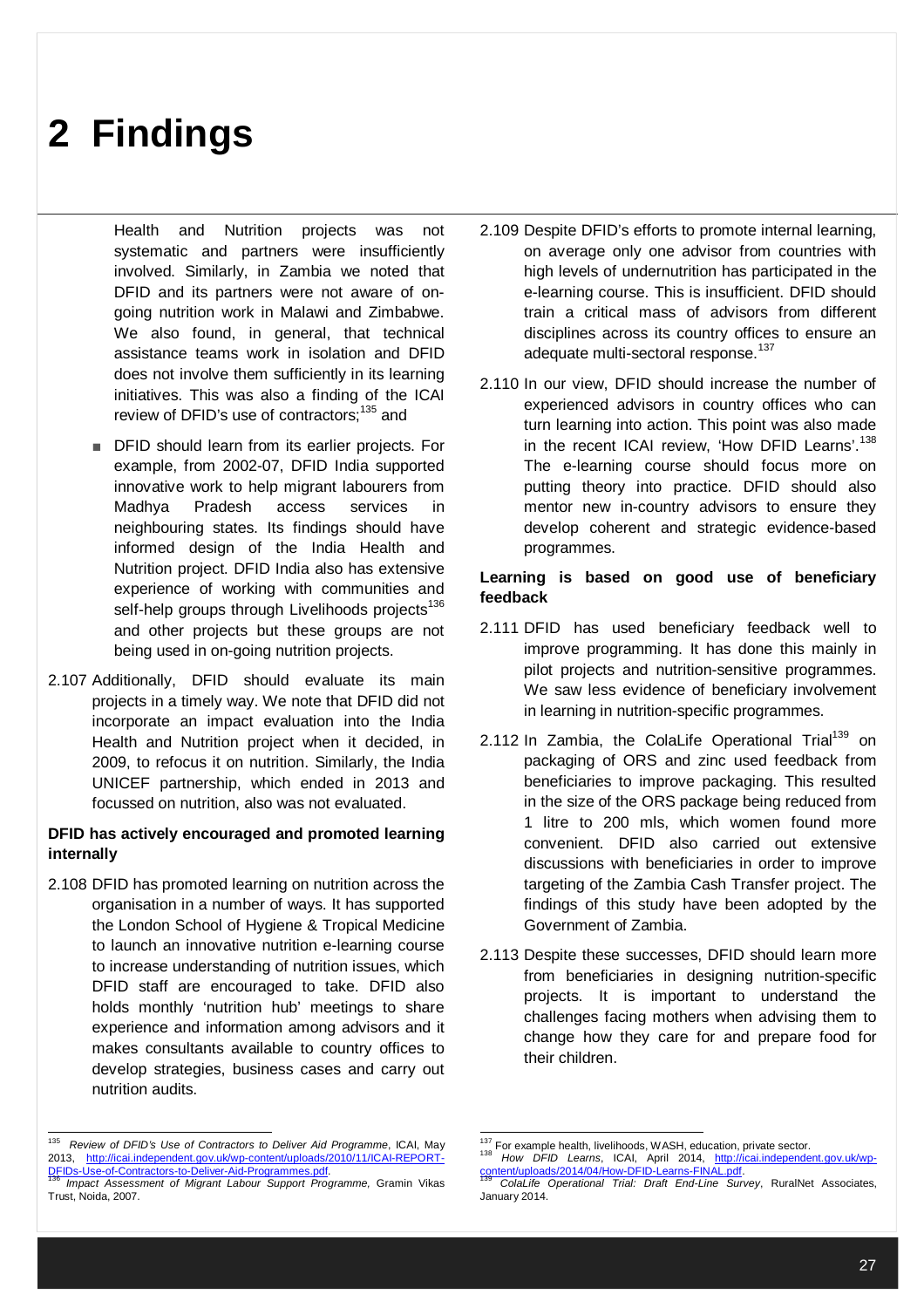## **3 Conclusions and Recommendations**

### **Conclusions**

- 3.1 DFID has played a key role in mobilising the global development community to combat undernutrition and in setting the global agenda. It is a leading supporter of the international SUN Movement and it has also organised 'game-changing' global events in the UK. These include the 2013 Nutrition for Growth high-level meeting, at which governments, donors and the private sector made significant commitments to address undernutrition.
- 3.2 DFID responded to the challenge of global undernutrition by significantly increasing its investments in nutrition. It focussed on key interventions that would have the biggest impact on undernutrition. These included focussing on the first critical  $1,000$  days  $-$  from conception to the child's second birthday  $-$  and implementing a balanced mix of direct (nutrition-specific) and indirect (nutrition-sensitive) interventions.
- 3.3 The pace and scale of DFID's global work is good but implementation at the country level has been too slow. As a result, it is too early to show impact but we saw some promising signs during visits to India and Zambia. Although DFID's work is generally based on sound evidence, its projects do not always focus on the mix of interventions for the greatest impact on stunting.
- 3.4 DFID has involved intended beneficiaries in the design and implementation of its programmes. Interventions should be improved to target better the most vulnerable children, such as those who live in remote areas or whose families migrate seasonally in search of work.
- 3.5 DFID generally learns well and has designed a number of high-quality impact evaluations to assess its programme. Monitoring is less effective and DFID should focus more on monitoring interim results.
- 3.6 Our conclusions to the five questions that this review set out to answer are as follows:

*Are the DFID-funded approaches to nutrition coherent in their support of the strategic objective of reaching 20 million children under five years of age?*

3.7 DFID's nutrition work is based on sound evidence and focusses on the critical first 1,000 days and integrated approaches at all levels - global, portfolio and at the country programme level. DFID expects to exceed its target of reaching 20 million under-five children by 2015. More needs to be done to select interventions that will have the greatest impact on stunting and cognitive development and are appropriate to the particular situation in each country. This means selecting the appropriate package of evidence-based interventions, taking into account the capacity of local government and other systems to deliver. Although information on 'reach' may be useful for corporate reporting, it is not a good indicator to use in assessing quality, improving programme performance or assessing real progress in combating undernutrition.

> *Is the pace at which DFID is implementing its nutrition programme reasonable, given the level of funding and high priority DFID commits to the work*?

3.8 DFID's pace of delivery at the global level is good. At the portfolio level, DFID has scaled up investments significantly, although it could have done so more quickly, given the high priority it gives to nutrition. At the country level, implementation has been slow. Tighter project management, including a better selection of partners, is needed to improve the pace of implementation at the country level.

*Are activities managed so as to maximise effectiveness for intended beneficiaries and value for money for the UK taxpayer?*

3.9 DFID generally works well with beneficiaries in terms of the design and implementation of its projects. It needs to make sure, however, that its projects meet the needs of the most vulnerable and 'hard-to-reach' groups. We found that, in general, it has good financial management. It is too early to assess the extent to which DFID's nutrition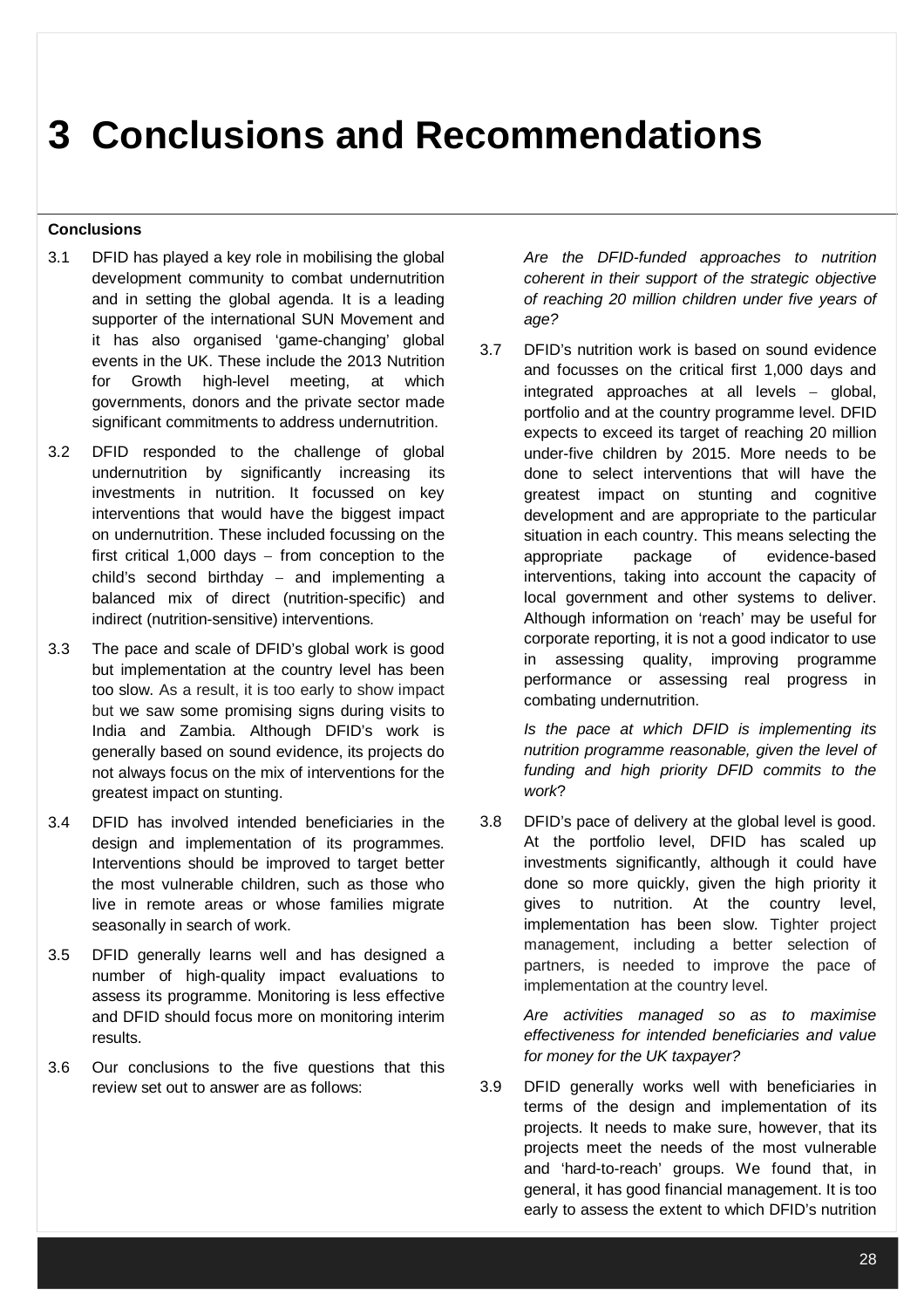### **3 Conclusions and Recommendations**

work will achieve its outcomes and impacts. As a result, we cannot yet assess the value for money of the programme.

*How well is DFID harmonising and co-ordinating at the global and country levels?*

3.10 There is good harmonisation with other donors at the global level and DFID co-ordinates its programmes well with donors within developing countries. DFID also works well with governments and has significantly influenced nutrition policy in a number of countries. DFID has played a key role in achieving consensus on key issues at global forums.

> *Are there appropriate arrangements for the monitoring process? Are inputs, outputs and outcomes in place?*

3.11 DFID is conducting a number of high-quality evaluations of key projects to assess impact and improve programme management. It did not, however, evaluate or learn sufficiently from its earlier nutrition projects. Monitoring is less effective. In some countries, DFID does not monitor sufficiently the short-term results in a robust way. The quality of monitoring data is sometimes poor and does not sufficiently capture outcomes for children.

### **Recommendations**

**Recommendation 1: DFID should make longterm commitments to maintain the pace and scale of its nutrition investments through its country programmes.** 

3.12 DFID is making efforts to ensure the sustainability of its investments. At the global level, DFID is advocating for the inclusion of nutrition in the Sustainable Development Goals. It is also working with Brazil to sustain dialogue around nutrition in the run-up to the 2016 Rio Olympics and a linked high-level nutrition event. If global undernutrition is to be overcome effectively, however, donors and governments will need to make long-term commitments. DFID's standard three-to-five-year project time frames are not sufficient to ensure that impact takes place. DFID should plan and implement longer multi-phase projects of up to ten years to ensure that its projects do impact on

stunting. It should also build its capacity to design and implement nutrition projects effectively.

3.13 DFID should publish a new strategy or position paper in 2015 with a ten-year time horizon to 2025. It should continue to advocate for an extension to the SUN Movement for a further five years  $-$  to 2020. Finally, it should strengthen its own capacity and ensure that there is a dedicated and trained advisor responsible for nutrition in all DFIDsupported countries with a high rate of undernutrition. A critical mass of advisors from different disciplines should also be trained to ensure that DFID's country offices are able to make effective multi-sector responses to the challenge of undernutrition and put theory into practice.

> **Recommendation 2: DFID should implement nutrition interventions which will have the greatest impact on stunting and cognitive development.**

- 3.14 Although DFID generally uses evidence well to guide its nutrition work, we found that many DFID country offices did not select the package of interventions that would have the greatest impact on stunting and cognitive development in the local context. Key recommendations from the Lancet Series, such as zinc and iron and folate supplements for children, were not implemented. Also, nutrition-specific and nutrition-sensitive interventions were not always implemented in the same communities, thus reducing the impact on undernutrition.
- 3.15 DFID should develop guidelines for country offices on selecting the best package of interventions for the local context and support staff in designing and implementing the right mix for these interventions. The new guidelines should be integrated into DFID's e-learning course. Staff should be mentored on the job and through the Nutrition Hub and professional development conferences.

**Recommendation 3: DFID should ensure that its interventions target better the nutritional needs of the most vulnerable mothers and children.**

3.16 DFID-funded projects generally focus on communities with high levels of undernutrition. Although they are also generally responsive to the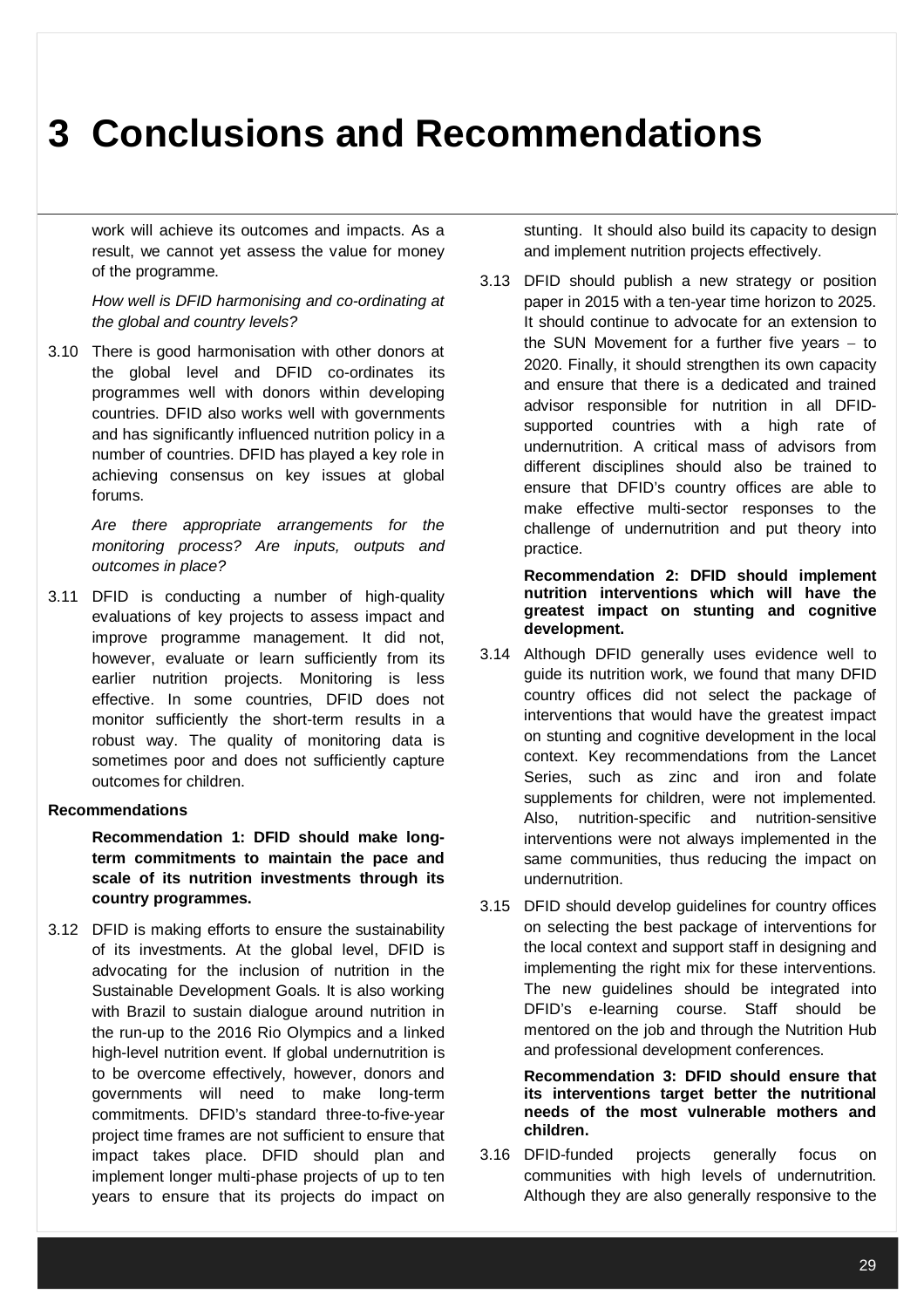### **3 Conclusions and Recommendations**

needs of intended beneficiaries, DFID should do more to address the needs of the most vulnerable groups. Such groups generally have high levels of child undernutrition.

- 3.17 We found in India and Zambia that such groups were not being served adequately. Special efforts are needed to tailor projects to ensure that the needs of families that live in remote areas or migrate in search of work in the dry season are met adequately. DFID should use project management information systems to identify under-performing areas and groups that are not being served effectively.
- 3.18 DFID has extensive experience of working with the most vulnerable people in developing countries and should draw on this experience. It should learn from its previous work and apply those lessons effectively.

**Recommendation 4: DFID should work with partners globally and in developing countries to ensure systems are in place to measure the impacts of its programmes.** 

- 3.19 It is difficult to assess impacts on stunting through regular project monitoring. This is because measuring the length of children under two years of age is difficult to do accurately without special training. Special training is also needed to measure the height of children aged three to five in a consistent manner.
- 3.20 Due to this, stunting impacts have to be assessed through surveys that are undertaken by skilled staff. Currently, information is mostly collected through national surveys which are carried out  $in$  frequently  $-$  generally only every three to five years.
- 3.21 DFID should work with the SUN Movement, responsible UN agencies and partner countries to ensure that nutrition surveys are carried out more often. This will make it possible to assess progress in achieving impacts on stunting.
- 3.22 DFID should also assess impacts on stunting in its own programmes to test whether or not its interventions are working. This would include careful monitoring of short-term results and assessing the extent to which they will contribute to outcomes and impacts on undernutrition. DFID should review the logical frameworks and

monitoring systems for its nutrition projects and ensure that they focus adequately on the shortterm results leading from outputs to impacts. DFID should also undertake further longitudinal studies to assess impacts on cognitive development

3.23 DFID should also review the effectiveness of some delivery methods, including child health weeks and growth monitoring, in order to identify best practices.

> **Recommendation 5: DFID should actively explore ways in which to engage the private sector in reducing undernutrition.**

- 3.24 DFID recognises the potential contribution the private sector could make to combatting undernutrition. As yet, however, it has made only limited progress in engaging with the private sector on nutrition in developing countries. In view of this, we recommend that DFID increase its efforts to explore opportunities for collaboration with the private sector. These should be tested in a range of countries  $-$  with local businesses, private sector associations and other stakeholders.
- 3.25 A major problem which DFID and other donors face is the lack of evidence on how best to engage the private sector in improving the nutrition of undernourished children and their mothers. DFID should commission further research and evaluations to help build the global evidence base for this. It should not only emphasise private sector involvement in the production, processing and marketing of nutritious food but also look at other sectors, possibly including health and nutrition services.
- 3.26 Working with the private sector involves opportunities and risks. DFID needs to examine clearly what it wants to achieve by partnering with the private sector on nutrition, developing a clear theory of change for this work and ensuring that associated risks are managed effectively. DFID should do this for its support to the New Alliance on Food Security and Nutrition.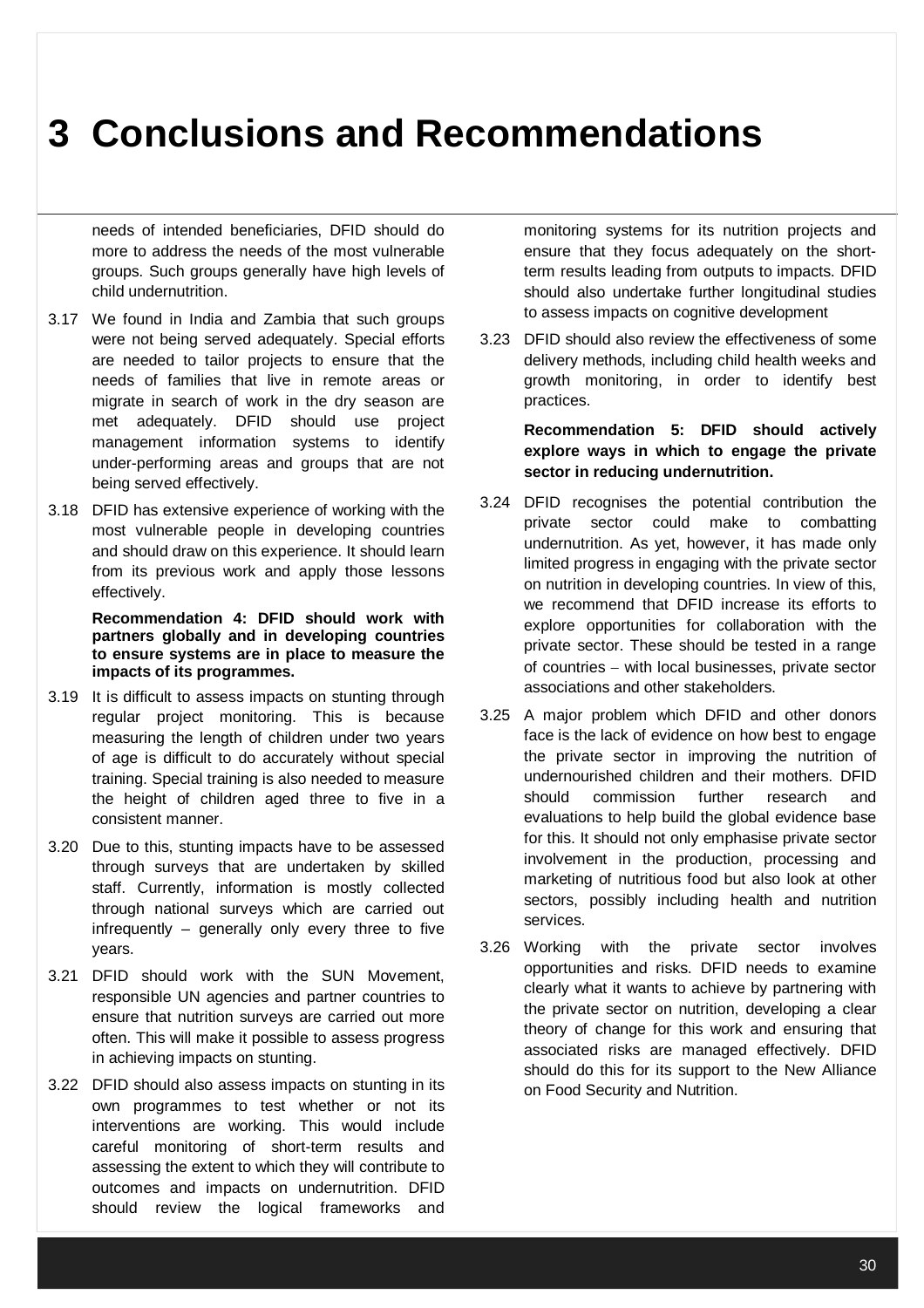**This Annex provides more detailed background information to the review. This includes:**

- 1. Global food and nutrition security initiatives (Annex A1);
- 2. DFID's nutrition portfolio (Annex A2);
- 3. Impact assessment case studies (Annex A3);
- 4. Lancet recommendations on maternal and child undernutrition (Annex A4);
- 5. Bibliography (Annex A5); and
- 6. List of consultations (Annex A6).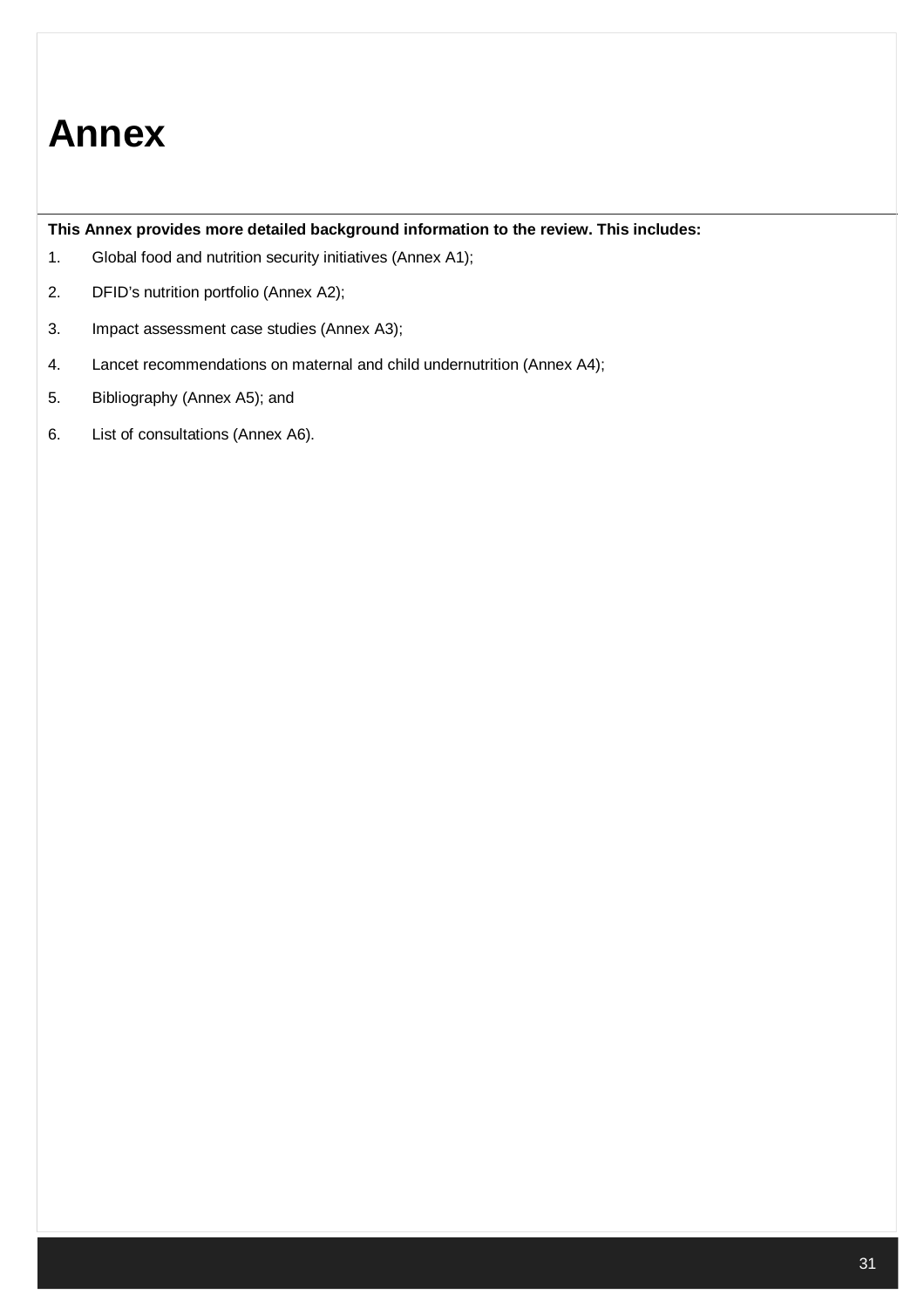#### **Annex A1: Global food and nutrition security initiatives**

**The Scaling Up Nutrition (SUN) Movement** aims to catalyse global action on undernutrition in partnership with developing countries. It brings together government, civil society, donors, the UN and the private sector to address undernutrition. It was launched in 2010 by the UN Secretary-General.<sup>140</sup>

As a country-led movement, SUN supports countries to take ownership of their national nutrition strategies. So far, 51 countries have joined the SUN Movement<sup>141</sup> and 20 have developed national nutrition plans, with 17 countries aiming to reduce stunting by at least 2% annually.<sup>142</sup>

The SUN Movement is run by its Secretariat in Geneva, with one Coordinator and ten full-time staff.<sup>143</sup> While it does not have an operational role, its job is to ensure that countries have access to the support needed to achieve their obiectives.<sup>144</sup> The Secretariat reports to a Lead Group, responsible for strategic oversight.<sup>145</sup>

DFID provides £5.6 million in financial assistance to SUN, as well as technical assistance.<sup>146</sup> As an active member of the SUN Movement Donor Network, which it co-facilitated for three years, DFID aims to mobilise and track resources for SUN Movement member countries.<sup>147</sup> At the country level, DFID supports member countries, such as Zambia, to develop and implement their nutrition plans. DFID also supports the SUN Movement Civil Society Network in its work to mobilise people in developing countries to tackle undernutrition.

**The New Alliance for Food Security and Nutrition** was launched at the G8 Summit in 2012. It is a joint initiative among African leaders, the private sector and donors.<sup>148</sup> It aims to accelerate responsible public and private sector investment in African agriculture and to lift 50 million people out of poverty by 2022.<sup>149</sup> Ten African countries have joined the New Alliance.<sup>150</sup> The USA is Co-Convener of the New Alliance Leadership Council, together with the African Union Commission and the World Economic Forum. DFID has committed £600 million to the New Alliance over the next three to five years.<sup>151</sup> This includes existing or planned programmes in Ethiopia, Ghana, Malawi, Mozambique, Nigeria and Tanzania,<sup>152</sup> investments in technology and innovation and its contribution to the Global Agriculture and Food Security Program (see below).

AFSI was launched at the G8 Summit in 2009. Its goal is to mobilise large-scale donor resources to reverse 20 years of underinvestment in agriculture and food security. Donors have committed US\$22.4 billion (£14.2 billion) to a three-year investment programme (2009-12).<sup>153</sup> DFID has contributed £1.2 billion million (7% of the total), which was disbursed for on-going projects (for example rural poverty alleviation projects in Bangladesh) and investments in multilateral programmes.

#### **The Nutrition for Growth and London Olympic Hunger events**

DFID has organised two key events in London that highlighted undernutrition. The Hunger Summit in 2012 used the Olympics as a platform to bring together stakeholders to discuss undernutrition. The Nutrition for Growth high-level meeting in 2013 was held under the UK's presidency of the G8 Summit.

The UK hosted the Global Hunger event, together with Brazil, bringing together representatives from governments, civil society and the private sector to address undernutrition. Participants made a range of commitments. For example, the Government of India

- <sup>146</sup> Technical assistance is provided through the Maximising the Quality of Scaling Up Nutrition consultancy draw-down contract.
- <sup>147</sup> See http://scalingupnutrition.org/the-sun-network/donor-network.

 <sup>140</sup> *Scaling Up Nutrition: The UK's Position Paper on Undernutrition,* DFID, September 2011,

https://www.gov.uk/government/uploads/system/uploads/attachment\_data/file/67466/scal-up-nutr-uk-pos-undernutr.pdf.<br>141 As at June 2014, <u>http://scalingupnutrition.org</u>.

<sup>142</sup> SUN Movement brief, SUN, March 2014, http://scalingupnutrition.org/wp-content/uploads/2014/03/101059\_SUN\_2pager\_v4r13.pdf

<sup>143</sup> *Annual Narrative Report 1 October 2012-30 September 2013 & Provisional Financial Report 1 January 2013-31 December 2013, SUN Movement Secretariat, 2013,<br>http://scalingupnutrition.org/wp-content/uploads/2014/03/SMS-Ann* 

<sup>&</sup>lt;u>http://scalingupnutrition.org/wp-content/uploads/2014/03/SMS-Annual-Implementation-Report\_Oct2012\_Sept2013\_FINAL.pdf</u>.<br><sup>144</sup> Annual Narrative Report 1 October 2012-30 September 2013 & Provisional Financial Report 1 Januar page 45, http://scalingupnutrition.org/wp-content/uploads/2014/03/SMS-Annual-Implementation-Report\_Oct2012\_Sept2013\_FINAL.pdf

<sup>145</sup> Members of the Lead Group are appointed by the UN Secretary General, http://scalingupnutrition.org/the-sun-network/lead-group.

<sup>148</sup> FAO Investment Centre, http://www.fao.org/investment/othercollaboration/the-aquila-food-security-initiative/en/.

<sup>149</sup> *New Alliance for Food Security*, DFID, 2012, https://www.gov.uk/government/uploads/system/uploads/attachment\_data/file/205883/new-alliance-factsheet.pdf. <sup>150</sup> *New Alliance for Food Security: 2013 Progress Report Summary*, DFID, 2012,

https://www.gov.uk/government/uploads/system/uploads/attachment\_data/file/208284/New-Alliance-Progress-Report-May2013.pdf.

 $^{151}$  DFID breakdown of its contribution to New Alliance provided to the review team.

<sup>&</sup>lt;sup>152</sup> A note on DFID's New Alliance project, provided by DFID to the review team.<br><sup>153</sup> Thirtieth FAO Regional Conference for Asia and the Pacific - Round Table – From Declarations to Actions: Follow Up to L'Aquila Initiat

*the Region, 21 September-1 October 2010*, 2010, http://www.fao.org/docrep/meeting/019/k8697e.pdf.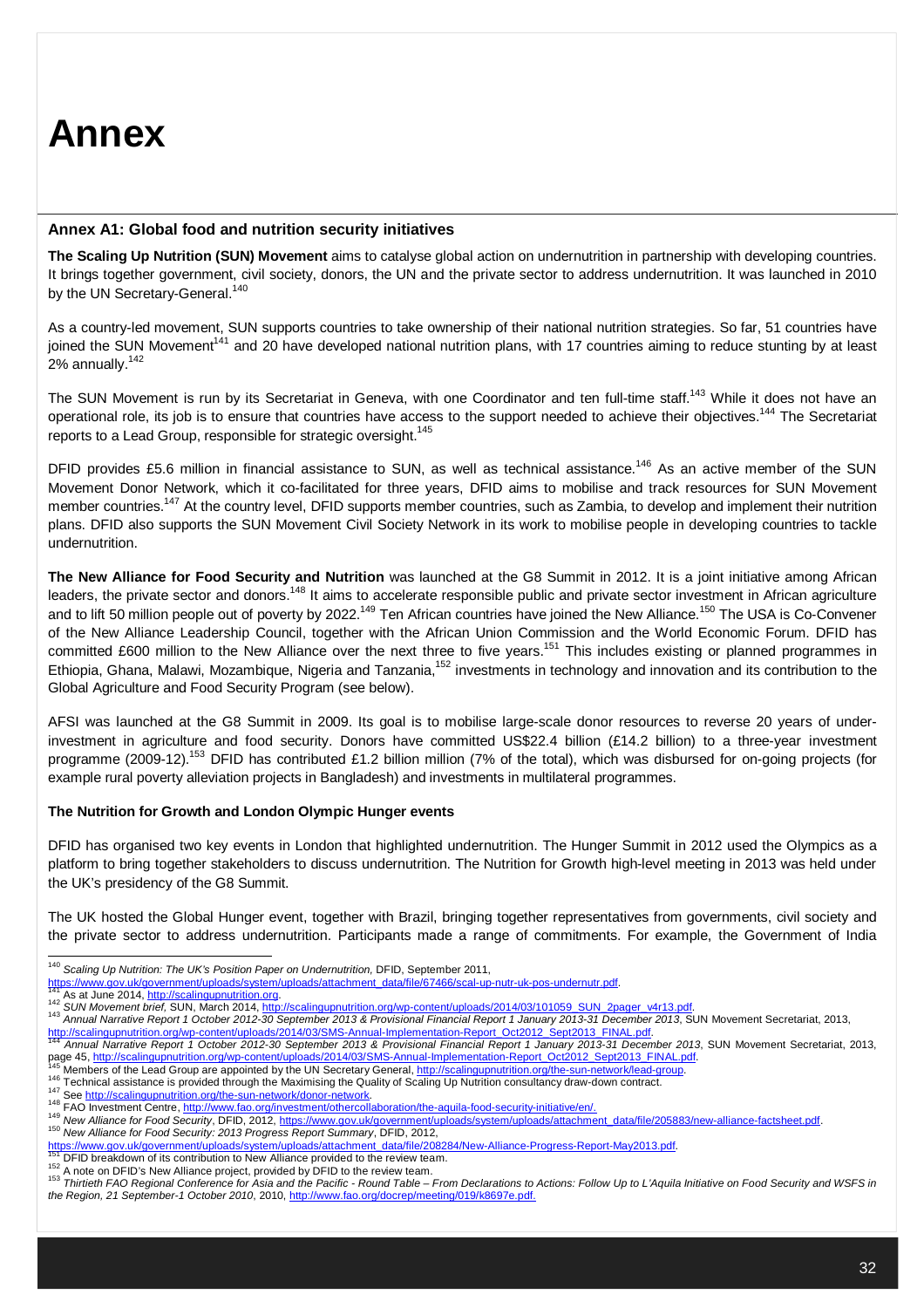announced its recent decision to double its funding to programmes that improve the health and nutrition of 100 million women and children.<sup>154</sup> The meeting also highlighted SUN's work to tackle stunting.

At the Nutrition for Growth high-level meeting, the Global Nutrition for Growth Compact was launched with the support of governments, businesses, UN, civil societies and scientific organisations. Its objective is to ensure that at least 500 million pregnant women and children under two years of age are reached with effective nutrition interventions; to reduce the number of children underfive years of age, who are stunted, by at least 20 million; and to save the lives of at least 1.7 million children under the age of five by preventing stunting, increasing breastfeeding and boosting the treatment of severe acute malnutrition.<sup>155</sup>

In total, 15 governments committed new resources for scaling up nutrition and 12 announced national stunting reduction targets. Governments, businesses and civil societies together committed £15.2 billion to tackle undernutrition between 2013 and 2020.<sup>156</sup> Over 20 businesses pledged to improve the nutrition and health of workforce members in 80 countries.<sup>157</sup> The UK has committed new resources up to the equivalent of £1.25 billion (8% of the total) to undernutrition between 2013 and 2020.<sup>158</sup> At the Nutrition for Growth high-level meeting, Zambia committed to increase nutrition spending by at least 20%, annually, for ten years.

<sup>&</sup>lt;sub>.</sub><br><sup>154</sup> *Hunger Event, Lasting Legacy for Children around the World,* DFID, August 2012, <u>https://www.gov.uk/government/news/hunger-event-lasting-legacy-for-children-around-</u>

the-world.<br><sup>155</sup> Global Nutrition for Growth Compact, <u>https://www.gov.uk/government/uploads/system/uploads/attachment\_data/file/248760/Endorserscompact\_update7\_10\_2013.pdf.</u> <sup>156</sup> Overall, at the Nutrition for Growth Summit, 15 governments committed to increase nutrition budgets and donors made commitments to increase nutrition-specific and nutrition-sensitive spending, totalling £15.2 billion. Donors made commitments of up to £2.7 billion for nutrition-specific investments and £12.5 billion for nutrition-sensitive investments between 2013 and 2020. We note that the £2.7 billion committed to nutrition-specific investments was additional to funding already committed by donors. For the nutrition-sensitive investments, however, while DFID's commitments were additional to funding already committed, not all other donors calculated their nutrition-sensitive investments in this way. *Nutrition for Growth Commitments: Executive Summary,* Nutrition for Growth,

https://www.gov.uk/government/uploads/system/uploads/attachment\_data/file/207274/nutrition-for-growth-commitments.pdf <sup>157</sup> *Nutrition for Growth Commitments: Executive Summary,* Nutrition for Growth*,* 

https://www.gov.uk/government/uploads/system/uploads/attachment\_data/file/207274/nutrition-for-growth-commitments.pdf

<sup>158</sup> Overall, at the Nutrition for Growth Summit, 15 governments committed to increase nutrition budgets and donors made commitments to increase nutrition-specific and nutrition-sensitive spending, totalling £15.2 billion. Donors made commitments of up to £2.7 billion for nutrition-specific investments and £12.5 billion for nutrition-sensitive investments between 2013 and 2020; *Nutrition for Growth Commitments: Executive Summary,* Nutrition for Growth, https://www.gov.uk/government/uploads/system/uploads/attachment\_data/file/207274/nutrition-for-growth-commitments.pdf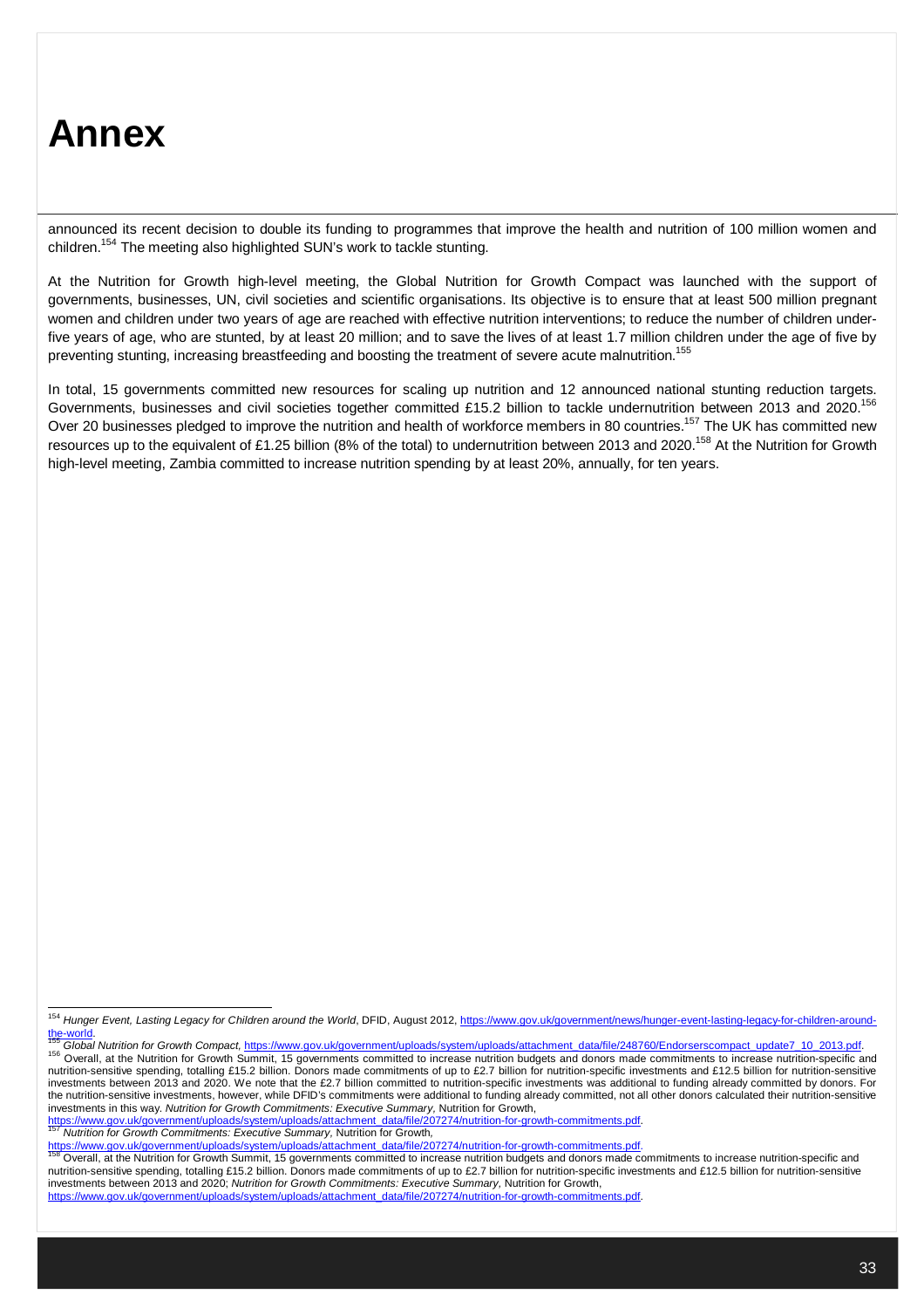#### **Annex A2: DFID's Nutrition Portfolio**

This annex presents our analysis of DFID's nutrition portfolio, based on data provided by Development Initiatives. We exclude all projects which include humanitarian spend from our analysis. Our figures, consequently, understate DFID's total investment in nutrition; they do give, however, a clear understanding of DFID's more recent investments in development programmes.



#### **Figure A2.1: Nutrition-specific expenditure by region, 2010-12 (£ millions)**<sup>159</sup>

Source: Development Initiatives data, analysed by ICAI.

| <b>Sector</b>                        | 2010 | 2011  | 2012  | <b>Total</b> |
|--------------------------------------|------|-------|-------|--------------|
| Agriculture                          | 6.8  | 18.8  | 26.2  | 51.7         |
| Health                               | 35.4 | 53.3  | 75.2  | 163.8        |
| Other                                | 4.2  | 3.1   | 5.1   | 12.3         |
| Food aid and<br><b>Food Security</b> | 28.8 | 28.4  | 16.6  | 73.8         |
| <b>Rural Development</b>             | 9.8  | 16.5  | 18.2  | 44.5         |
| Social Protection                    | 6.1  | 6.8   | 15.6  | 28.5         |
| Total                                | 91.0 | 126.8 | 156.8 | 374.5        |

### **Figure A2.2: Nutrition-sensitive expenditure by sector, 2010-12 (£ millions)**<sup>160</sup>**,161**

Source: Development Initiatives data, analysed by ICAI.

 <sup>159</sup> DFID's categorisation of expenditure into the four pillars of its strategy, using as a basis the data in *DFID's Aid Spending for Nutrition: 2010-2012*, Development Initiatives, February 2014. 'Global' programmes were narrowly defined by DFID as global programmes focussing on supporting the global governance of nutrition and

broader enabling environment, including leadership and co-ordination.<br><sup>160</sup> Sectors derived from purpose codes of the Organisation for Economic Co-operation and Development. If a project had disbursed money in more than on spend for that project was allocated to the sector with the greatest spend.<br><sup>161</sup> Please note that all figures are rounded.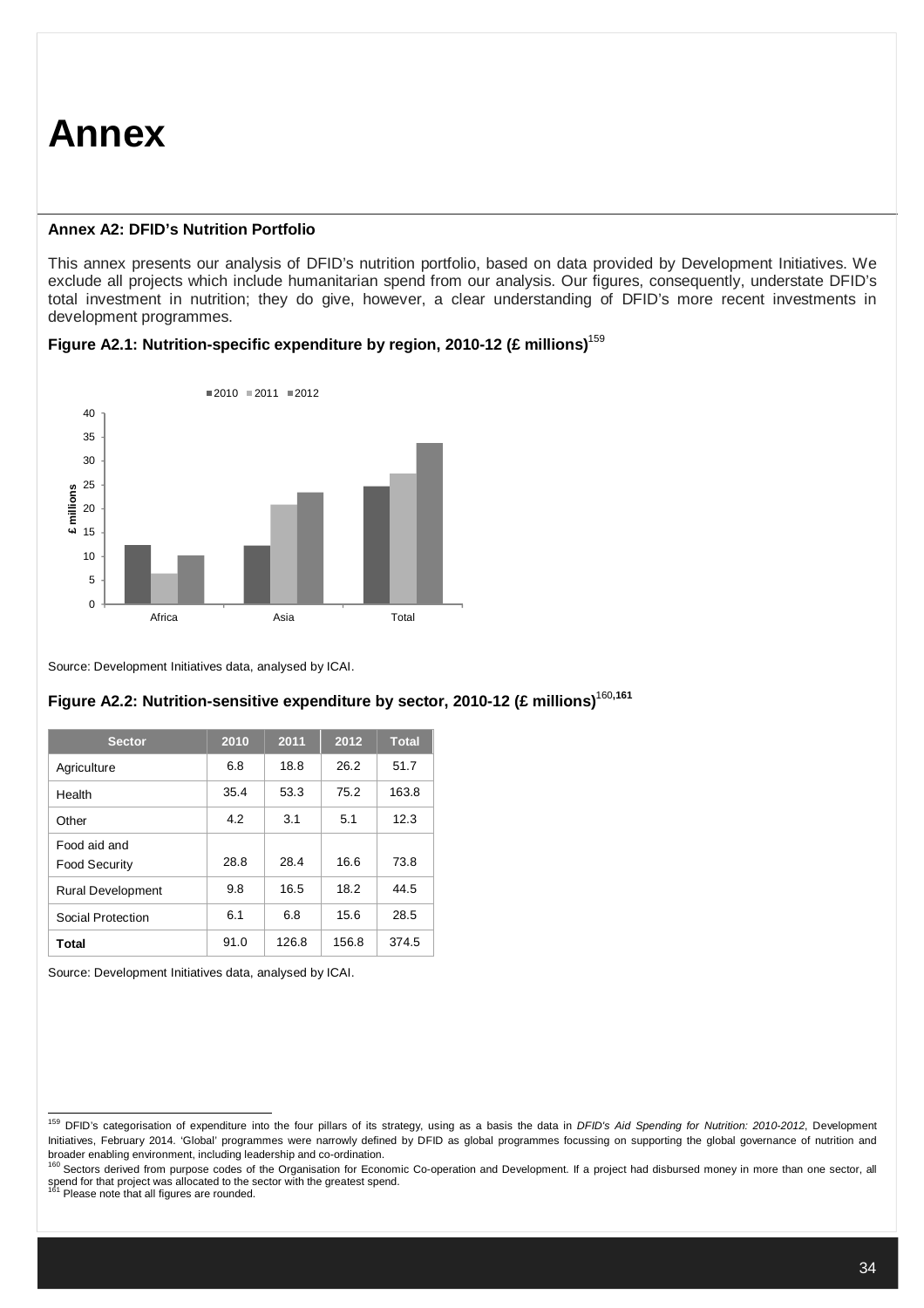### **Figure A2.3: Top ten countries receiving DFID nutrition-specific disbursements, 2010-12 (£ millions)**

| <b>Country</b>                    | <b>DFID disbursements</b><br>2010-12 |
|-----------------------------------|--------------------------------------|
| India                             | 56.0                                 |
| Nigeria                           | 11.0                                 |
| Zimbabwe                          | 8.4                                  |
| Ethiopia                          | 3.6                                  |
| Zambia                            | 2.8                                  |
| Ghana                             | 2.1                                  |
| Tanzania                          | 1.3                                  |
| Bangladesh                        | 0.6                                  |
| Democratic Republic of the Congo, | 0.1                                  |
| Nepal                             | 0.1                                  |

Source: Development Initiatives data, analysed by ICAI.<sup>162</sup>

### **Figure A2.4: Top ten countries receiving DFID nutrition-sensitive disbursements, 2010-12 (£ millions)**

| <b>Country</b>                   | <b>DFID disbursements</b><br>2010-12 |
|----------------------------------|--------------------------------------|
| Ethiopia                         | 78.3                                 |
| India                            | 60.1                                 |
| Bangladesh                       | 59.4                                 |
| Zimbabwe                         | 30.0                                 |
| Kenya                            | 13.4                                 |
| Democratic Republic of the Congo | 13.7                                 |
| Malawi                           | 13.5                                 |
| Nepal                            | 7.5                                  |
| Myanmar                          | 7.0                                  |
| Pakistan                         | 5.0                                  |

Source: Development Initiatives data, analysed by ICAI.<sup>163</sup>

<sup>162</sup> *DFID's Aid Spending for Nutrition: 2010-2012*, Development Initiatives, February 2014, page 13.

<sup>163</sup> *DFID's Aid Spending for Nutrition: 2010-2012*, Development Initiatives, February 2014, page 13.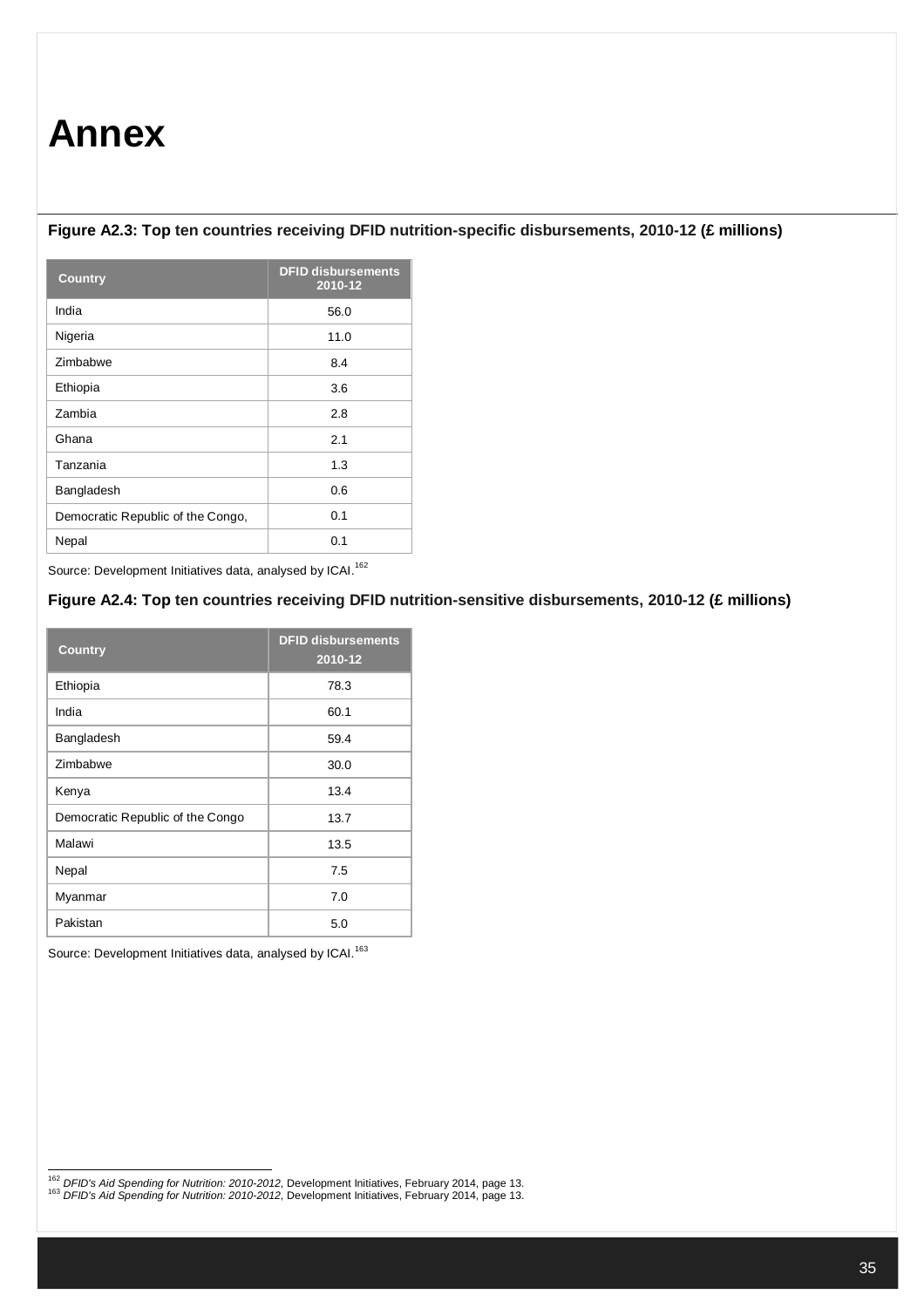#### **Annex A3: Impact assessment case studies**

#### **ICAI field research findings**

ICAI commissioned a field research team in India and Zambia to assess the extent to which communities have benefited from selected DFID projects and to assess the reliability of the monitoring data used by DFID.

#### **Findings from Zambia**

In Zambia our field researchers examined two projects:

- *Zambia Nutrition project, Phase 1*: The first phase of the Zambia Nutrition project runs from 2011 to 2015 and has a budget of £3.5 million. Our team assessed the delivery of Vitamin A and deworming tablets through child health weeks in nine underperforming districts. This component was implemented by UNICEF and cost approximately £1 million over four years; and
- *Zambia Sanitation and Hygiene project:* The goal is to benefit three million people. It follows the community-led total sanitation approach, mobilising communities to take action to improve sanitation. The programme is being implemented by UNICEF between 2011 and 2015 at a total cost of £19 million.

Our researchers visited 12 villages in two remote districts: Mbala in the North and Mufumbwe in the East. In each village, they interviewed 25 households to ask whether children had received Vitamin A, deworming and measles vaccinations, as well as whether they observed the presence and quality of toilet facilities. They held a focus group discussion with mothers in each village to gather qualitative information on the use and quality of nutrition and hygiene and sanitation services. Finally, they interviewed key stakeholders, including health officials, village chiefs and local sanitation committees to examine and triangulate findings.

In total, our field researchers interviewed 1,050 mothers individually or in small focus groups. They also interviewed 100 other key local stakeholders.

#### **Key findings**

Child health weeks were effective at delivering one dose of Vitamin A and deworming tablets to each child annually. In Mufumbwe, about 85% of eligible children received one dose or more annually and 80% received it in Mbala. Coverage rates, however, are considerably lower when we assessed how many children received the recommended two doses annually. 75% of children received two doses in Mufumbwe and only 25% in Mbala. We noted that DFID reported a 100% coverage rate in Mufumbwe, which only referred to a single child health week.

There were many reasons for not receiving Vitamin A and deworming. The most common reason was that the care-giver or child was absent and so was unable to attend. In particular, some mothers had migrated to distant fields to work and were not reached by the child health weeks. The next most common reason was that care-givers were not aware of the child health weeks, particularly in Mbala. Overall, the mothers understood the reasons for Vitamin A and deworming and they believed that they led to an improvement in health in their children. Many mothers, however, did not realise that their children needed two doses a year. Long distances and a shortage of essential drugs also discouraged mothers from attending. This was a particular challenge for mothers with more than one young child - as transport was not easily available - and they may have been unable to take both children to the centre.

Coverage and use of toilets was high. In Mbala, 95% of households owned a latrine and in Mufumbwe, 90% did. 95% of respondents said that they used the latrines and high rates of usage was confirmed by interviews with key informants, including village headmen, chiefs and health workers. Many latrines were new, indicating a strong effect of the hygiene and sanitation programme. In Mbala, WASH said that access to latrines had improved from 13% to 40% since the launch of the Zambia Sanitation and Hygiene project. Again, however, coverage was lower than DFID had reported: only two of the 12 villages sampled had 100% coverage of toilets. There were continuing challenges to reach 'hard-to-reach' communities. For example, some families migrate to fields during the rainy season, where they are unlikely to have toilets.

Quality and sustainability of toilets was weaker. Although coverage was high, the quality of toilets was often variable. 65% of toilets had no lid on top of the hole, which allows flies to spread disease. Only 50% of the toilets had a hand-washing station and only 28% had soap or ash next to it for hand-washing. Households claimed that soap and ash would easily dissolve in the rain and that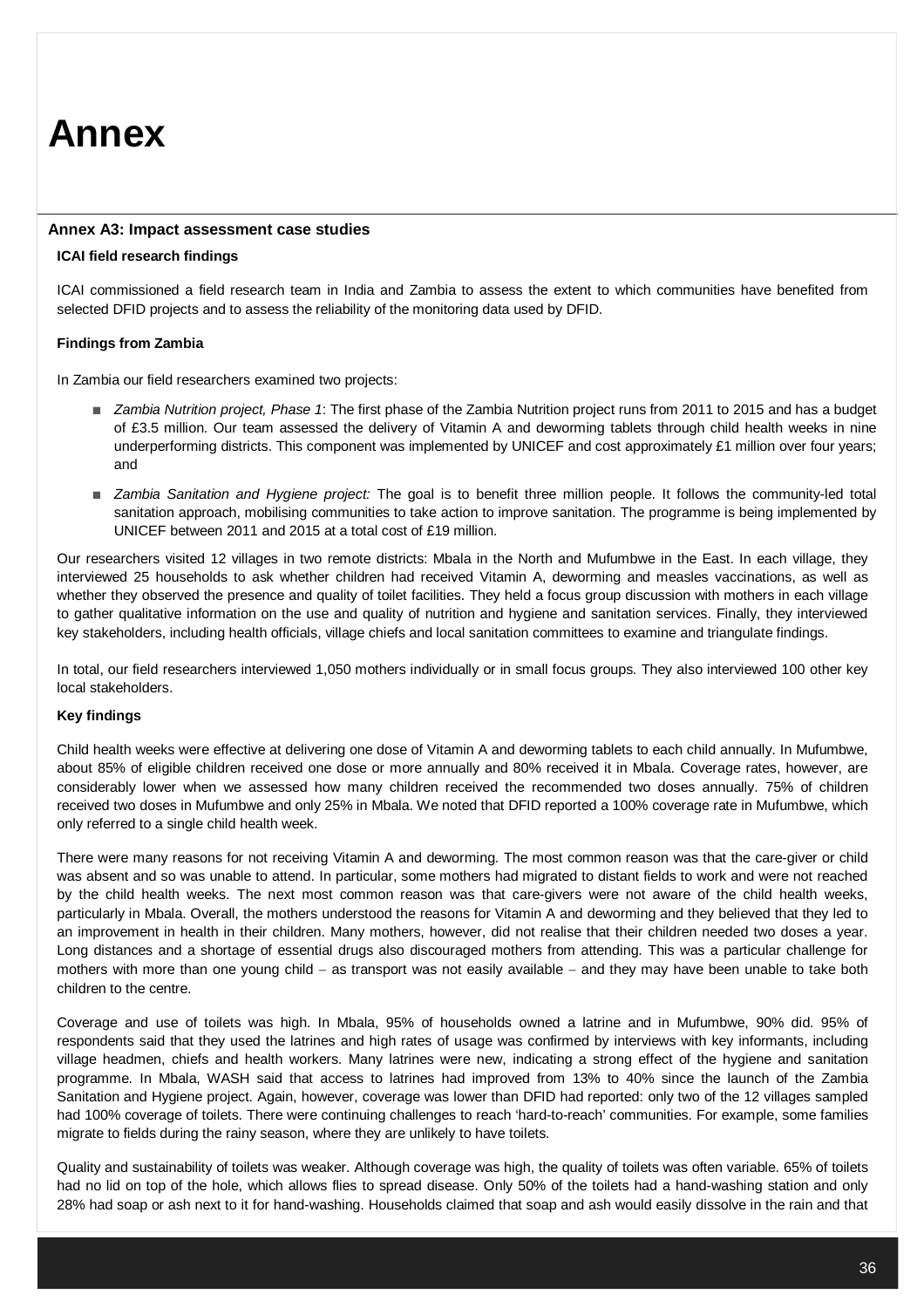goats would eat the soap. The latrines were built out of local cheap materials and many were being washed away in the rainy season.

Hygiene and sanitation implementation needs continual monitoring. Our field research suggested that there are currently not a sufficient number of community champions to support and monitor all villages. In particular, villages did not appear to be continually monitored after they were declared to be 'open defecation-free', which risks the gains not being sustained.

#### **Findings from India**

In India our field researchers examined the UNICEF Partnership, which aimed to strengthen government capacity to deliver services for children and excluded groups. The partnership focussed on eight disadvantaged states, including Madhya Pradesh. DFID had committed £75 million from 2006-2013 to UNICEF India. They did not examine the India Health and Nutrition project, which was visited by our core ICAI review team.

Our researchers visited Shivpuri and Guna, two blocks in Madhya Pradesh where UNICEF had concentrated their work. Within each district, our researchers spoke to local health and nutrition workers, conducted household interviews and visited local NRCs. They also visited 15 villages in which UNICEF had supported WASH work. Finally, they visited schools where UNICEF had supported hand-washing and sanitation facilities. In total, our teams visited 47 villages and 4 schools. They interviewed 62 health and nutrition workers and spoke with 720 households.

#### **Key findings**

NRCs provided good medical services but insufficient communication on behaviour change. All NRCs were well staffed, although there was not sufficient backup to cover staff on leave or absent. NRCs were typically clean and fully stocked. 90% of mothers with children with severe acute malnutrition (SAM) considered that the medical care was fair to good. Staff and mothers, however, reported that staff provided too little time to train the mother on how to handle her child in the household. Only one in ten mothers reported that training at NRCs was good. This suggests that more emphasis is needed on communication for behaviour change.

Facility-based care, which is provided by NRCs, is not sufficient and faces some challenges. For example, frontline nutrition workers and NRC staff have different definitions for undernutrition, which sometimes led to children being referred by frontline workers, who were not accepted for treatment by NRC staff. Moreover, SAM children are only allowed to stay for 14 days at an NRC. If children were not cured in that time, they would, ideally, continue treatment. The guidelines, however, require children to be sent home and then readmitted. Finally, attendance at the NRC requires the mother to spend two weeks away from her family, which is often not practical. Boys are often prioritised over girls, when the mother chooses whether to seek health care.

Training of local health and nutrition workers is moderately effective. All health and nutrition workers had been trained on infant and young child feeding practices. Only 73%, however, had received full training with classroom activities and training materials. All workers were aware of their job roles and understood essential information regarding severely undernourished children. Perceived knowledge of health workers was greater than their actual knowledge. Approximately 80% of respondents felt very confident explaining SAM. Only 30% of nutrition workers, however, had a comprehensive knowledge of infant and young child feeding practices. 40% of nutrition workers and almost 70% of health workers had little or no knowledge of SAM.

Awareness of undernutrition among households ranged from poor to fair, although they did not always put knowledge into practice. Mothers knew that they should start breastfeeding as soon as possible after birth; however, approximately a quarter did not do so. The main reasons were misconceptions about breastfeeding, such as the possibility that the mother may pass on illnesses to the child. Similarly, most mothers knew that they should introduce solid foods when their children had reached six months old. In practice, solid food was introduced earlier. Our researchers observed that the health and nutrition workers did not tailor their messages to address specific locally held beliefs.

Marginalised groups face particular barriers in accessing services. Tribal populations and other backward classes often chose not to utilise facilities due to stigma, culture, language and awareness limitations. During this assessment, the team noticed several superstitions that prevented tribal mothers from weighing their infants or bringing them to facilities. Frontline health workers are often seen to be insensitive to the particular needs of these populations. Some mothers from lower castes reported that nutrition workers discriminated against them and did not visit them in their home. On the other hand, nutrition workers reported that they would visit the homes of lower caste and tribal families but that these families were unreceptive to services.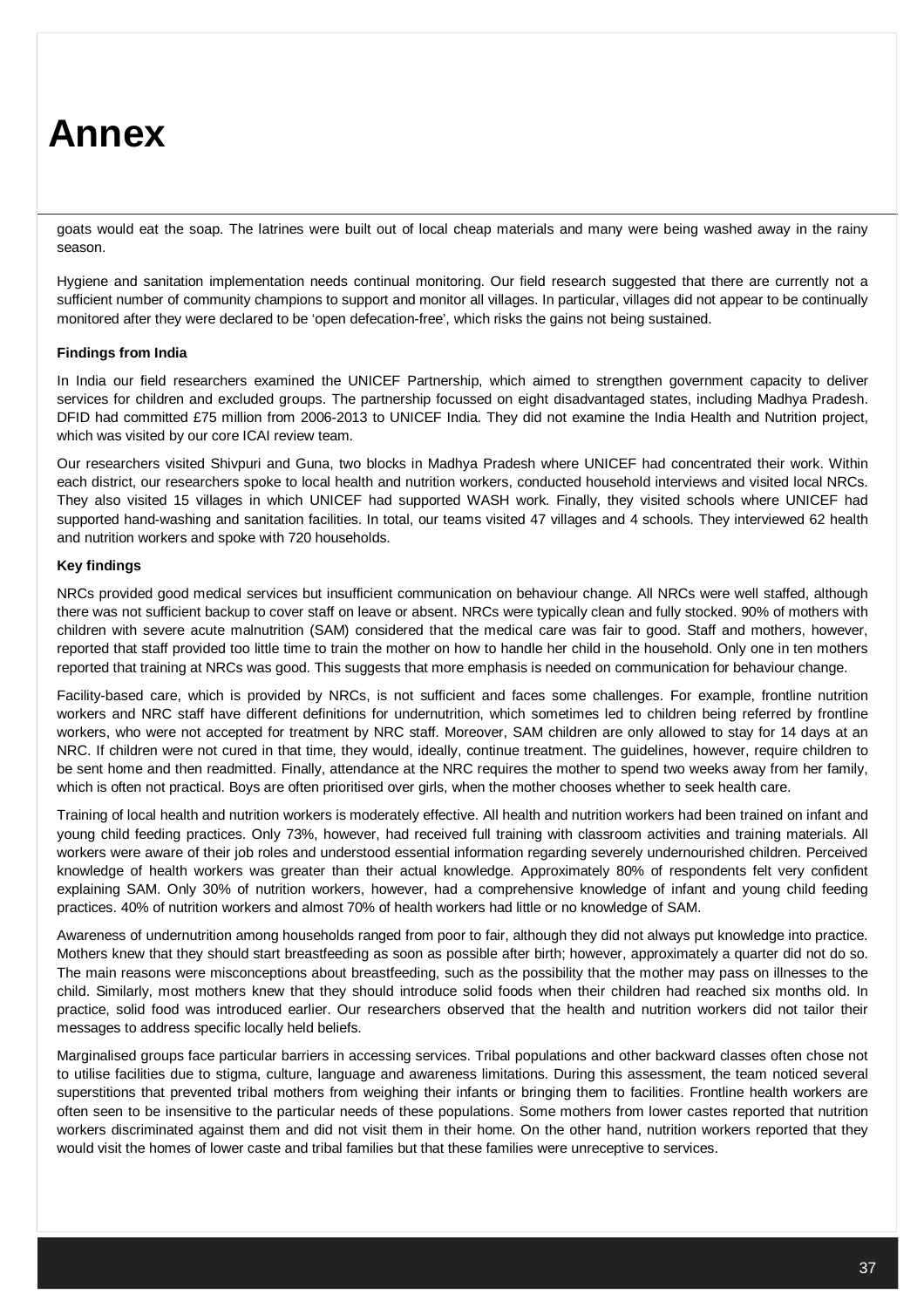### **Annex A4: Lancet recommendations on maternal and child undernutrition**

The Lancet published two special issues on maternal and child undernutrition in 2008 and 2013. (http://www.thelancet.com/series/maternal-and-child-undernutrition).

The Lancet series identified the most effective ways to address maternal and child undernutrition. A total of eight interventions were recommended in both 2008 and 2013 (see Figure A4.1).

| Promotion<br>οf<br>breastfeeding                         | exclusive Starting babies on breast milk as soon as possible after birth and feeding them only<br>breast milk for the first six months.                                                                                                                                                                                                                                     |
|----------------------------------------------------------|-----------------------------------------------------------------------------------------------------------------------------------------------------------------------------------------------------------------------------------------------------------------------------------------------------------------------------------------------------------------------------|
| Malnutrition<br>and<br>Malnutrition                      | Management of Severe Acute Encouraging community care of severe and moderate malnutrition using ready-to-use<br>Moderate therapeutic foods compares favourably with facility-based care and can reach more<br>children cost-effectively.                                                                                                                                    |
| Complementary feeding                                    | Providing mothers with appropriate information on when to start giving food to<br>children, what types of food to give and hygienic ways of preparing it.                                                                                                                                                                                                                   |
| Maternal micronutrients<br>iron and folate               | for Giving mothers multiple micronutrients during pregnancy, including iron and folate,<br>pregnant women, at minimum which were generally given on their own.                                                                                                                                                                                                              |
| lodised salt                                             | Encouraging universal use of iodised salt, which is now common practice.                                                                                                                                                                                                                                                                                                    |
| <b>Balanced</b><br>energy<br>supplementation for mothers | - protein Giving balanced energy-protein supplements for malnourished pregnant women<br>because maternal undernutrition is a risk factor for poor foetal growth and low birth<br>weight babies.                                                                                                                                                                             |
| well<br>as<br>as<br>management of diarrhoea              | Preventative zinc supplements Giving routine zinc supplements to children aged from 12 month to 59 months.<br>- In I<br>using zinc for 2008, zinc was recommended as treatment during diarrhoea. The evidence now is<br>that zinc supplements reduce mortality and suggests that they may help to improve<br>growth of children under five years of age. <sup>164 165</sup> |
| Vitamin<br>supplementation<br>A<br>where need exists     | Although there is some new evidence that questions the impact of Vitamin A on<br>mortality, it is recommended that it should continue be given to children at risk of<br>Vitamin A deficiency.                                                                                                                                                                              |

#### **Figure A4.1: Interventions recommended in both Lancet 2008 and 2013.**

 <sup>164</sup> There are concerns that iron and zinc may interact, thereby reducing the potential benefit of zinc on growth and morbidity.

<sup>165</sup> The Lancet Series in 2008 and 2013 advocated zinc supplementation to improve linear growth in children under 5 years of age. A recent 2014 Cochrane Review examined growth in children, from 6 months to 12 years of age. It also found that zinc supplementation is associated with a small significant increase in height but less than reported in the Lancet. There was also significant heterogeneity in the results of the different studies reviewed. Further research is needed to determine the most effective ages at which to provide zinc supplements and the doses to be given. Mayo-Wilson E. et al, *Zinc Supplementation for Preventing Death and Disease, and for Growth, in Children Aged Six Months to 12 Years of Age*, Cochrane Summaries, 2014.

<sup>&</sup>lt;u>http://summaries.cochrane.org/CD009384/zinc-supplementation-for-preventing-death-and-disease-and-for-growth-in-children-aged-six-months-to-12-years-of-<br>age#sthash.dJkpWquA.dpuf). Bhutta, Z. et al, *Evidence-B*ased *Interv</u>* Lancet, August 2013, Volume 382, Issue 9890, page 453, http://www.thelancet.com/journals/lancet/article/PIIS0140-6736(13)60996-4/fulltext.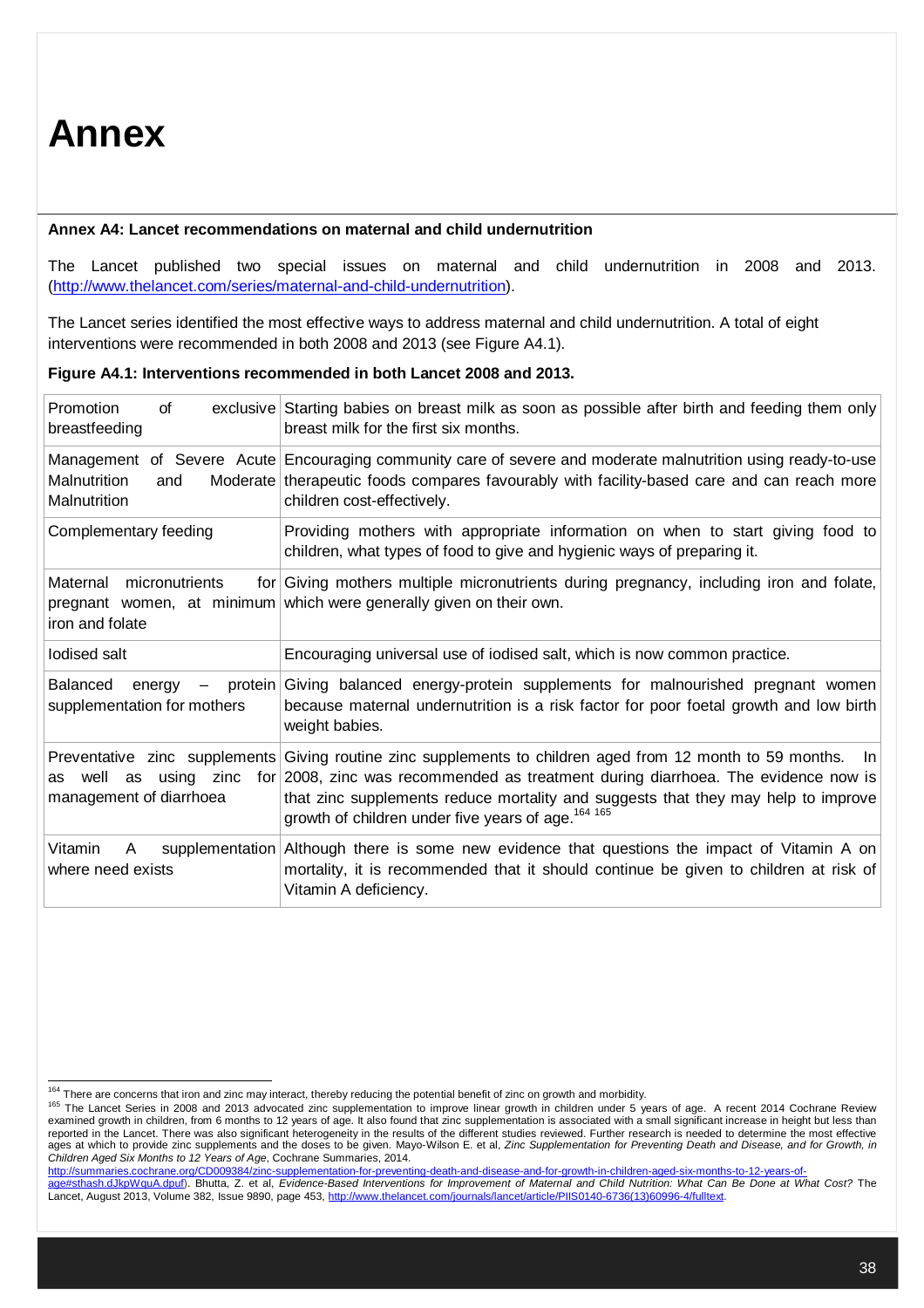*Main differences between The Lancet 2008 and 2013.*

In 2008, a total of 13 nutrition-specific interventions were recommended which, if implemented, could reduce mortality by 25% and stunting by 36%. In 2013, the number of recommended interventions was reduced to 10 and the impact on mortality was reduced to 15% and stunting to 20%.

The 2013, The Lancet recommended an increased focus on the nutrition of adolescents; the use of community-based delivery and nutrition sensitive interventions in areas such as agriculture, food security, heath systems, water and sanitation as well as social protection. Nutrition-sensitive interventions are needed to address 80% of stunting.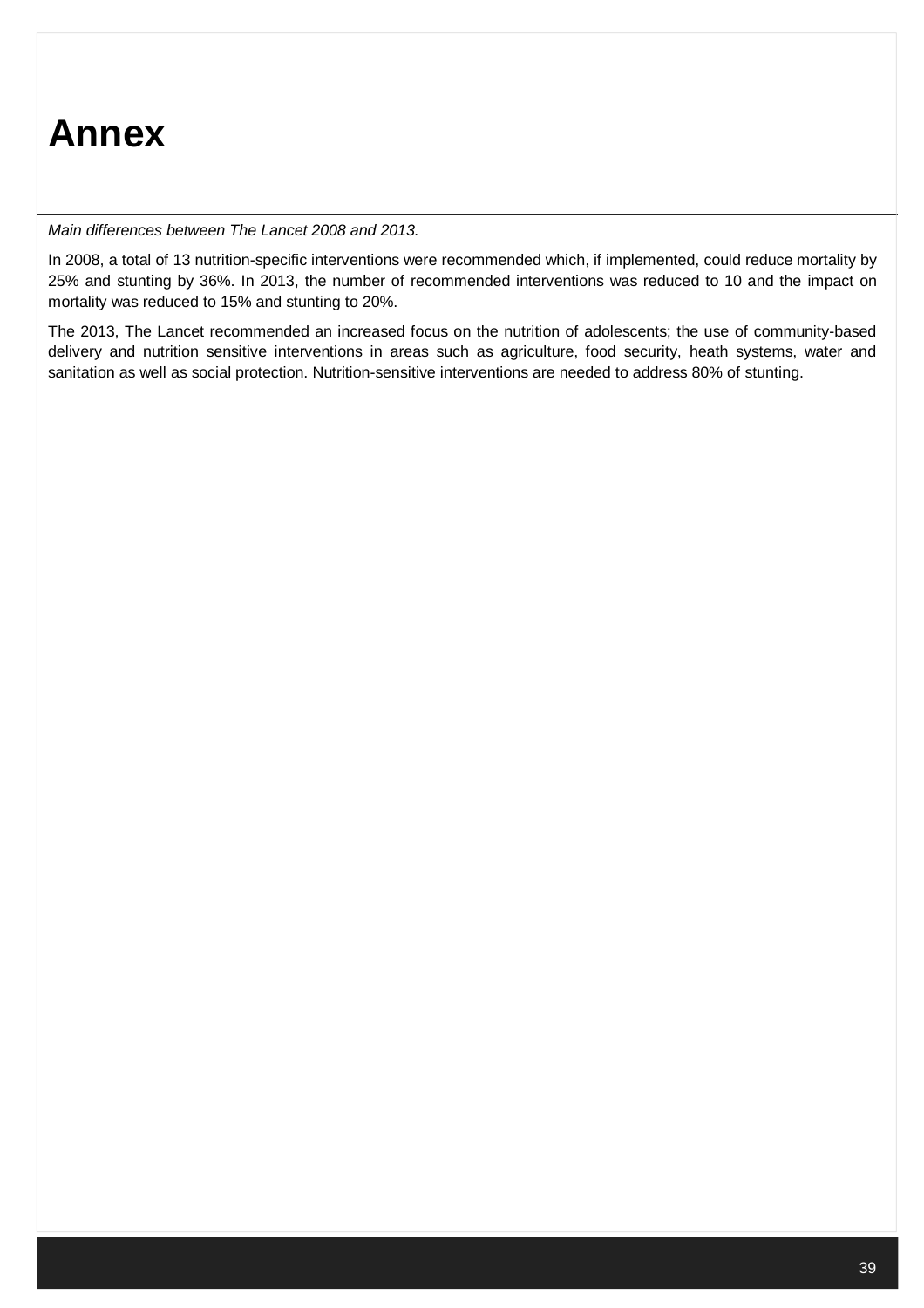### **Annex A5: Bibliography**

### **DFID Policy Documents**

*An update of the Neglected Crisis of Undernutrition: Evidence for Action*, DFID, October 2012.

Scaling *Up Nutrition: The UK's Position Paper on Undernutrition*, DFID, September 2011.

*The Neglected Crisis of Undernutrition: DFID's Strategy,* DFID, 2009.

*The Neglected Crisis of Undernutrition: Evidence for Action,* DFID, 2009.

#### **DFID Evidence Papers**

*Can Agriculture Interventions Promote Nutrition? Agriculture and Nutrition Evidence Paper*, DFID, 2014.

*Cash Transfers Literature Review*, DFID, 2011.

*Study on Aflatoxins and Stunting Links*, Business Case. International Food Policy Research Institute.

*Water, Sanitation and Hygiene Review,* DFID, March 2012.

### **Technical Resources**

Acosta, A.M. and Fanzo, J., *Fighting Maternal and Child Nutrition: Analysing the Political and Institutional Determinants of Delivering a National Multi-Sectoral Response in Six Countries*, IDS/DFID 2012.

*Annual Implementation Report*, SUN Movement Secretariat, October 2012- September 2013.

Bhutta, Z. et al, *Evidence-Based Interventions for Improvement of Maternal and Child Nutrition: What Can Be Done at What Cost?,* The Lancet, 2013, Volume 382, Issue 9890.

Bhutta Z. et al, *What Works? Interventions for Maternal and Child Under-Nutrition and Survival,* The Lancet, 2008, Volume 371, Issue 9610.

Bryce, J. et al, *Maternal and Child Undernutrition: Effective Action at National Level,* The Lancet, 2008, Volume 371, Issue 9611.

*Maternal and Child Nutrition Series,* The Lancet, 2013.

*Maternal and Child Undernutrition Series*, The Lancet, 2008.

*Tracking Progress on Child and Maternal Nutrition: A Survival and Development Priority,* UNICEF, 2009.

#### **DFID Documents**

### *Annual reviews*

Health and Nutrition Reform Programme – Annual Reviews (2009, 2010, 2011, 2012, 2013).

Integrated Child Development Services - Impact Assessments.

Tackling Maternal and Child Undernutrition – Annual Reviews (2012, 2014 phase 1 and 2).

UNICEF - Annual Reviews.

*Business cases, submissions and project memoranda*

India UNICEF Partnership – submission 2006, extra submission 2011.

Strengthening International Coordination and Leadership on Food and Nutrition Security – Business Case.

Tackling Maternal and Child Undernutrition – Business Cases, Phase 1 (2011), Phase 2 (2012), DFID Zambia.

Madhya Pradesh – Health and Nutrition Sector Reform Programme, Project Memorandum, revised 2011, Government of Madhya Pradesh, DFID, Amsterdam, 2013.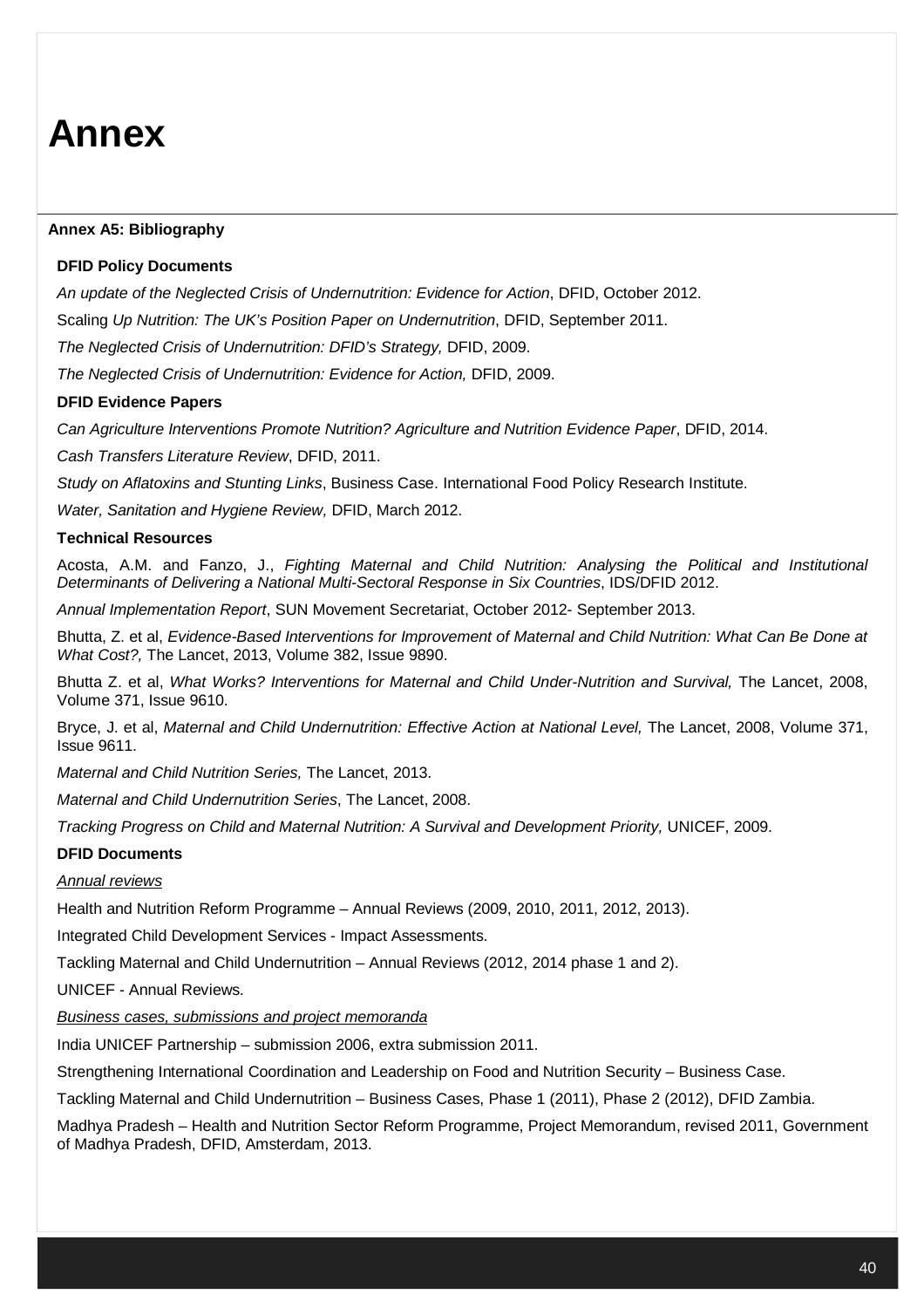#### **Annex A6: List of consultations**

The ICAI review team consulted a wide range of stakeholders, including DFID, other donors, UN officials, foundations, government officials in India and Zambia, civil society organisations, the private sector, leading researchers, frontline health practitioners and nutrition workers and intended beneficiaries.

During the course of the review, we met:

- **DFID staff**, including the Director and Deputy Director responsible for the nutrition programme; DFID's UKbased nutrition team; and advisors from other disciplines, including livelihoods, social development, education, WASH, evaluation and research and evidence. We also held videoconferences with DFID teams from Bangladesh, Brazil and Ethiopia. Additionally, we met the office heads and advisors involved in nutrition work in DFID's India and Zambia programmes;
- **other donors, foundations and UN agencies** by telephone or in face-to-face meetings in India or Zambia, including Canada, EU, Ireland and the USA; and the Children's Investment Fund Foundation, Clinton Foundation, Gates Foundation, UNICEF, WFP, WHO and World Bank;
- **SUN Secretariat:** the UN Secretary-General's Special Representative on Food and Nutrition who also heads the SUN Secretariat – and his colleagues in Geneva;
- **Ministers and government officials** in India and Zambia. In India we met the Joint-Secretary and senior colleagues, Ministry of Women and Child Development (MWCD); the Principal Secretary of the Ministry of Women and Child Development in Madhya Pradesh; Commissioners responsible for the National Rural Health Mission, Integrated Child Development Services and Rural Livelihoods in Madhya Pradesh, together with other officials; District Commissioners and other district level staff in four districts of Madhya Pradesh. In Zambia we met the Vice-President, the Minister of Health and senior officials; the Permanent Secretary, Ministry of Community Development and Mother and Child Health and senior colleagues; District Commissioners and other district level staff in four districts of Zambia;
- **Civil society organisations** in India, Switzerland, UK and Zambia, including Concern GAIN, Save the Children, World Vision, the Zambian CSO-SUN Alliance and CSOs in the field in India and Zambia;
- **Private sector organisations,** including major global companies, such as DSM and InfoSys and local private sector undertakings in India and Zambia; and
- **DFID's project implementing partners** in India and Zambia, including contractors.

In India and Zambia, we split into teams and undertook field visits lasting four or five days in each country. We visited four districts in Madhya Pradesh, India (Dhar, Jabalpur, Jhabua and Mandla) and four districts in Zambia (Chipata, Katete, Monze and Mumbwa).

In India, we focussed on the India Health and Nutrition project. In Zambia we reviewed implementation of the Zambia Nutrition project, the Zambia Sanitation and Hygiene project and the Zambia Cash Transfer project. We also visited three other projects supported by DFID or its donor partners. In both countries we met local officials and front-line workers and interviewed intended beneficiaries. We also held focus group discussions in villages. In India we visited 12 child- and mother-care centres (*anganwadi*); two nutrition rehabilitation centres for children suffering from severe malnutrition; two mid-level health centres; and two district hospitals.

We interviewed a total of 170 intended beneficiaries of nutrition-specific and nutrition-sensitive projects, mainly mothers with children under five years of age. We also interviewed approximately 80 front-line workers, local officials and other stakeholders. Those interviewed on the nutrition-sensitive projects included intended beneficiaries of cash transfers, village level sanitation and hygiene committee members, as well as women engaged in growing improved, Vitamin-A rich maize and in crop and dietary diversification activities.

We also worked with field research teams who interviewed another 1,050 beneficiaries and 100 other local stakeholders in two other districts in India and two districts in Zambia (see Annex A3).

Our visits to India and Zambia lasted for two weeks. In each country, an ICAI Commissioner took part in the field visits and led the team for one of the two weeks.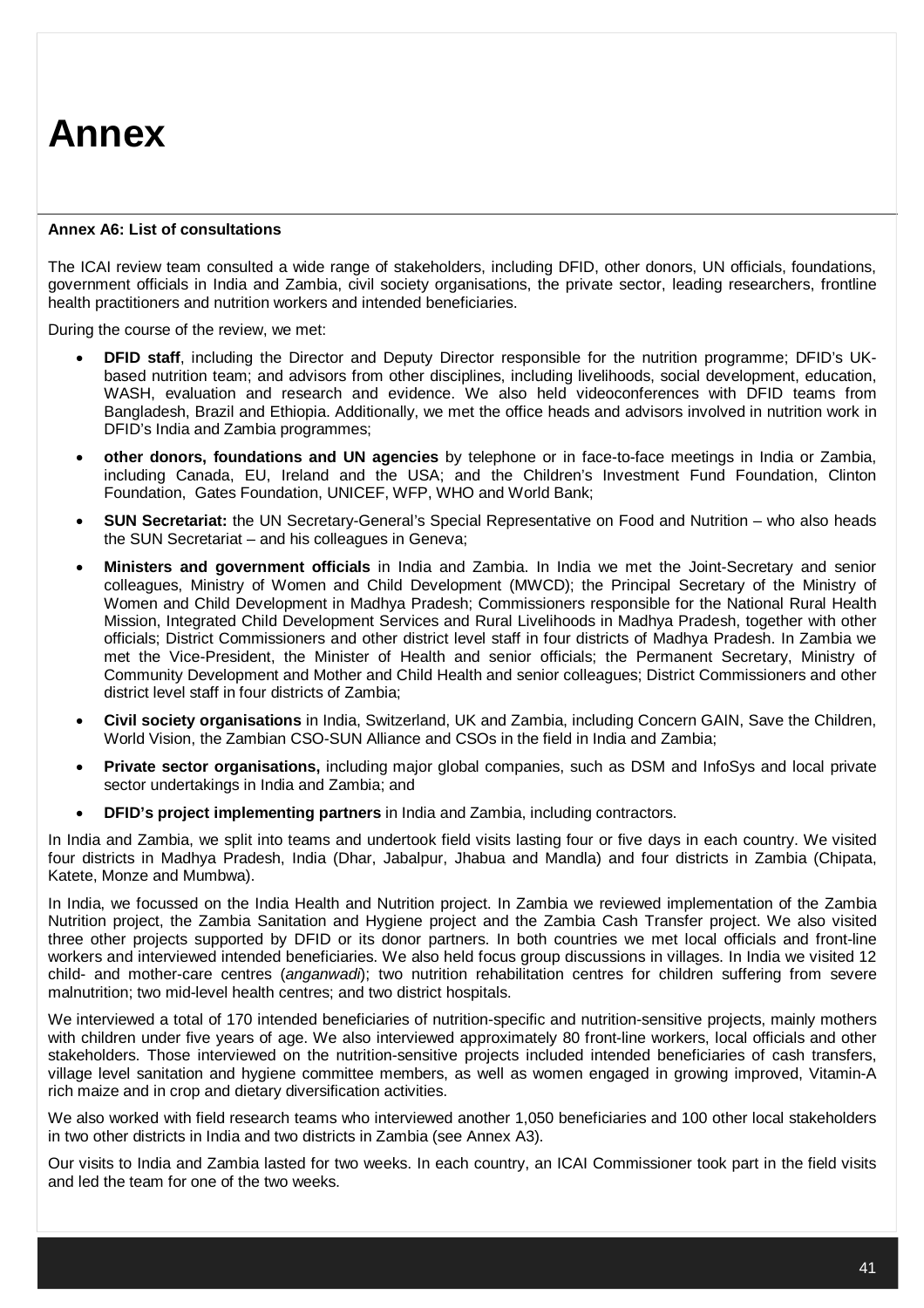## **Abbreviations**

| L'Aquila Food Security Initiative                       |
|---------------------------------------------------------|
| <b>British Broadcasting Corporation</b>                 |
| Department for International Development                |
| European Union                                          |
| Food and Agriculture Organisation of the United Nations |
| Global Alliance for Improved Nutrition                  |
| Group of Eight                                          |
| Independent Commission for Aid Impact                   |
| International Development Committee                     |
| Millennium Development Goal                             |
| Non-governmental organisation                           |
| <b>Nutrition Rehabilitation Centre</b>                  |
| Oral Rehydration Solution                               |
| South Asia Food and Nutrition Security Initiative       |
| Severe Acute Malnutrition                               |
| <b>Scaling Up Nutrition Movement</b>                    |
| United Kingdom                                          |
| <b>United Nations</b>                                   |
| United Nations Children's Fund                          |
| Water, Sanitation and Hygiene                           |
| World Food Programme                                    |
| World Health Organisation                               |
|                                                         |